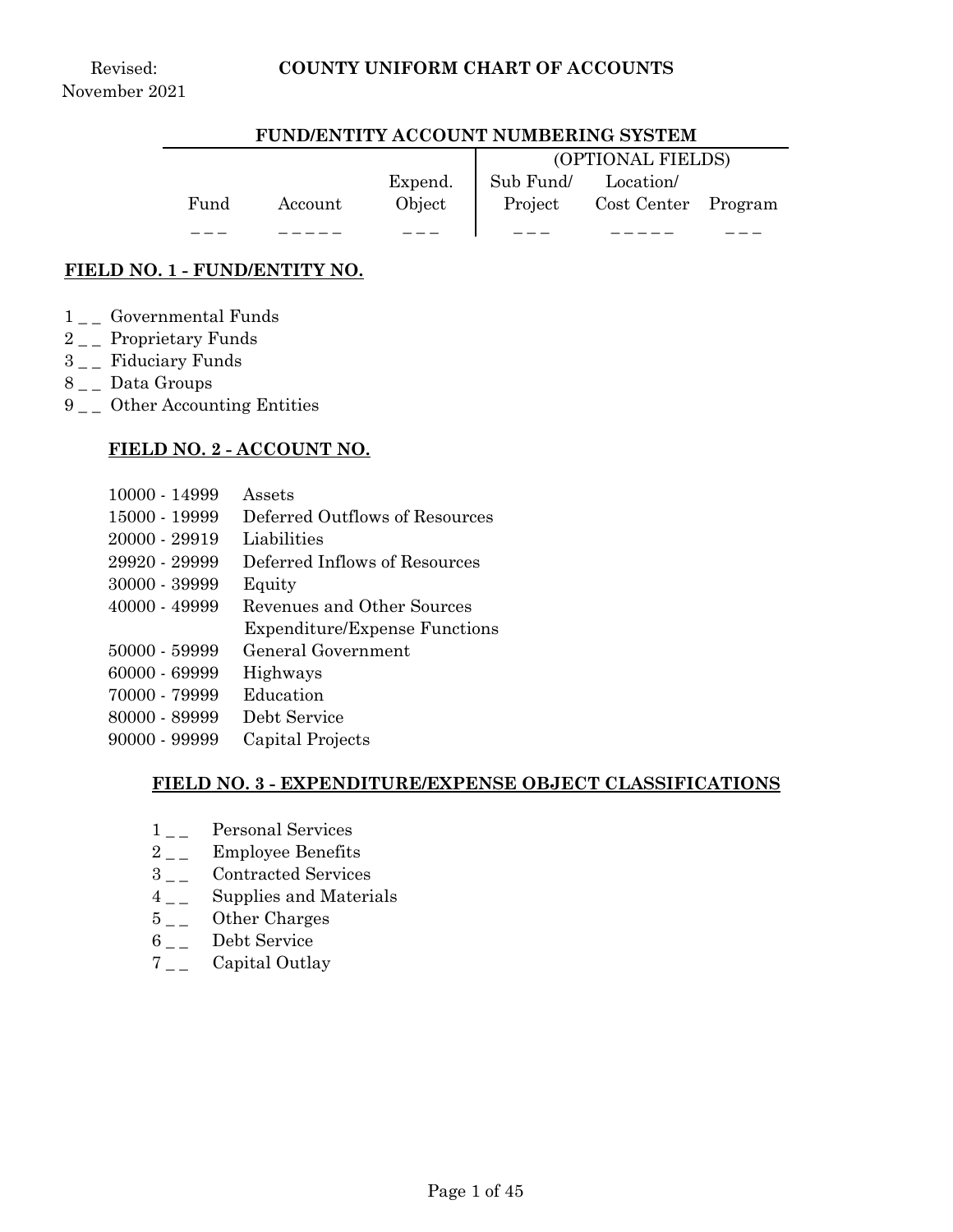## **FIELD NO. 1 - FUND/ENTITY NO.**

| Fund    | Description                               |
|---------|-------------------------------------------|
|         | Governmental                              |
|         | General                                   |
| 101     | General                                   |
|         | Special Revenue                           |
| 111     | <b>Urban Services</b>                     |
| 112     | Courthouse and Jail Maintenance           |
| 113     | <b>Juvenile Services</b>                  |
| 114     | Law Library                               |
| 115     | Public Library                            |
| 116     | Solid Waste/Sanitation                    |
| 117     | <b>Health Department</b>                  |
| 118     | <b>Ambulance Service</b>                  |
| 119     | Industrial/Economic Development           |
| 120     | Local Purpose Tax                         |
| 121     | Special Purpose                           |
| 122     | Drug Control                              |
| 123     | Sports and Recreation                     |
| 124     | Agriculture Center                        |
| 125     | Adequate Facilities/ Development Tax      |
| 127     | Other General Government Special Revenue  |
| 128     | Other Special Revenue                     |
| 129     | <b>Constitutional Officers - Fees</b>     |
| 130     | Unemployment Compensation                 |
| 131     | Highway/Public Works                      |
| 132     | <b>Bridge</b>                             |
| 133     | <b>Public Works</b>                       |
| 134-139 | Other Highway Special Revenue Fund #1 - 6 |
| 141     | General Purpose School                    |
| 142     | School Federal Projects                   |
| 143     | Central Cafeteria                         |
| 144     | School Transportation                     |
| 145     | Other Education Special Revenue           |
| 146     | <b>Extended School Program</b>            |
| 147     | Schoolwide Consolidation                  |
| 148     | Other Education Special Revenue #2        |
| 149     | Internal School                           |
|         | Debt Service                              |
| 151     | <b>General Debt Service</b>               |
| 152     | <b>Rural Debt Service</b>                 |
| 153     | <b>Industrial Debt Service</b>            |
| 154     | <b>Special Debt Service</b>               |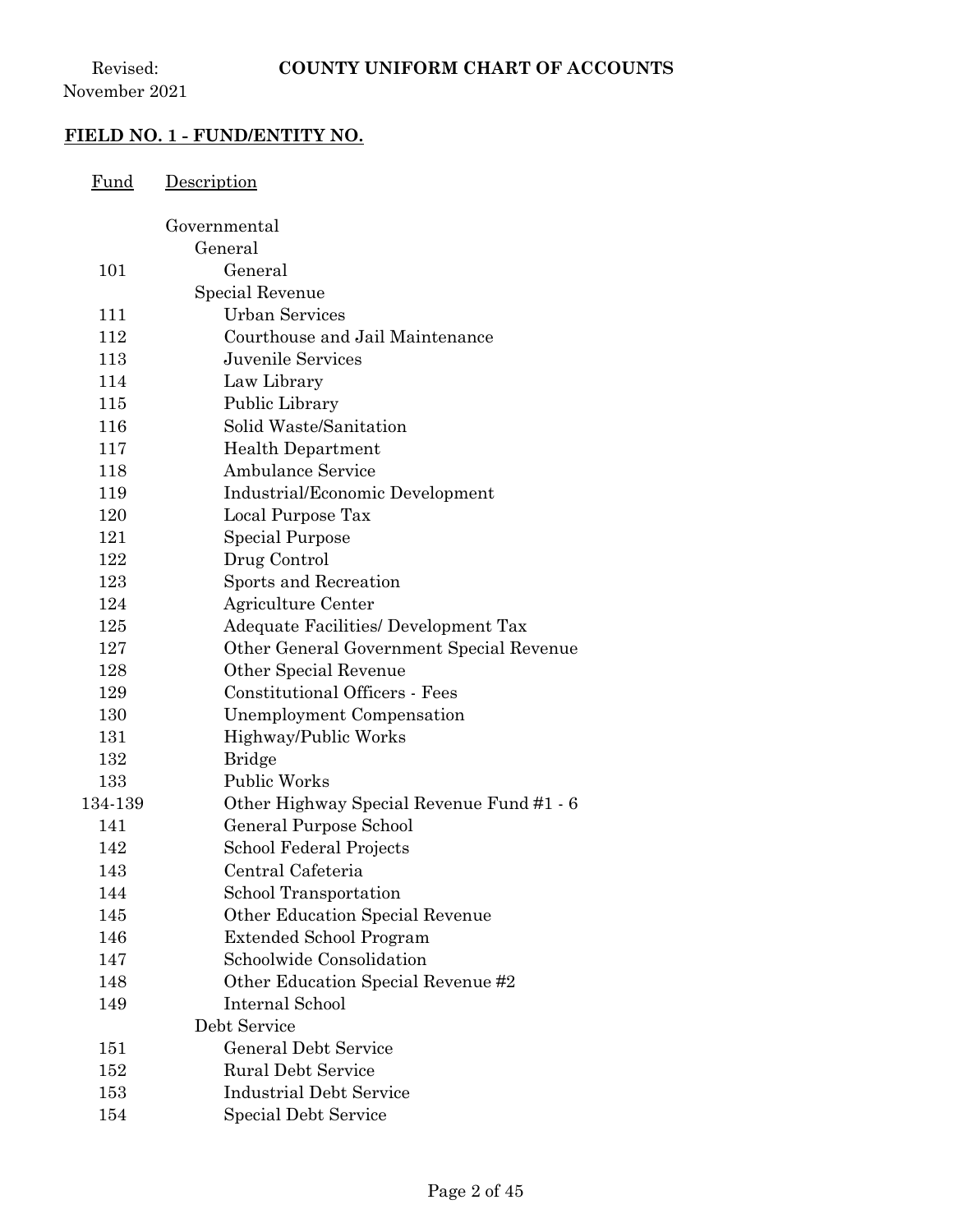Revised: November 2021

| <u>Fund</u> | Description                              |
|-------------|------------------------------------------|
|             | Governmental (Cont.)                     |
|             | Debt Service (Cont.)                     |
| 155         | <b>Hospital Debt Service</b>             |
| 156         | <b>Education Debt Service</b>            |
| 157         | School Bond Trust                        |
| 158-169     | Other Debt Service #1 - 12               |
|             | Capital Projects                         |
| 171         | General Capital Projects                 |
| 172         | Community Development/Industrial Park    |
| 173         | Sanitation Projects                      |
| 174         | <b>Nursing Home Projects</b>             |
| 175         | <b>HUD Grant Projects</b>                |
| 176         | <b>Highway Capital Projects</b>          |
| 177         | <b>Education Capital Projects</b>        |
| 178-188     | Other Capital Projects #1 - 11           |
| 189         | Other Capital Projects                   |
|             | Permanent                                |
| 191         | Endowment                                |
| 192-199     | Other Permanent Funds #1 - 8             |
|             | Proprietary                              |
|             | Enterprise                               |
| 201         | Hospital                                 |
| 202         | Nursing Home                             |
| 203         | Hospital and Nursing Home                |
| 204         | <b>Public Utility</b>                    |
| 205         | <b>Ambulance Service</b>                 |
| 206         | County Farm                              |
| 207         | Solid Waste Disposal                     |
| 208         | <b>Emergency Communications District</b> |
| 209-258     | Other Enterprise Operations #1 - 50      |
| 259         | Other Enterprise Operations              |
|             | <b>Internal Service</b>                  |
| 261         | Central Maintenance/Garage               |
| 262         | Central Supply                           |
| 263         | Self-Insurance                           |
| 264         | Employee Insurance - #1                  |
| 265         | Employee Insurance - #2                  |
| 266         | Workers' Compensation                    |
| 267         | <b>Unemployment Compensation</b>         |
| 268-299     | Other Internal Service #1 - 32           |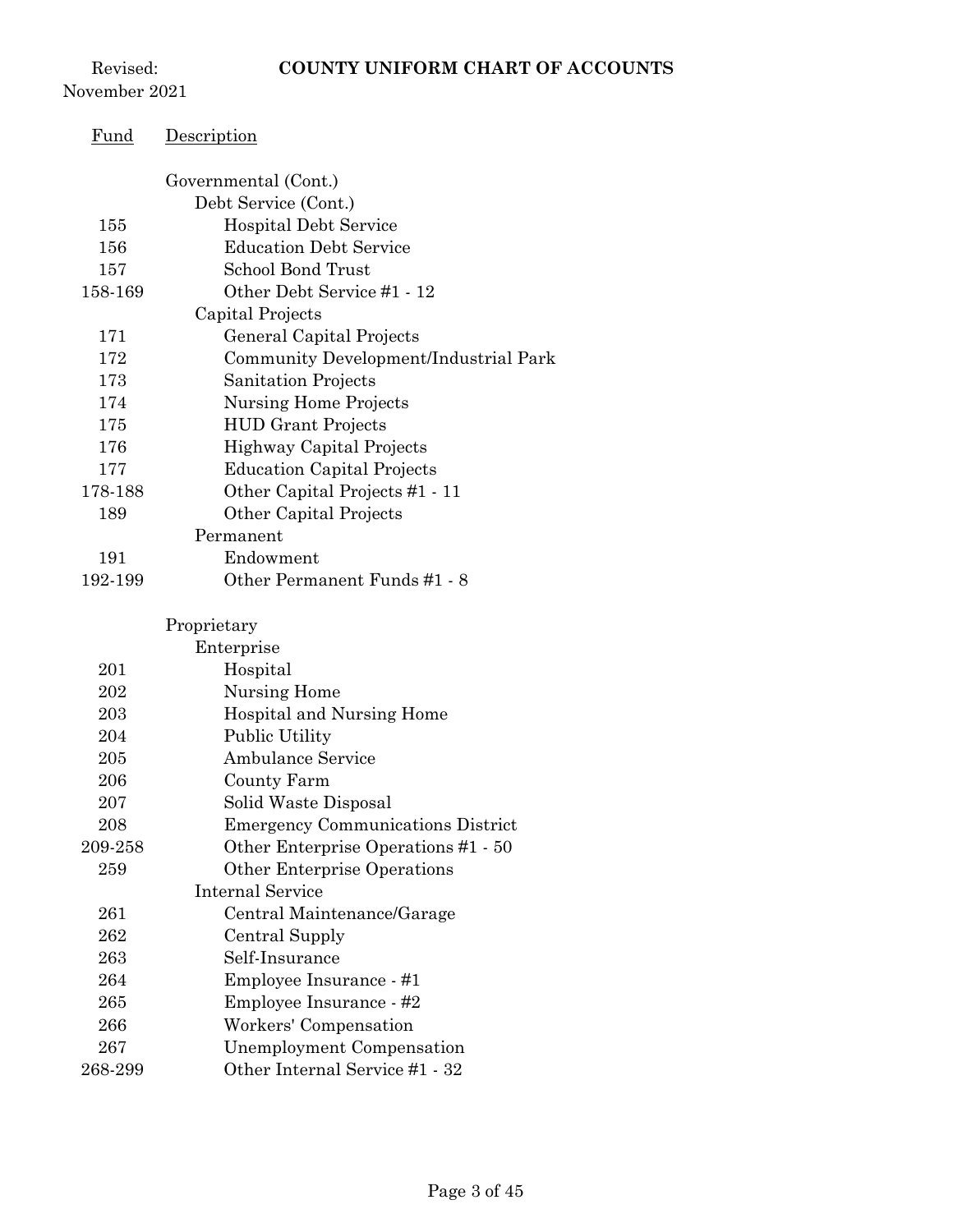Revised: November 2021

| <u>Fund</u> | Description                         |
|-------------|-------------------------------------|
|             |                                     |
|             | Fiduciary<br>Other Trust            |
| 329         | Pension Trust #1                    |
| 330         | Pension Trust #2                    |
| 331         | Pension Trust #3                    |
| 332         | Indigent Care Trust                 |
| 333         | Private Purpose Trust               |
| 334         | Other Employee Trust #1             |
| 335         | Other Employee Trust #2             |
| 336-349     | Other Trust #1 - 14                 |
|             | Custodial                           |
| 351         | Cities - Sales Tax                  |
| 352         | Cities - Property Tax               |
| 353         | <b>Watershed District</b>           |
| 354         | Special School District             |
| 355         | City School ADA#1                   |
| 356         | City School ADA#2                   |
| 357         | Joint Venture                       |
| 358         | Deferred Compensation               |
| 359         | Community Development - Custodial   |
| 360         | Arbitrage Rebate                    |
| 361         | Constitutional Officers - Custodial |
| 362         | Other Custodial                     |
| 363         | <b>Judicial District Drug</b>       |
| 364         | District Attorney General           |
| 365-379     | Other Custodial #1 - 15             |
|             |                                     |
|             | Data Groups                         |
| 801         | Capital Assets                      |
| 802         | General Long-term Debt              |
| 803         | Capital Assets - School Department  |
|             | <b>Other Accounting Entities</b>    |
| 901         | County Clerk                        |
| 902         | Circuit Court Clerk                 |
| 903         | Criminal Court Clerk                |
| 904         | <b>General Sessions Court Clerk</b> |
| 905         | Clerk and Master                    |
| 906         | Juvenile Court Clerk                |
| 907         | Probate Court Clerk                 |
| 908         | County Register                     |
| 909         | <b>County Sheriff</b>               |

Payroll Clearing Account #1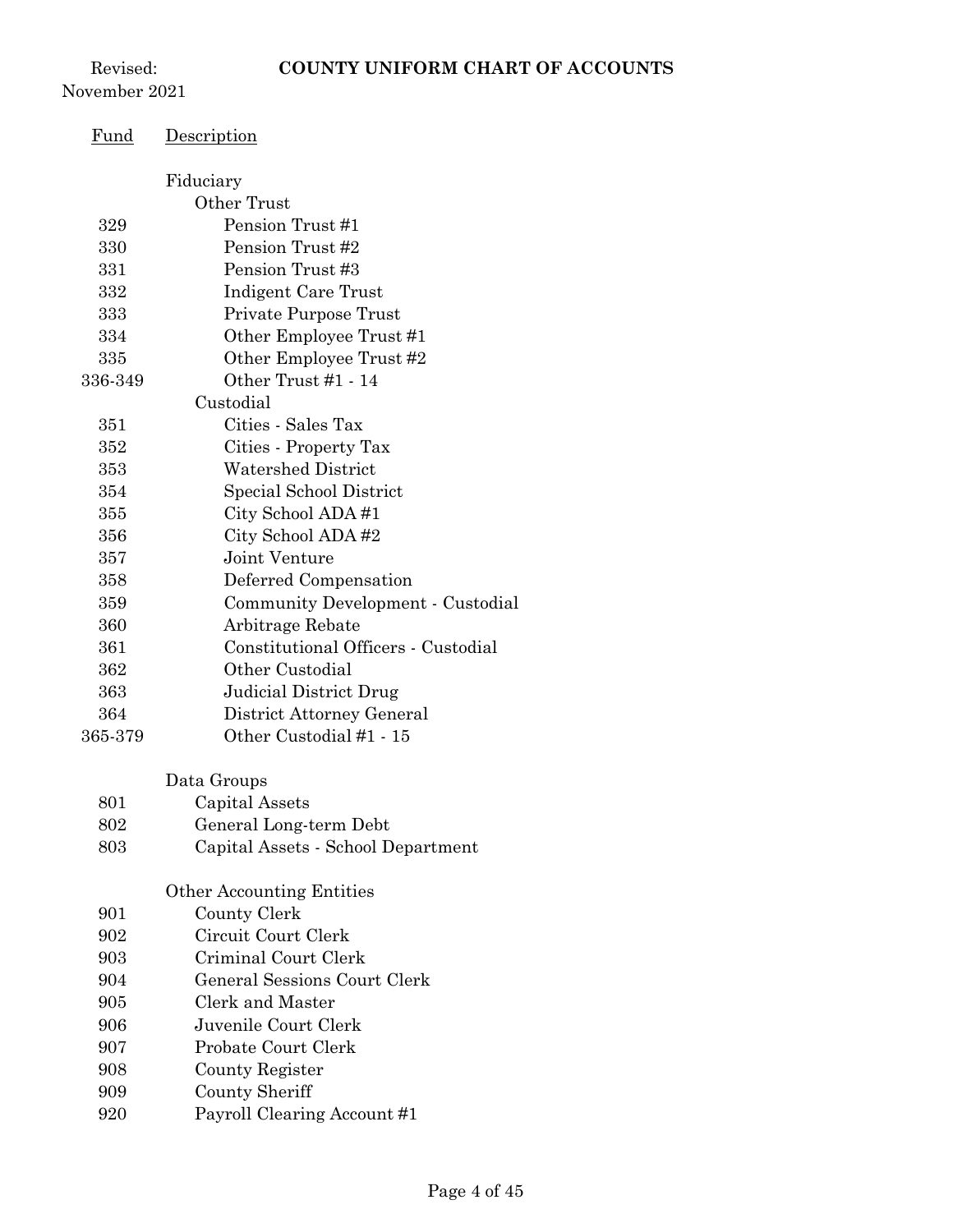| Fund | Description                       |
|------|-----------------------------------|
|      | Other Accounting Entities (Cont.) |
| 921  | Payroll Clearing Account #2       |
| 999  | County Trustee                    |
|      |                                   |

## **FIELD NO. 2 - ACCOUNT NO.**

| Account | Description |
|---------|-------------|
|         |             |

## **ASSETS**

| 11000 |                                                             |  |
|-------|-------------------------------------------------------------|--|
| 11100 | Cash                                                        |  |
| 11110 | Petty Cash                                                  |  |
| 11120 | Cash on Hand                                                |  |
| 11130 | Cash in Bank                                                |  |
| 11140 | Cash with Trustee                                           |  |
| 11150 | Cash with Paying Agents                                     |  |
| 11160 | Cash with State - Public Health                             |  |
| 11170 | Cash Equivalents                                            |  |
| 11180 | Cash with Clerks, Register, and Sheriff                     |  |
| 11190 | Cash with Boards, Agencies, and Commissions                 |  |
| 11200 | Inventories                                                 |  |
| 11300 | Investments                                                 |  |
| 11310 | <b>Unamortized Discounts on Investments</b>                 |  |
| 11320 | <b>Unamortized Premiums on Investments</b>                  |  |
| 11400 |                                                             |  |
| 11405 | Electronic Payment Fees - Receivable                        |  |
| 11410 | <b>Accounts Receivable</b>                                  |  |
| 11420 | Allowance for Uncollectibles (contra-account)               |  |
| 11430 | Due from Other Governments                                  |  |
| 11440 | Due from Other Funds                                        |  |
| 11441 | Due from Primary Government                                 |  |
| 11442 | Due from Component Units                                    |  |
| 11450 | <b>Bond Proceeds Receivable</b>                             |  |
| 11460 | Note Proceeds Receivable                                    |  |
| 11470 | Due from Joint Ventures (Governmental Funds Only)           |  |
| 11500 | <b>Property Taxes Receivable</b>                            |  |
| 11510 | Allowance for Uncollectible Property Taxes (contra-account) |  |
| 11600 | Prepaid Items                                               |  |
| 11700 | <b>Travel Advances</b>                                      |  |
| 11800 | Notes Receivable - Current                                  |  |
| 11810 | <b>Accrued Interest Receivable</b>                          |  |
| 11820 | Cash Shortage                                               |  |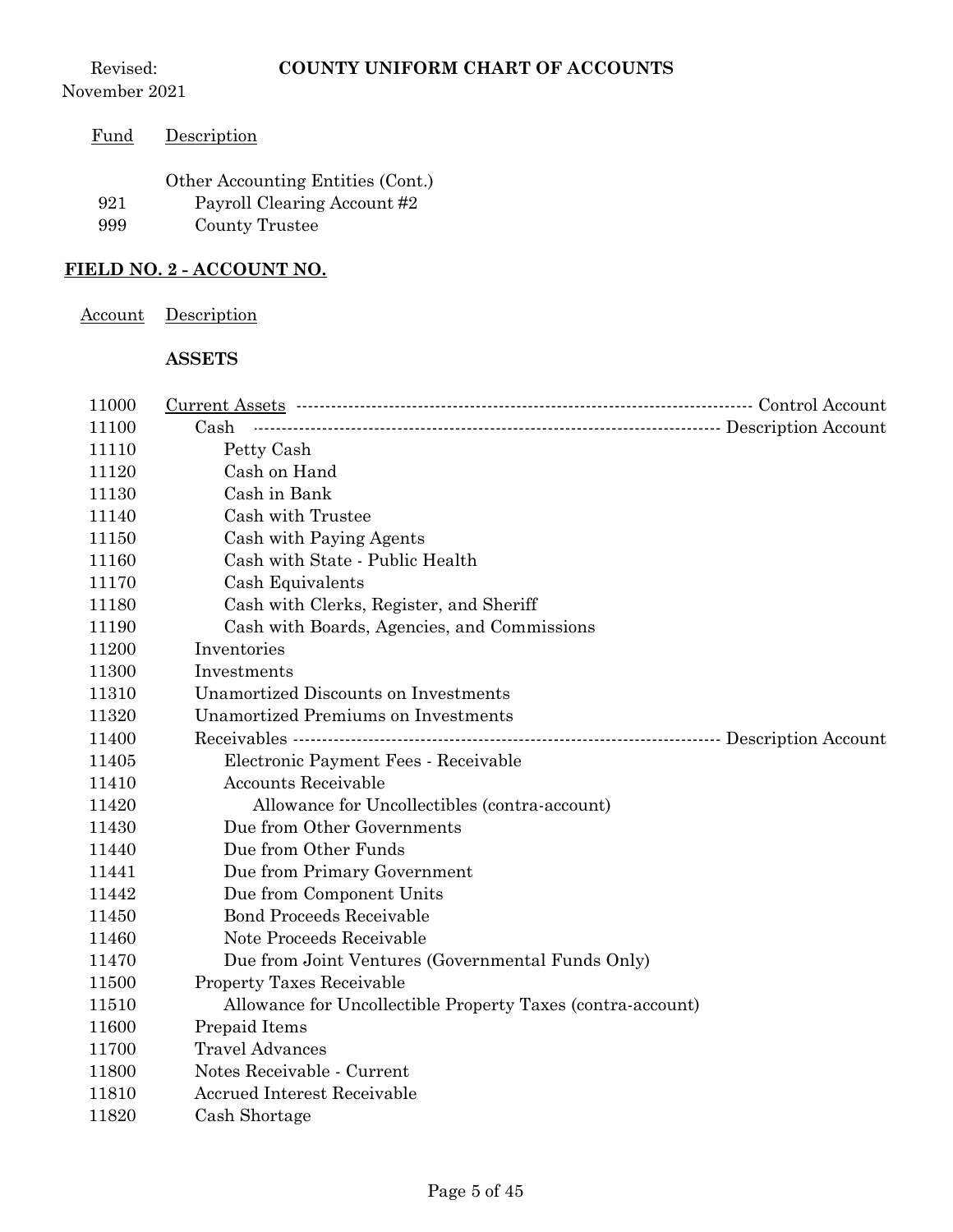Revised: November 2021

## Account Description

## **ASSETS (Cont.)**

| 11850<br>Investment in Joint Venture (Proprietary Funds Only)<br><b>Other Current Assets</b><br>11890<br><b>Advances to Other Funds</b><br>11900<br>12000<br>12100<br>12105<br><b>Customer Deposits</b><br>Revenue Bond Operations and Maintenance Account<br>12110<br>Revenue Bond Construction Account<br>12115<br>Revenue Bond Current Debt Service Account<br>12120<br>Revenue Bond Future Debt Service Account<br>12125<br>Revenue Bond Renewal and Replacement Account<br>12130<br>Amounts Held in Trust for Closure/Postclosure Care Costs<br>12135<br>Amounts Accumulated for OPEB Benefits<br>12136<br>Amounts Accumulated for Pension Benefits<br>12137<br><b>Other Restricted Assets</b><br>12140<br>Notes Receivable - Long-term<br>12200<br>Net Pension Asset<br>12250<br>13000<br>Landfill Facilities and Development<br>13100<br>Accumulated Depreciation - Landfill Facilities and Development<br>13110 |                |                                                                             |
|-------------------------------------------------------------------------------------------------------------------------------------------------------------------------------------------------------------------------------------------------------------------------------------------------------------------------------------------------------------------------------------------------------------------------------------------------------------------------------------------------------------------------------------------------------------------------------------------------------------------------------------------------------------------------------------------------------------------------------------------------------------------------------------------------------------------------------------------------------------------------------------------------------------------------|----------------|-----------------------------------------------------------------------------|
|                                                                                                                                                                                                                                                                                                                                                                                                                                                                                                                                                                                                                                                                                                                                                                                                                                                                                                                         |                |                                                                             |
|                                                                                                                                                                                                                                                                                                                                                                                                                                                                                                                                                                                                                                                                                                                                                                                                                                                                                                                         |                |                                                                             |
|                                                                                                                                                                                                                                                                                                                                                                                                                                                                                                                                                                                                                                                                                                                                                                                                                                                                                                                         |                |                                                                             |
|                                                                                                                                                                                                                                                                                                                                                                                                                                                                                                                                                                                                                                                                                                                                                                                                                                                                                                                         |                |                                                                             |
|                                                                                                                                                                                                                                                                                                                                                                                                                                                                                                                                                                                                                                                                                                                                                                                                                                                                                                                         |                |                                                                             |
|                                                                                                                                                                                                                                                                                                                                                                                                                                                                                                                                                                                                                                                                                                                                                                                                                                                                                                                         |                |                                                                             |
|                                                                                                                                                                                                                                                                                                                                                                                                                                                                                                                                                                                                                                                                                                                                                                                                                                                                                                                         |                |                                                                             |
|                                                                                                                                                                                                                                                                                                                                                                                                                                                                                                                                                                                                                                                                                                                                                                                                                                                                                                                         |                |                                                                             |
|                                                                                                                                                                                                                                                                                                                                                                                                                                                                                                                                                                                                                                                                                                                                                                                                                                                                                                                         |                |                                                                             |
|                                                                                                                                                                                                                                                                                                                                                                                                                                                                                                                                                                                                                                                                                                                                                                                                                                                                                                                         |                |                                                                             |
|                                                                                                                                                                                                                                                                                                                                                                                                                                                                                                                                                                                                                                                                                                                                                                                                                                                                                                                         |                |                                                                             |
|                                                                                                                                                                                                                                                                                                                                                                                                                                                                                                                                                                                                                                                                                                                                                                                                                                                                                                                         |                |                                                                             |
|                                                                                                                                                                                                                                                                                                                                                                                                                                                                                                                                                                                                                                                                                                                                                                                                                                                                                                                         |                |                                                                             |
|                                                                                                                                                                                                                                                                                                                                                                                                                                                                                                                                                                                                                                                                                                                                                                                                                                                                                                                         |                |                                                                             |
|                                                                                                                                                                                                                                                                                                                                                                                                                                                                                                                                                                                                                                                                                                                                                                                                                                                                                                                         |                |                                                                             |
|                                                                                                                                                                                                                                                                                                                                                                                                                                                                                                                                                                                                                                                                                                                                                                                                                                                                                                                         |                |                                                                             |
|                                                                                                                                                                                                                                                                                                                                                                                                                                                                                                                                                                                                                                                                                                                                                                                                                                                                                                                         |                |                                                                             |
|                                                                                                                                                                                                                                                                                                                                                                                                                                                                                                                                                                                                                                                                                                                                                                                                                                                                                                                         |                |                                                                             |
|                                                                                                                                                                                                                                                                                                                                                                                                                                                                                                                                                                                                                                                                                                                                                                                                                                                                                                                         |                |                                                                             |
|                                                                                                                                                                                                                                                                                                                                                                                                                                                                                                                                                                                                                                                                                                                                                                                                                                                                                                                         |                |                                                                             |
|                                                                                                                                                                                                                                                                                                                                                                                                                                                                                                                                                                                                                                                                                                                                                                                                                                                                                                                         |                |                                                                             |
| 13200<br>Land                                                                                                                                                                                                                                                                                                                                                                                                                                                                                                                                                                                                                                                                                                                                                                                                                                                                                                           |                |                                                                             |
| Intangible Assets - Indefinite Life<br>13250                                                                                                                                                                                                                                                                                                                                                                                                                                                                                                                                                                                                                                                                                                                                                                                                                                                                            |                |                                                                             |
| <b>Buildings and Improvements</b><br>13300                                                                                                                                                                                                                                                                                                                                                                                                                                                                                                                                                                                                                                                                                                                                                                                                                                                                              |                |                                                                             |
| 13310<br>Accumulated Depreciation - Buildings and Improvements                                                                                                                                                                                                                                                                                                                                                                                                                                                                                                                                                                                                                                                                                                                                                                                                                                                          |                |                                                                             |
| 13400<br>Infrastructure                                                                                                                                                                                                                                                                                                                                                                                                                                                                                                                                                                                                                                                                                                                                                                                                                                                                                                 |                |                                                                             |
| 13410<br>Accumulated Depreciation - Infrastructure                                                                                                                                                                                                                                                                                                                                                                                                                                                                                                                                                                                                                                                                                                                                                                                                                                                                      |                |                                                                             |
| <b>Furniture and Fixtures</b><br>13500                                                                                                                                                                                                                                                                                                                                                                                                                                                                                                                                                                                                                                                                                                                                                                                                                                                                                  |                |                                                                             |
| Accumulated Depreciation - Furniture and Fixtures                                                                                                                                                                                                                                                                                                                                                                                                                                                                                                                                                                                                                                                                                                                                                                                                                                                                       |                |                                                                             |
| Net Investment in Joint Venture                                                                                                                                                                                                                                                                                                                                                                                                                                                                                                                                                                                                                                                                                                                                                                                                                                                                                         |                |                                                                             |
| Machinery and Equipment                                                                                                                                                                                                                                                                                                                                                                                                                                                                                                                                                                                                                                                                                                                                                                                                                                                                                                 | 13510          |                                                                             |
| Accumulated Depreciation - Machinery and Equipment                                                                                                                                                                                                                                                                                                                                                                                                                                                                                                                                                                                                                                                                                                                                                                                                                                                                      | 13600          |                                                                             |
|                                                                                                                                                                                                                                                                                                                                                                                                                                                                                                                                                                                                                                                                                                                                                                                                                                                                                                                         | 13700          |                                                                             |
|                                                                                                                                                                                                                                                                                                                                                                                                                                                                                                                                                                                                                                                                                                                                                                                                                                                                                                                         | 13710          |                                                                             |
|                                                                                                                                                                                                                                                                                                                                                                                                                                                                                                                                                                                                                                                                                                                                                                                                                                                                                                                         | 13800          | Construction in Progress                                                    |
|                                                                                                                                                                                                                                                                                                                                                                                                                                                                                                                                                                                                                                                                                                                                                                                                                                                                                                                         | 13850          | <b>Intangible Assets</b>                                                    |
| Accumulated Depreciation - Other Capital Assets<br>13910                                                                                                                                                                                                                                                                                                                                                                                                                                                                                                                                                                                                                                                                                                                                                                                                                                                                | 13855<br>13900 | <b>Accumulated Amortization - Intangible Assets</b><br>Other Capital Assets |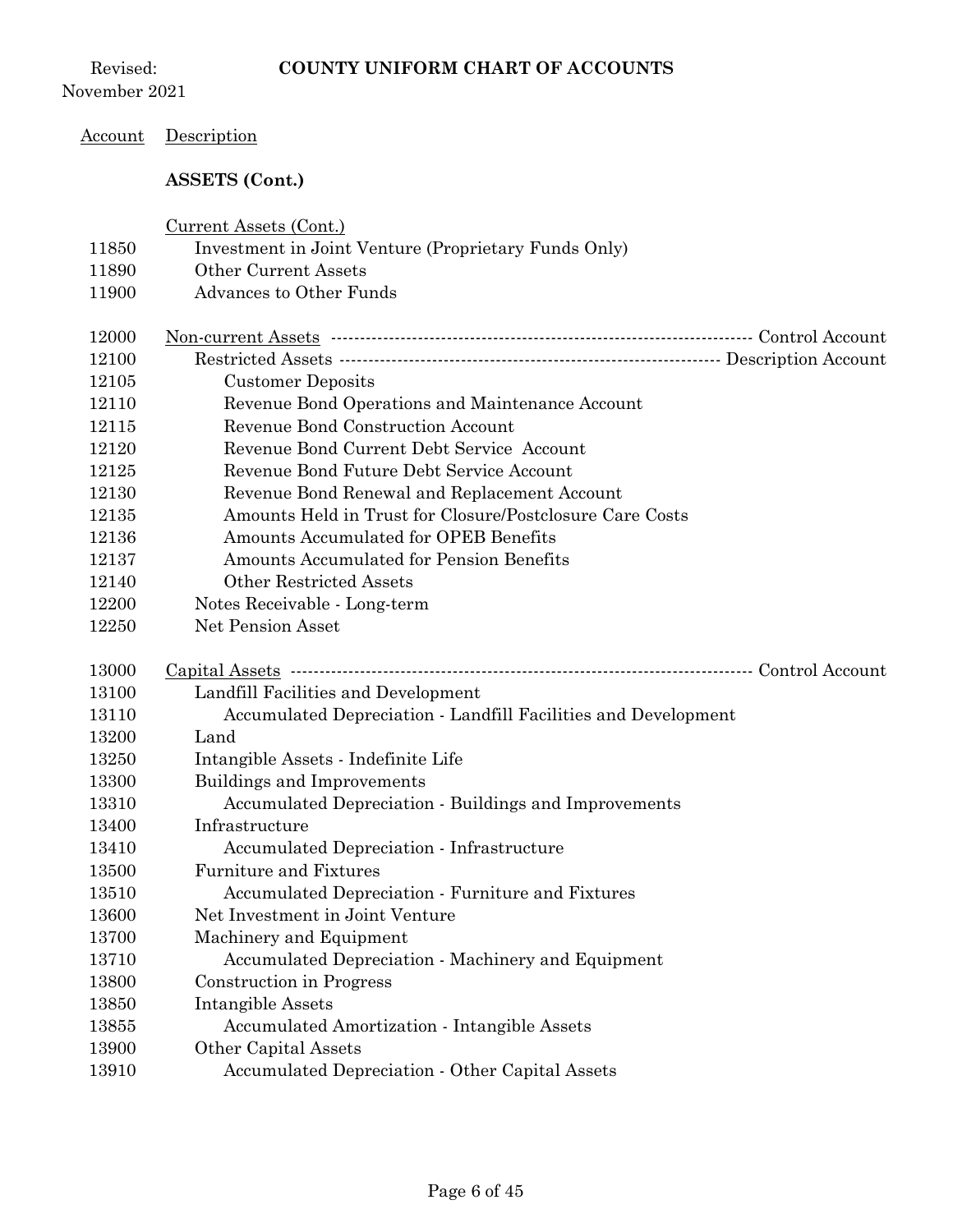Revised: November 2021

#### Account Description

#### **ASSETS (Cont.)**

| 4000 | ′)ther ∶<br>-Debits                                                                                                                                                                                                                                                                                                                                                                                                                                                        | ' ∶ont.roL<br>-Account |
|------|----------------------------------------------------------------------------------------------------------------------------------------------------------------------------------------------------------------------------------------------------------------------------------------------------------------------------------------------------------------------------------------------------------------------------------------------------------------------------|------------------------|
|      | $\frac{1}{2} \left( \frac{1}{2} \right) \left( \frac{1}{2} \right) \left( \frac{1}{2} \right) \left( \frac{1}{2} \right) \left( \frac{1}{2} \right) \left( \frac{1}{2} \right) \left( \frac{1}{2} \right) \left( \frac{1}{2} \right) \left( \frac{1}{2} \right) \left( \frac{1}{2} \right) \left( \frac{1}{2} \right) \left( \frac{1}{2} \right) \left( \frac{1}{2} \right) \left( \frac{1}{2} \right) \left( \frac{1}{2} \right) \left( \frac{1}{2} \right) \left( \frac$ |                        |

 Estimated Revenues Unliquidated Encumbrances (Control) Undistributed Warrants Outstanding Warrants Expenditures - Current Year (Control) Other Financing Uses (Control) Expenditures Charged to Reserve for Prior Year's Encumbrances Amount Available in Debt Service Funds Amount to be Provided for the Retirement of General Long-term Debt

# **DEFERRED OUTFLOWS OF RESOURCES**

| 15000 | Deferred Outflows of Resources<br>Control Account -       |
|-------|-----------------------------------------------------------|
| 15100 | Accumulated Decrease in Fair Value of Hedging Derivatives |
| 15200 | Deferred Loss on Sale-Leaseback                           |
| 15300 | Deferred Amount on Refunding                              |
| 15400 | Pension Changes in Experience                             |
| 15401 | Pension Changes in Assumptions                            |
| 15402 | Pension Changes in Investment Earnings                    |
| 15403 | <b>Pension Other Deferrals</b>                            |
| 15404 | Pension Contributions After Measurement Date              |
| 15500 | <b>OPEB</b> Changes in Experience                         |
| 15501 | <b>OPEB</b> Changes in Assumptions                        |
| 15502 | <b>OPEB</b> Changes in Investment Earnings                |
| 15503 | <b>OPEB Other Deferrals</b>                               |
| 15504 | <b>OPEB Contributions After Measurement Date</b>          |

#### **LIABILITIES**

| 21000 |                                      |  |
|-------|--------------------------------------|--|
| 21050 | Electronic Payment Fees - Payable    |  |
| 21100 | <b>Accounts Payable</b>              |  |
| 21200 | <b>Accrued Payroll</b>               |  |
| 21300 |                                      |  |
| 21310 | Income Tax Withheld and Unpaid       |  |
| 21315 | Advance Earned Income Credit         |  |
| 21320 | Social Security Tax                  |  |
| 21325 | <b>Employee Medicare Deduction</b>   |  |
| 21330 | <b>Retirement Contributions</b>      |  |
| 21340 | <b>Employee Insurance Deductions</b> |  |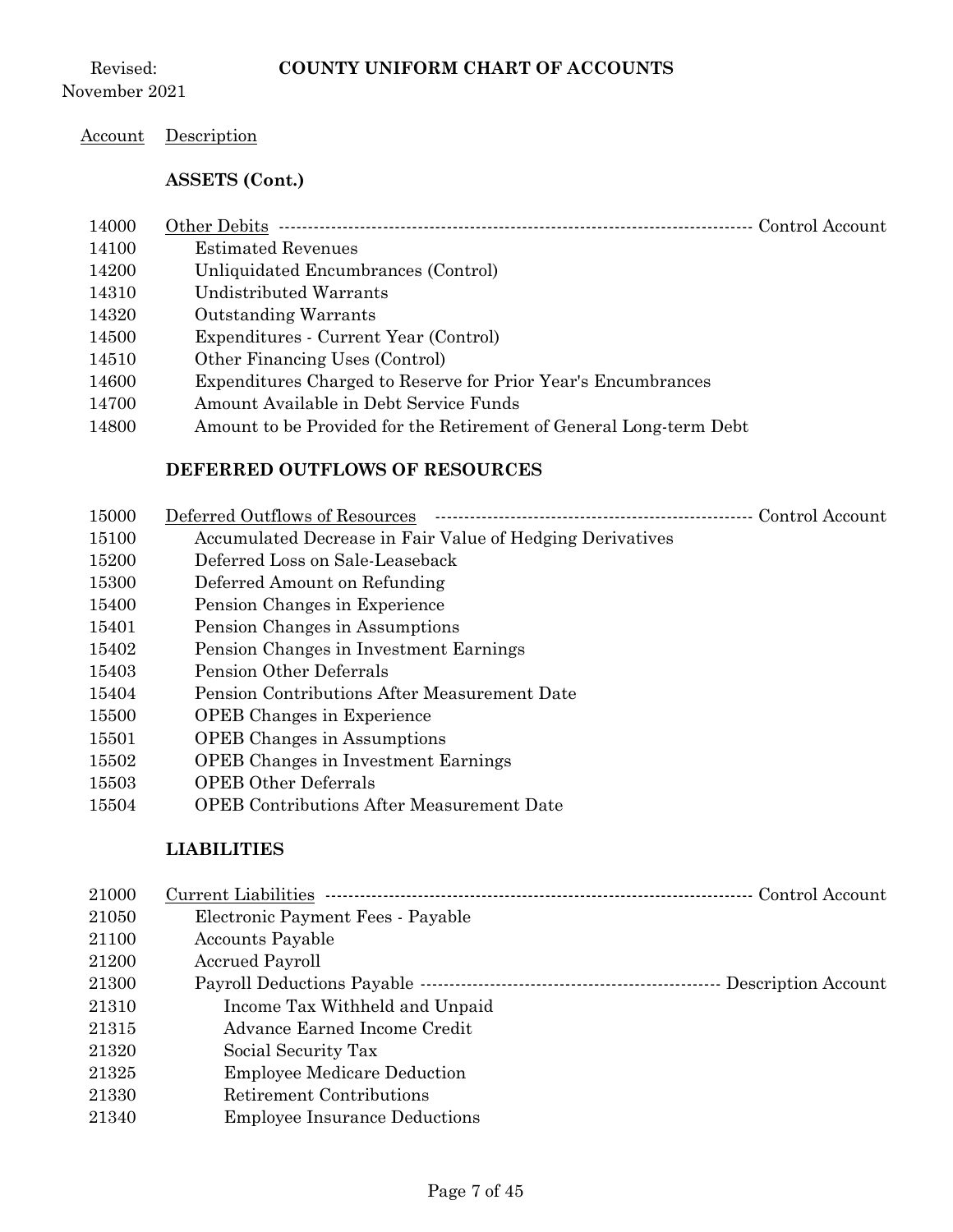## Account Description

|             | Current Liabilities (Cont.)                                      |  |
|-------------|------------------------------------------------------------------|--|
|             | Payroll Deductions Payable (Cont.)                               |  |
| 21341-21349 | Company#1 - 9                                                    |  |
| 21350       | <b>Tax Shelter Annuities</b>                                     |  |
| 21351-21359 | Company#1 - 9                                                    |  |
| 21360       | Garnishments and Levies                                          |  |
| 21370       | <b>Extension Service Payroll Deduction</b>                       |  |
| 21380       | <b>Credit Union Deductions</b>                                   |  |
| 21390       | Other Payroll Deductions                                         |  |
| 21391       | Other Payroll Deductions Company#1                               |  |
| 21392       | Other Payroll Deductions Company #2                              |  |
| 21393       | Other Payroll Deductions Company #3                              |  |
| 21395       | <b>Accrued Leave - Current</b>                                   |  |
| 21400       | Other Payables …………………………………………………………………………… Description Account |  |
| 21405       | Cash Overdraft                                                   |  |
| 21410       | Contracts Payable                                                |  |
| 21420       | Retainage Payable                                                |  |
| 21430       | Claims and Judgments Payable                                     |  |
| 21435       | Termination Benefits Payable - Current                           |  |
| 21440       | Accrued Interest Payable                                         |  |
| 21450       | <b>Future Compensation Payable</b>                               |  |
| 21460       | Other Withholding Taxes                                          |  |
| 21500       | Due to Other Funds                                               |  |
| 21510       | Due to Primary Government                                        |  |
| 21520       | Due to Component Units                                           |  |
| 21530       | Due to State of Tennessee                                        |  |
| 21540       | Due to Cities                                                    |  |
| 21550       | Due to Other Taxing Units                                        |  |
| 21555       | Due to Other Governments                                         |  |
| 21560       | Due to Litigants, Heirs, and Others                              |  |
| 21580       | Due to Joint Ventures                                            |  |
| 21600       | Advances Payable to Other Funds                                  |  |
| 21610       | Advances Payable to Other Governmental Units                     |  |
| 21700       |                                                                  |  |
| 21710       | Matured Bonds Payable                                            |  |
| 21720       | Revenue Bonds Payable                                            |  |
| 21730       | General Obligation Bonds Payable                                 |  |
| 21750       | Matured Interest on Bonds                                        |  |
| 21760       | <b>Accrued Interest Payable</b>                                  |  |
| 21800       |                                                                  |  |
| 21810       | Revenue Anticipation Notes Payable                               |  |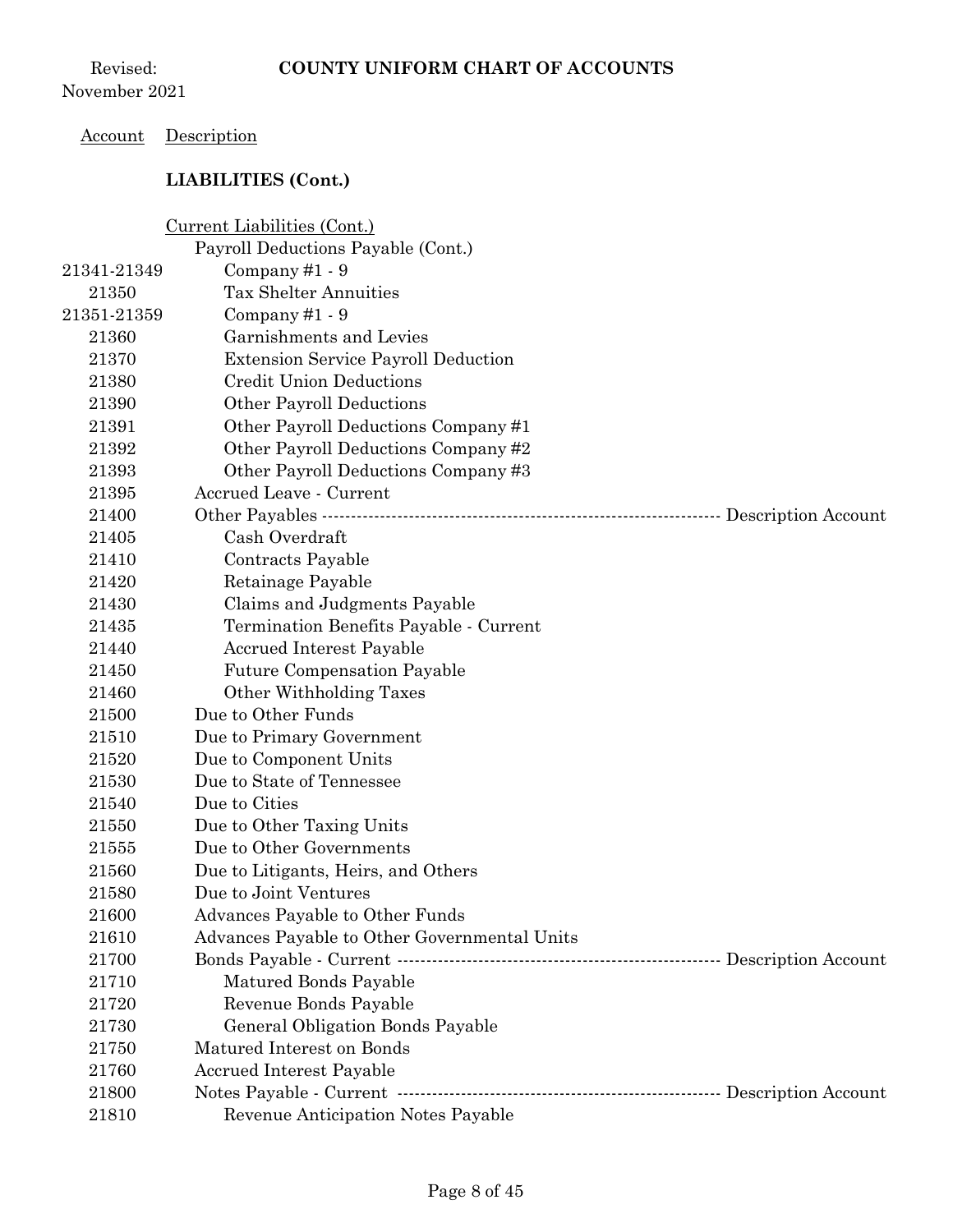## Account Description

|       | Current Liabilities (Cont.)<br>Notes Payable - Current (Cont.)                             |
|-------|--------------------------------------------------------------------------------------------|
| 21811 | <b>Bond Anticipation Notes Payable</b>                                                     |
| 21812 | Capital Outlay Notes Payable                                                               |
| 21820 | Other Notes Payable                                                                        |
| 21830 | Other Loans Payable                                                                        |
| 21850 | Capital Leases Payable - Current                                                           |
| 21870 | Accrued Liability for Landfill Closure/Postclosure Care Costs - Current                    |
| 21900 | Other Current Liabilities                                                                  |
| 21950 | Current Liabilities Payable From Restricted Assets ------------------- Description Account |
| 21951 | <b>Customer Deposits Payable</b>                                                           |
| 21952 | Revenue Bonds Payable                                                                      |
| 21953 | <b>Accrued Interest Payable</b>                                                            |
| 21954 | Other Payables From Restricted Assets                                                      |
|       |                                                                                            |
| 22000 |                                                                                            |
| 22200 | Unearned/Unavailable Revenue                                                               |
| 22500 | Accrued Liability for Landfill Closure/Postclosure Care Costs (Proprietary Funds Only)     |
|       |                                                                                            |
| 23000 |                                                                                            |
| 23100 |                                                                                            |
| 23110 | <b>State Business Tax</b>                                                                  |
| 23111 | Litigation Tax                                                                             |
| 23120 | County Officials' Retirement Tax                                                           |
| 23130 | Sales Tax                                                                                  |
| 23140 | Realty Transfer and Mortgage Tax                                                           |
| 23150 | Marriage Tax                                                                               |
| 23160 | Motor Vehicle Registration                                                                 |
| 23170 | <b>Title Applications</b>                                                                  |
| 23180 | Criminal Injuries Compensation Tax                                                         |
| 23190 | Felony Bond Forfeitures - CIC                                                              |
| 23191 | Administrative Fees - Court Appointed Counsel                                              |
| 23200 |                                                                                            |
| 23210 | Game and Fish Licenses                                                                     |
| 23220 | Game and Fish Fines and Costs                                                              |
| 23300 | Secretary of State - Notary Commissions                                                    |
| 23400 | Department of Safety                                                                       |
| 23500 | Department of Corrections                                                                  |
| 23600 | Tennessee Bureau of Investigation                                                          |
| 23700 | Alcoholic Beverage Commission                                                              |
| 23800 | Motor Vehicle Enforcement                                                                  |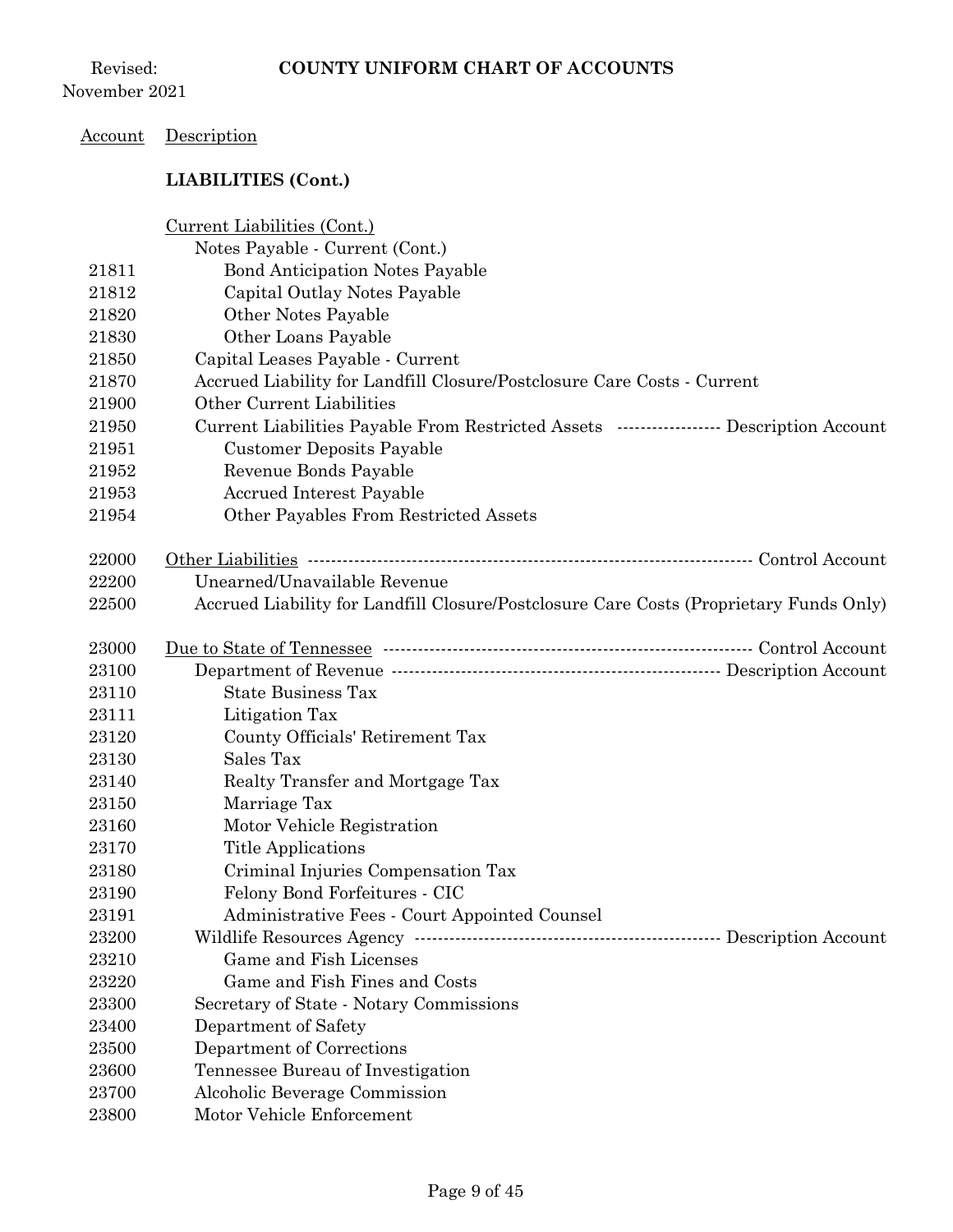Revised: November 2021

## Account Description

|       | Due to State of Tennessee (Cont.) |  |
|-------|-----------------------------------|--|
| 23810 | <b>Public Service Commission</b>  |  |
| 23900 | Other Funds Due State             |  |
|       |                                   |  |
| 24000 |                                   |  |
| 24100 |                                   |  |
| 24110 | County Business Tax               |  |
| 24120 | Beer Tax                          |  |
| 24130 | Wheel Tax                         |  |
| 24140 | Litigation Tax - General          |  |
| 24150 | Litigation Tax - Special Purpose  |  |
| 24160 | Delinquent Taxes                  |  |
| 24170 | Hotel/Motel Tax                   |  |
| 24190 | Other Local Option Taxes          |  |
| 24200 |                                   |  |
| 24210 | Marriage Licenses                 |  |
| 24220 | <b>Beer Permits</b>               |  |
| 24230 | Mobile Home Licenses              |  |
| 24240 | Cable TV Franchise                |  |
| 24250 | <b>Building Permits</b>           |  |
| 24260 | <b>Electrical Permits</b>         |  |
| 24270 | <b>Plumbing Permits</b>           |  |
| 24280 | <b>Food Handling Permits</b>      |  |
| 24300 |                                   |  |
| 24310 | County Fines                      |  |
| 24320 | Juvenile Fines                    |  |
| 24330 | Drug Fines                        |  |
| 24331 | County Drug Court Fee             |  |
| 24340 | County Game and Fish Fines        |  |
| 24350 | <b>Judicial Commissioner Fees</b> |  |
| 24360 | Officers Costs                    |  |
| 24370 | Jail Fees                         |  |
| 24371 | Interpreter Fee                   |  |
| 24380 | District Attorney General Fees    |  |
| 24400 |                                   |  |
| 24410 | Copy and Other Fees               |  |
| 24420 | Vending Machine Collections       |  |
| 24490 | Other Collections                 |  |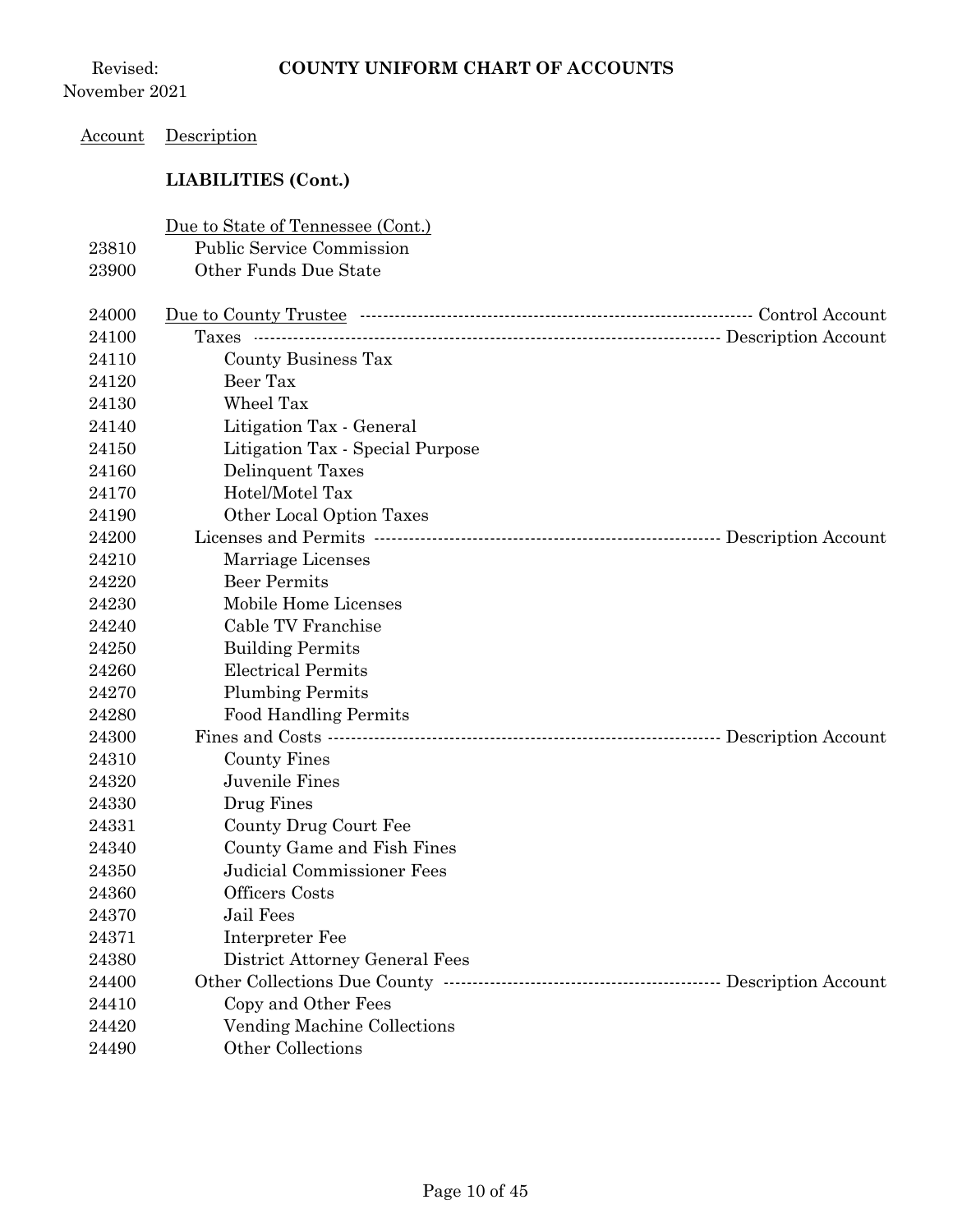## Account Description

| 25000 |                                                               |  |
|-------|---------------------------------------------------------------|--|
| 25100 |                                                               |  |
| 25110 | City Delinquent Taxes                                         |  |
| 25120 | City Hotel/Motel Tax                                          |  |
| 25200 |                                                               |  |
| 25210 | City Fines                                                    |  |
| 25220 | Drug Fines                                                    |  |
| 25230 | Officers Costs                                                |  |
| 25300 | Other Collections Due Cities                                  |  |
|       |                                                               |  |
| 26000 |                                                               |  |
| 26100 | Court Funds and Costs                                         |  |
| 26200 | Officers Costs - Non-county                                   |  |
| 26300 | Alimony/Child Support                                         |  |
| 26310 | Publications                                                  |  |
| 26315 | Contributions - Organ Donation Program                        |  |
| 26400 | Deposits                                                      |  |
| 26510 | Attorney Fees - Delinquent Tax                                |  |
| 26520 | District Attorney General Fees                                |  |
| 26600 | Witness Fees                                                  |  |
| 26700 | Cash Bonds                                                    |  |
| 26800 | Executions                                                    |  |
| 26900 | Work Release                                                  |  |
|       |                                                               |  |
| 27000 |                                                               |  |
| 27050 | <b>Advances from Other Funds</b>                              |  |
| 27100 | General Obligation Bonds Payable - Long-term                  |  |
| 27200 | Revenue Bonds Payable - Long-term                             |  |
| 27210 | <b>Unamortized Premiums on Debt</b>                           |  |
| 27220 | Unamortized Discounts on Debt                                 |  |
| 27300 | <b>Bond Anticipation Notes Payable</b>                        |  |
| 27400 | Capital Outlay Notes Payable - Long-term                      |  |
| 27450 | Other Notes Payable - Long-term                               |  |
| 27500 | Capital Leases Payable - Long-term                            |  |
| 27550 | Net Pension Liability                                         |  |
| 27560 | Net OPEB Liability                                            |  |
| 27600 | Accrued Leave - Long-term                                     |  |
| 27650 | Termination Benefits Payable - Long-term                      |  |
| 27700 | Accrued Liability for Landfill Closure/Postclosure Care Costs |  |
| 27800 | Other Loans Payable - Long-term                               |  |
| 27900 | Other Long-term Liabilities                                   |  |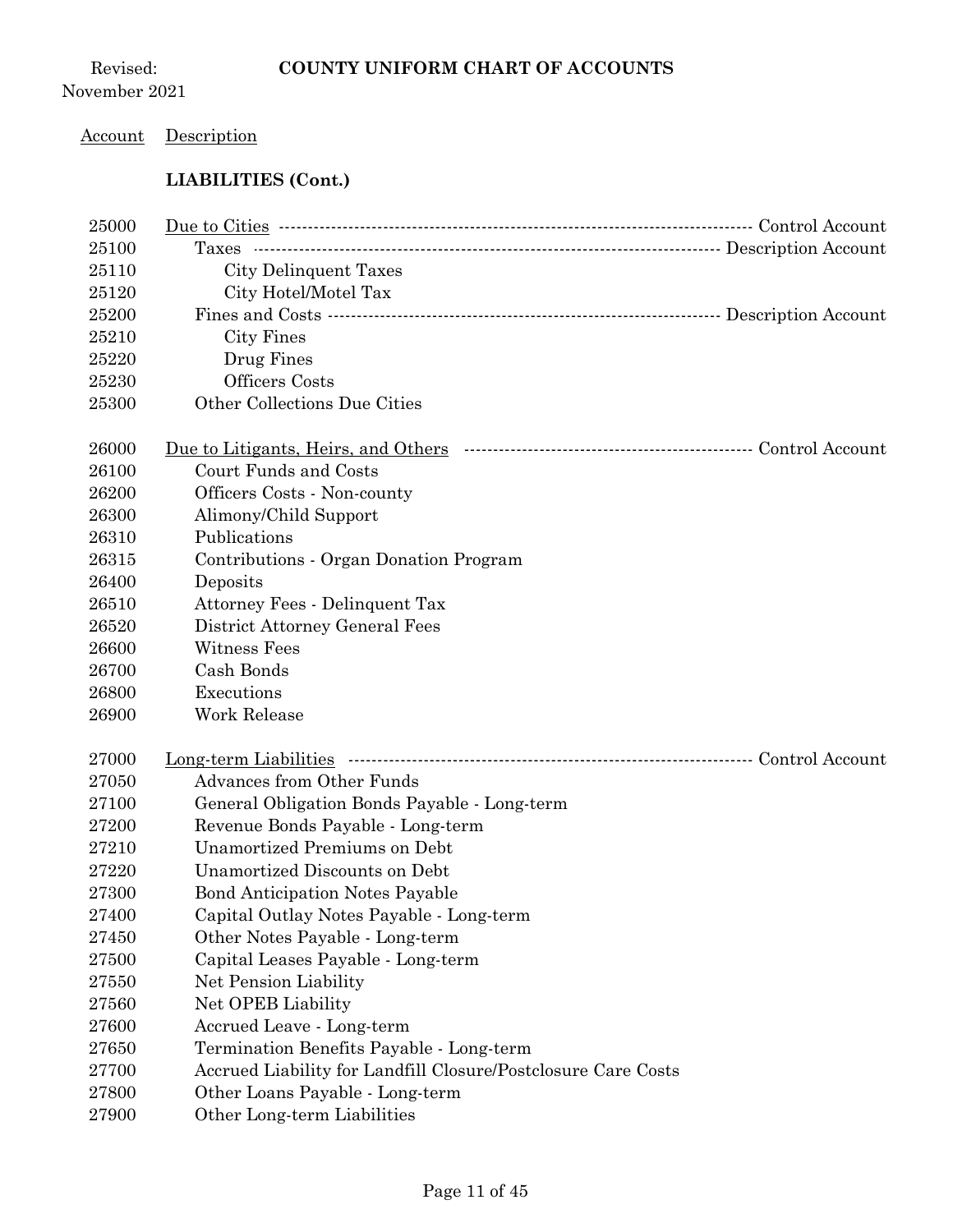#### Account Description

## **LIABILITIES (Cont.)**

| 28000 | Other Credits<br>Control Account                                                                     |
|-------|------------------------------------------------------------------------------------------------------|
| 28100 | Appropriations (Control)                                                                             |
| 28310 | <b>Undistributed Taxes</b>                                                                           |
| 28311 | Undistributed Taxes Paid in Advance                                                                  |
| 28315 | Undistributed Taxes - Discount                                                                       |
| 28320 | Warrants Payable                                                                                     |
| 28500 | Revenues (Control)                                                                                   |
| 28510 | Other Financing Sources (Control)                                                                    |
|       |                                                                                                      |
|       |                                                                                                      |
| 28600 | Payments from Other Individuals/Departments<br>Control Account<br>---------------------------------- |
| 28610 | FICA and Income Tax Payments                                                                         |
| 28620 | <b>Health Insurance Payments</b>                                                                     |
| 28630 | <b>Future Compensation Payable</b>                                                                   |
| 28640 | <b>Retirement Contribution Payments</b>                                                              |
| 28650 | Cafeteria Salaries and Benefits                                                                      |

Commission Transfers

## **DEFERRED INFLOWS OF RESOURCES**

| 29920 | Deferred Inflows of Resources                             | Control Account |
|-------|-----------------------------------------------------------|-----------------|
| 29925 | Accumulated Increase in Fair Value of Hedging Derivatives |                 |
| 29930 | Deferred Gain on Sale-Leaseback                           |                 |
| 29935 | Deferred Taxes Received in Advance                        |                 |
| 29940 | Deferred Current Property Taxes                           |                 |
| 29945 | Deferred Delinquent Property Taxes                        |                 |
| 29950 | Deferred Grants Received in Advance                       |                 |
| 29955 | Deferred Service Concession Arrangement Receipts          |                 |
| 29960 | Deferred Amount on Refunding                              |                 |
| 29970 | Deferred Amount - Regulated Activities                    |                 |
| 29980 | Pension Changes in Experience                             |                 |
| 29981 | Pension Changes in Assumptions                            |                 |
| 29982 | Pension Changes in Investment Earnings                    |                 |
| 29983 | Pension Other Deferrals                                   |                 |
| 29985 | <b>OPEB</b> Changes in Experience                         |                 |
| 29986 | <b>OPEB</b> Changes in Assumptions                        |                 |
| 29987 | <b>OPEB</b> Changes in Investment Earnings                |                 |
| 29988 | <b>OPEB Other Deferrals</b>                               |                 |
| 29990 | Other Deferred/Unavailable Revenue                        |                 |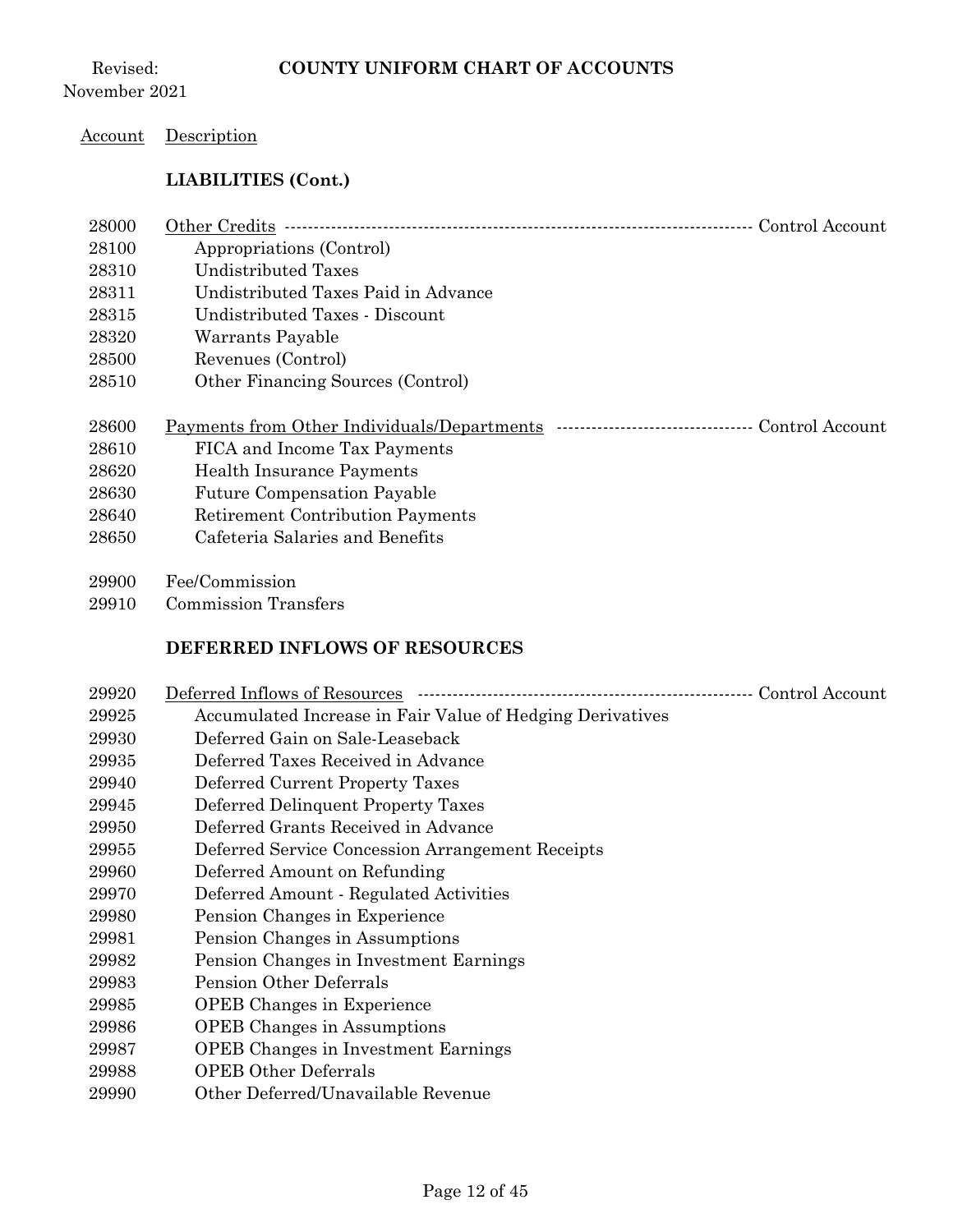Revised: November 2021

## Account Description

## **EQUITY**

| 34000 |                                                                  |  |
|-------|------------------------------------------------------------------|--|
| 34100 |                                                                  |  |
| 34110 | Encumbrances - Current Year                                      |  |
| 34120 | Encumbrances - Prior Year                                        |  |
|       | (These are non-reporting accounts - for internal purposes only)  |  |
|       |                                                                  |  |
| 34200 |                                                                  |  |
| 34210 | Endowments                                                       |  |
| 34220 | Inventory                                                        |  |
| 34230 | Long-term Notes Receivable                                       |  |
| 34240 | Prepaid Items                                                    |  |
|       |                                                                  |  |
| 34500 |                                                                  |  |
| 34510 | Restricted for General Government                                |  |
| 34511 | Restricted for General Government - COVID-19                     |  |
| 34512 | Restricted for General Government - American Rescue Plan Act     |  |
| 34515 | Restricted for Finance                                           |  |
| 34520 | Restricted for Administration of Justice                         |  |
| 34525 | Restricted for Public Safety                                     |  |
| 34530 | Restricted for Public Health and Welfare                         |  |
| 34535 | Restricted for Social, Cultural, and Recreational Services       |  |
| 34540 | Restricted for Agriculture and Natural Resources                 |  |
| 34545 | Restricted for Other Operations                                  |  |
| 34550 | Restricted for Highways/Public Works                             |  |
| 34551 | Restricted for Highways/Public Works- COVID-19                   |  |
| 34552 | Restricted for Highways/Public Works - American Rescue Plan Act  |  |
| 34555 | <b>Restricted for Education</b>                                  |  |
| 34556 | Restricted for Education - COVID-19                              |  |
| 34557 | Restricted for Education - American Rescue Plan Act              |  |
| 34560 | Restricted for Instruction                                       |  |
| 34565 | Restricted for Support Services                                  |  |
| 34570 | Restricted for Operation of Non-instructional Services           |  |
| 34572 | Restricted for Individuals, Organizations, and Other Governments |  |
| 34575 | Restricted for Capital Outlay                                    |  |
| 34580 | <b>Restricted for Debt Service</b>                               |  |
| 34585 | Restricted for Capital Projects                                  |  |
| 34586 | Restricted for OPEB                                              |  |
| 34587 | Restricted for Hybrid Retirement Stabilization Funds             |  |
| 34590 | <b>Restricted for Other Purposes</b>                             |  |
|       |                                                                  |  |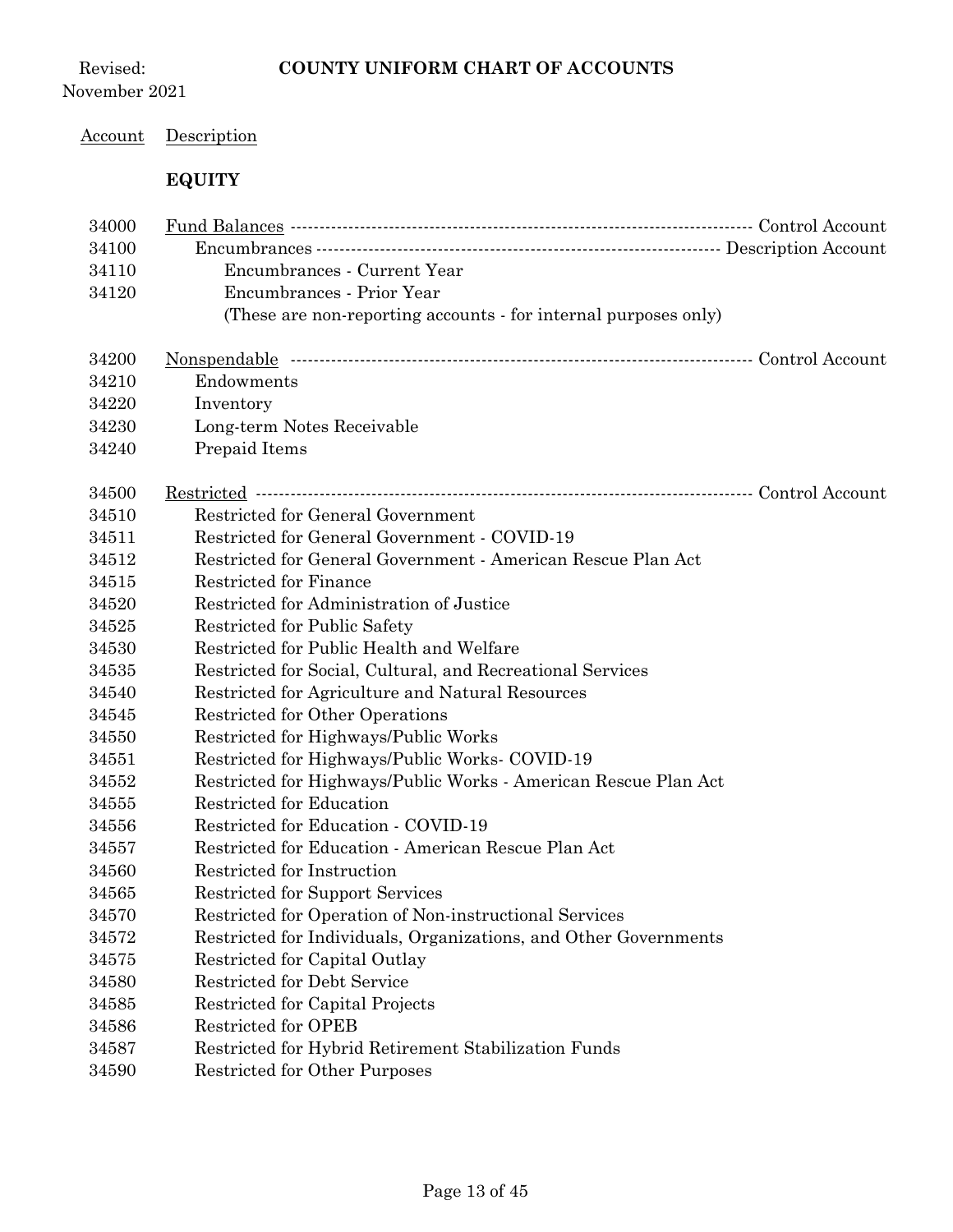## Account Description

## **EQUITY (Cont.)**

| 34600 |                                                           |  |
|-------|-----------------------------------------------------------|--|
| 34610 | <b>Committed for General Government</b>                   |  |
| 34615 | Committed for Finance                                     |  |
| 34620 | Committed for Administration of Justice                   |  |
| 34625 | Committed for Public Safety                               |  |
| 34630 | Committed for Public Health and Welfare                   |  |
| 34635 | Committed for Social, Cultural, and Recreational Services |  |
| 34640 | Committed for Agriculture and Natural Resources           |  |
| 34645 | Committed for Other Operations                            |  |
| 34650 | Committed for Highways/Public Works                       |  |
| 34655 | Committed for Education                                   |  |
| 34660 | Committed for Instruction                                 |  |
| 34665 | <b>Committed for Support Services</b>                     |  |
| 34670 | Committed for Operation of Non-instructional Services     |  |
| 34675 | Committed for Capital Outlay                              |  |
| 34680 | <b>Committed for Debt Service</b>                         |  |
| 34685 | Committed for Capital Projects                            |  |
| 34686 | Committed for OPEB                                        |  |
| 34690 | <b>Committed for Other Purposes</b>                       |  |
|       |                                                           |  |
| 34700 | <b>Assigned</b>                                           |  |
| 34710 | Assigned for General Government                           |  |
| 34715 | Assigned for Finance                                      |  |
| 34720 | Assigned for Administration of Justice                    |  |
| 34725 | Assigned for Public Safety                                |  |
| 34730 | Assigned for Public Health and Welfare                    |  |
| 34735 | Assigned for Social, Cultural, and Recreational Services  |  |
| 34740 | Assigned for Agriculture and Natural Resources            |  |
| 34745 | Assigned for Other Operations                             |  |
| 34750 | Assigned for Highways/Public Works                        |  |
| 34755 | Assigned for Education                                    |  |
| 34760 | Assigned for Instruction                                  |  |
| 34765 | Assigned for Support Services                             |  |
| 34770 | Assigned for Operation of Non-instructional Services      |  |
| 34775 | Assigned for Capital Outlay                               |  |
| 34780 | Assigned for Debt Service                                 |  |
| 34785 | Assigned for Capital Projects                             |  |
| 34786 | Assigned for OPEB                                         |  |
| 34790 | Assigned for Other Purposes                               |  |

Unassigned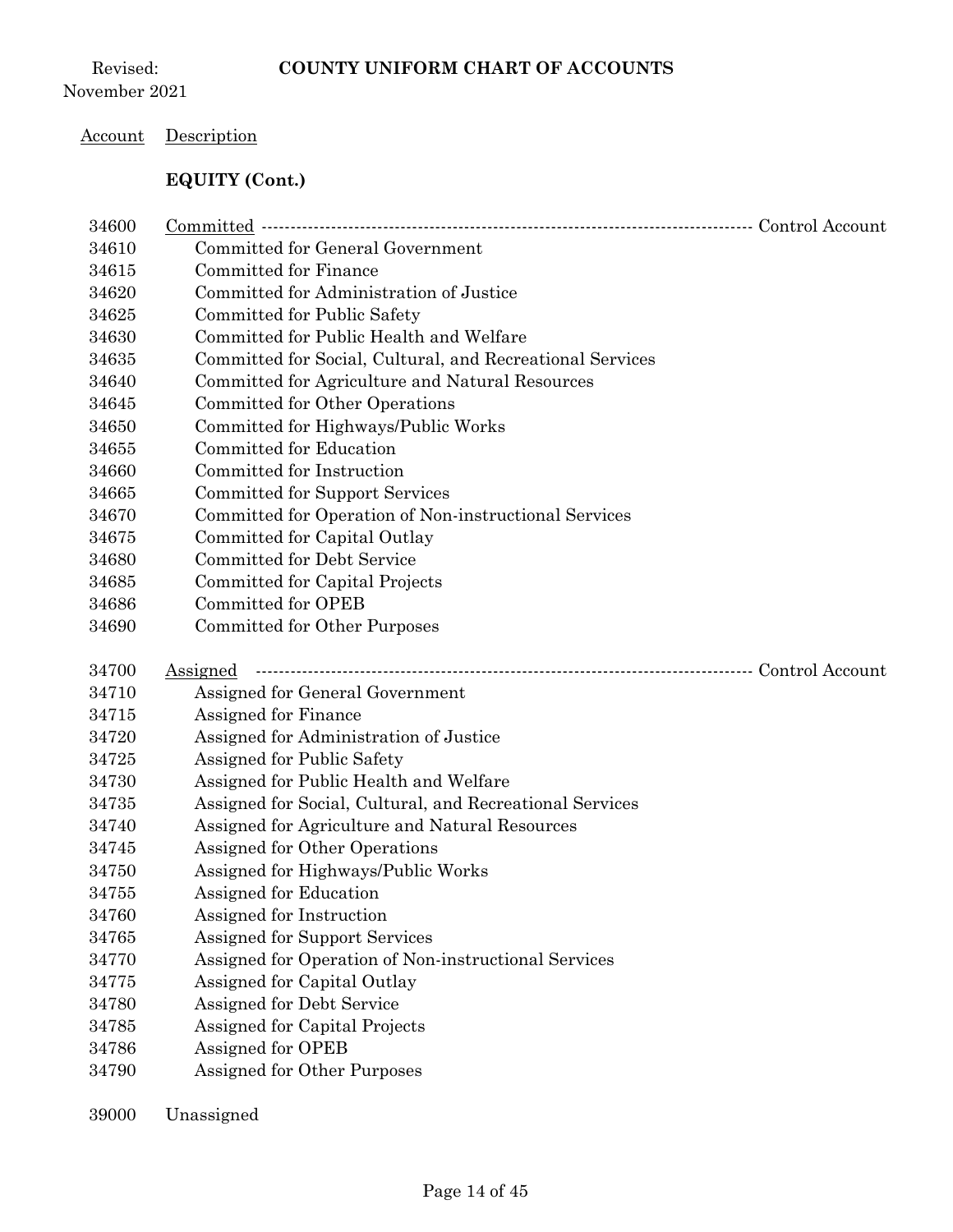Revised: November 2021

#### Account Description

#### **EQUITY (Cont.)**

| 39100       |                                  |  |
|-------------|----------------------------------|--|
| 39110       | Net Investment in Capital Assets |  |
| 39120       |                                  |  |
| 39121-39135 | Restricted for Purpose #1 - 15   |  |

- Net Position Unrestricted
	- Reclassification
	- Restatement
	- Prior-period Adjustment

#### **REVENUE CLASSIFICATIONS**

- Local Taxes Licenses and Permits Fines, Forfeitures, and Penalties Charges for Current Services Other Local Revenues Control 45000 Fees Received from County Officials | Accounts
- State of Tennessee
- Federal Government
- Other Governments and Citizens Groups
- Other Sources (non-revenue)

#### **DETAILED REVENUE ACCOUNTS**

REVENUE ACCOUNT - A detailed revenue account, as used in the Chart of Accounts, is defined as any account which is not indicated as a "Description Account" or a "Control Account."

| 40000 | Local Taxes ………………………………………………………………………                  | Control Account |
|-------|----------------------------------------------------------|-----------------|
| 40100 |                                                          |                 |
| 40110 | Current Property Tax                                     |                 |
| 40111 | Current Property Tax - Tax Increment Financing           |                 |
| 40115 | Discount on Property Taxes                               |                 |
| 40120 | Trustee's Collections - Prior Year                       |                 |
| 40125 | Trustee's Collections - Bankruptcy                       |                 |
| 40130 | Circuit Clerk/Clerk and Master Collections - Prior Years |                 |
| 40140 | Interest and Penalty                                     |                 |
| 40150 | Pickup Taxes                                             |                 |
| 40161 | Payments in-Lieu-of Taxes - T.V.A.                       |                 |
| 40162 | Payments in-Lieu-of Taxes - Local Utilities              |                 |
| 40163 | Payments in-Lieu-of Taxes - Other                        |                 |
|       |                                                          |                 |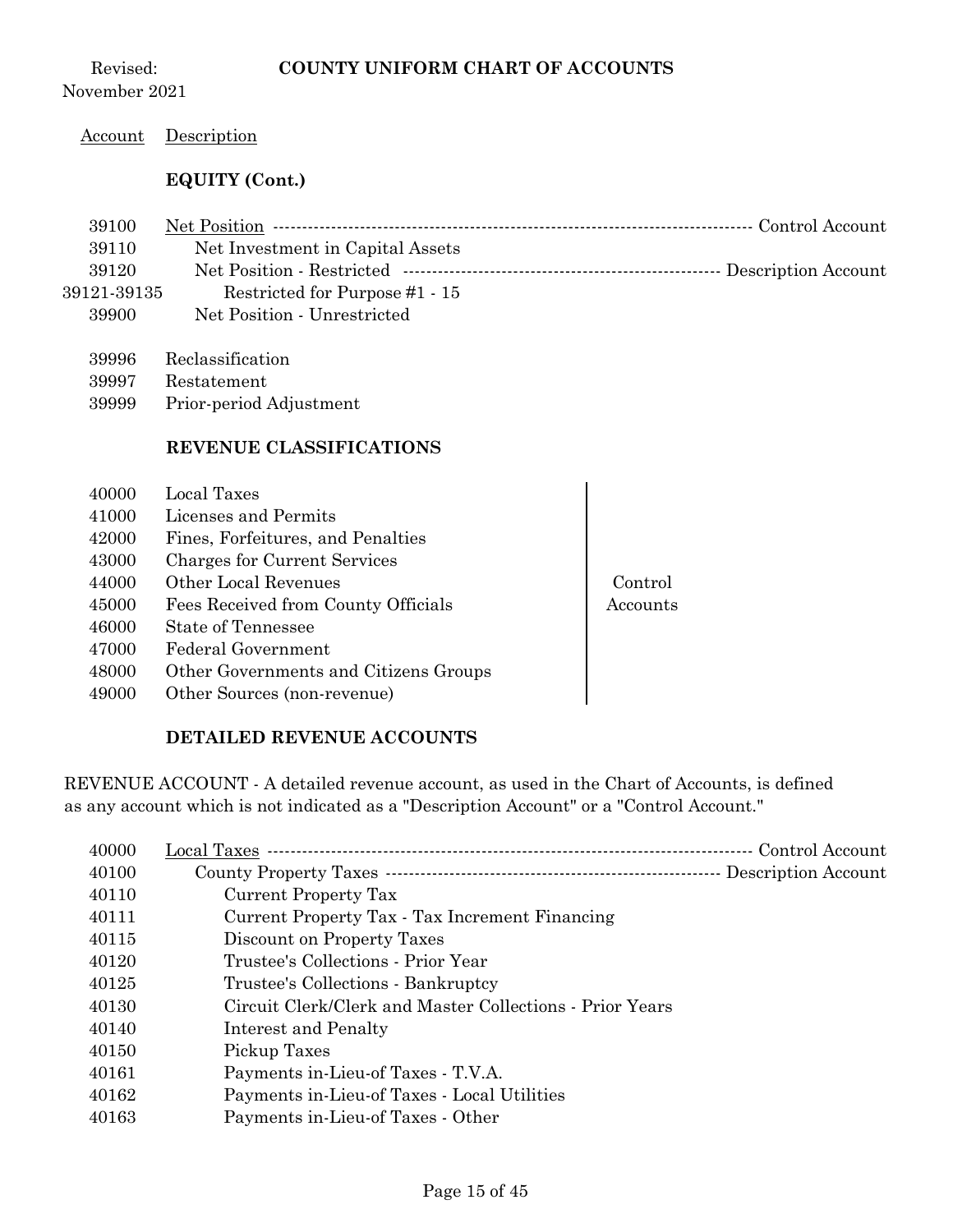#### Account Description

|       | Local Taxes (Cont.)                                                          |  |
|-------|------------------------------------------------------------------------------|--|
| 40200 |                                                                              |  |
| 40210 | Local Option Sales Tax                                                       |  |
| 40220 | Hotel/Motel Tax                                                              |  |
| 40230 | Local Amusement Tax                                                          |  |
| 40240 | Wheel Tax                                                                    |  |
| 40250 | Litigation Tax - General                                                     |  |
| 40260 | Litigation Tax - Special Purpose                                             |  |
| 40265 | Litigation Tax - Office of Public Defender                                   |  |
| 40266 | Litigation Tax - Jail, Workhouse, or Courthouse                              |  |
| 40267 | Litigation Tax - Victim-Offender Mediation Center                            |  |
| 40268 | Litigation Tax - Courthouse Security                                         |  |
| 40270 | <b>Business Tax</b>                                                          |  |
| 40275 | Mixed Drink Tax                                                              |  |
| 40280 | Mineral Severance Tax                                                        |  |
| 40285 | Adequate Facilities/Development Tax                                          |  |
| 40290 | Other County Local Option Taxes                                              |  |
| 40300 |                                                                              |  |
| 40320 | Bank Excise Tax                                                              |  |
| 40330 | Wholesale Beer Tax                                                           |  |
| 40331 | Beer Privilege Tax                                                           |  |
| 40340 | Coal Severance Tax                                                           |  |
| 40390 | Other Statutory Local Taxes                                                  |  |
| 40600 | City/School District Property Taxes …………………………………………………… Description Account |  |
| 40610 | <b>Current Property Tax</b>                                                  |  |
| 40620 | Prior Year's Property Tax                                                    |  |
| 40630 | Interest and Penalty                                                         |  |
| 40640 | Pickup Taxes                                                                 |  |
| 40650 | Payments in-Lieu-of Taxes                                                    |  |
| 40700 | City Local Option Taxes ………………………………………………………………… Description Account        |  |
| 40710 | Local Option Sales Tax                                                       |  |
| 40720 | Hotel/Motel Tax                                                              |  |
| 40730 | Local Amusement Tax                                                          |  |
| 40740 | <b>Business Tax</b>                                                          |  |
| 41000 |                                                                              |  |
| 41100 |                                                                              |  |
| 41110 | Marriage Licenses                                                            |  |
| 41120 | Animal Registration                                                          |  |
| 41130 | <b>Animal Vaccination</b>                                                    |  |
| 41140 | Cable TV Franchise                                                           |  |
|       |                                                                              |  |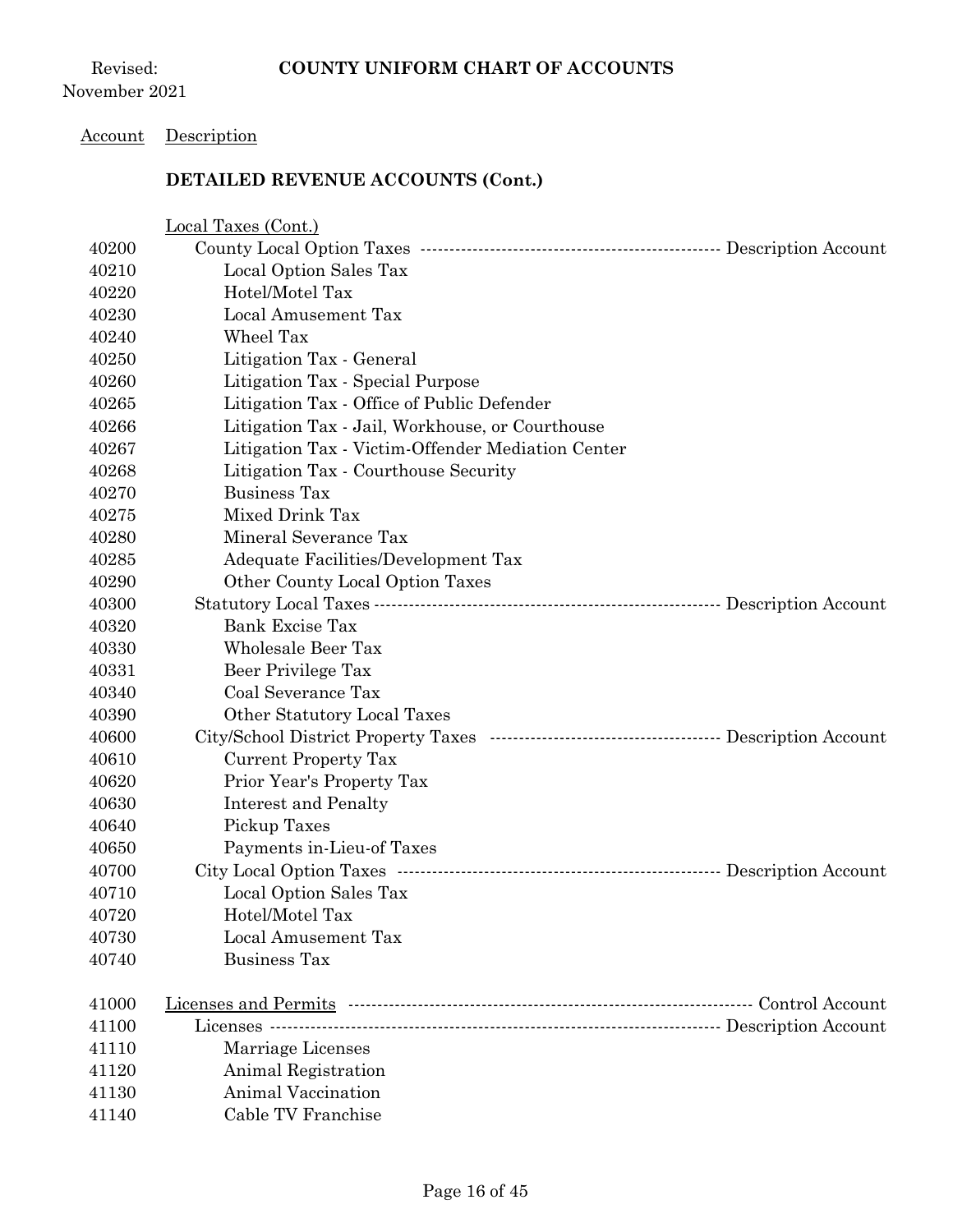Revised: November 2021

#### Account Description

|       | Licenses and Permits (Cont.)    |
|-------|---------------------------------|
|       | Licenses (Cont.)                |
| 41150 | Mobile Home Licenses            |
| 41500 |                                 |
| 41510 | <b>Beer Permits</b>             |
| 41520 | <b>Building Permits</b>         |
| 41530 | <b>Electrical Permits</b>       |
| 41540 | <b>Plumbing Permits</b>         |
| 41550 | <b>Food Handling Permits</b>    |
| 41590 | Other Permits                   |
| 42000 |                                 |
| 42100 |                                 |
| 42110 | Fines                           |
| 42111 | Fines for Littering             |
| 42120 | <b>Officers</b> Costs           |
| 42130 | Game and Fish Fines             |
| 42140 | Drug Control Fines              |
| 42141 | Drug Court Fees                 |
| 42142 | Veterans Treatment Court Fees   |
| 42150 | <b>Jail Fees</b>                |
| 42151 | Interpreter Fee                 |
| 42160 | District Attorney General Fees  |
| 42170 | Judicial Commissioner Fees      |
| 42180 | <b>DUI</b> Treatment Fines      |
| 42190 | Data Entry Fee - Circuit Court  |
| 42191 | Courtroom Security Fee          |
| 42192 | Victims Assistance Assessments  |
| 42200 |                                 |
| 42210 | Fines                           |
| 42220 | Officers Costs                  |
| 42230 | Game and Fish Fines             |
| 42240 | Drug Control Fines              |
| 42241 | Drug Court Fees                 |
| 42242 | Veterans Treatment Court Fees   |
| 42250 | Jail Fees                       |
| 42251 | Interpreter Fee                 |
| 42260 | District Attorney General Fees  |
| 42270 | Judicial Commissioner Fees      |
| 42280 | <b>DUI</b> Treatment Fines      |
| 42290 | Data Entry Fee - Criminal Court |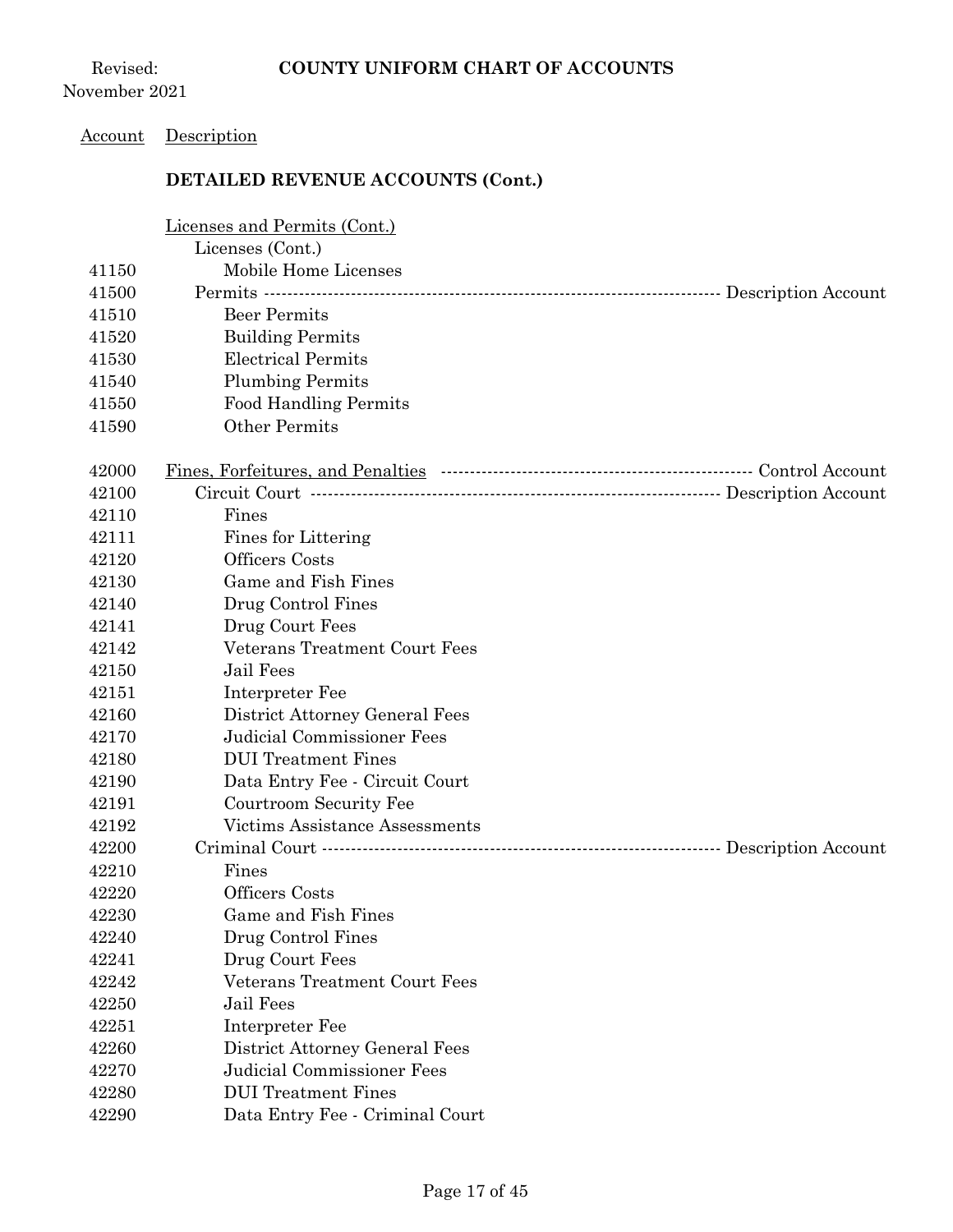#### Account Description

|       | Fines, Forfeitures, and Penalties (Cont.)                       |  |
|-------|-----------------------------------------------------------------|--|
|       | Criminal Court (Cont.)                                          |  |
| 42291 | Courtroom Security Fee                                          |  |
| 42292 | Victims Assistance Assessments                                  |  |
| 42300 |                                                                 |  |
| 42310 | Fines                                                           |  |
| 42311 | Fines for Littering                                             |  |
| 42320 | Officers Costs                                                  |  |
| 42330 | Game and Fish Fines                                             |  |
| 42340 | Drug Control Fines                                              |  |
| 42341 | Drug Court Fees                                                 |  |
| 42342 | Veterans Treatment Court Fees                                   |  |
| 42350 | Jail Fees                                                       |  |
| 42351 | Interpreter Fee                                                 |  |
| 42360 | District Attorney General Fees                                  |  |
| 42370 | Judicial Commissioner Fees                                      |  |
| 42380 | <b>DUI</b> Treatment Fines                                      |  |
| 42390 | Data Entry Fee - General Sessions Court                         |  |
| 42391 | Courtroom Security Fee                                          |  |
| 42392 | Victims Assistance Assessments                                  |  |
| 42400 | Juvenile Court ………………………………………………………………………… Description Account |  |
| 42410 | Fines                                                           |  |
| 42411 | Fines for Littering                                             |  |
| 42420 | Officers Costs                                                  |  |
| 42430 | Game and Fish Fines                                             |  |
| 42440 | Drug Control Fines                                              |  |
| 42441 | Drug Court Fees                                                 |  |
| 42450 | Jail Fees                                                       |  |
| 42451 | Interpreter Fee                                                 |  |
| 42460 | District Attorney General Fees                                  |  |
| 42470 | <b>Judicial Commissioner Fees</b>                               |  |
| 42480 | <b>DUI</b> Treatment Fines                                      |  |
| 42490 | Data Entry Fee - Juvenile Court                                 |  |
| 42491 | Courtroom Security Fee                                          |  |
| 42492 | Victims Assistance Assessments                                  |  |
| 42500 |                                                                 |  |
| 42520 | Officers Costs                                                  |  |
|       |                                                                 |  |
| 42530 | Data Entry Fee - Chancery Court                                 |  |
| 42591 | Courtroom Security Fee                                          |  |
| 42600 |                                                                 |  |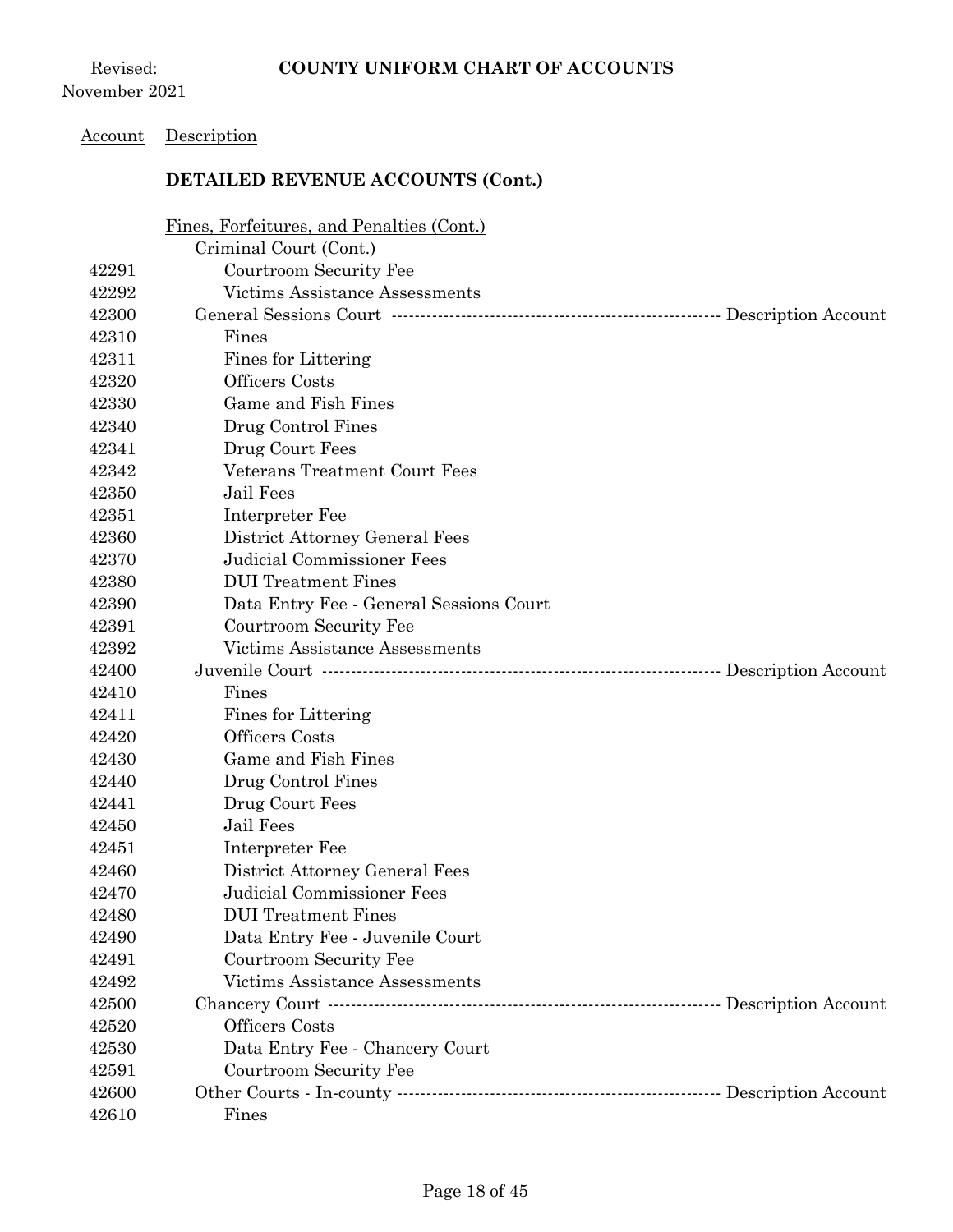### Account Description

|       | Fines, Forfeitures, and Penalties (Cont.)                                     |  |
|-------|-------------------------------------------------------------------------------|--|
|       | Other Courts - In-county (Cont.)                                              |  |
| 42611 | Fines for Littering                                                           |  |
| 42620 | Officers Costs                                                                |  |
| 42630 | Game and Fish Fines                                                           |  |
| 42640 | Drug Control Fines                                                            |  |
| 42641 | Drug Court Fees                                                               |  |
| 42642 | Veterans Treatment Court Fees                                                 |  |
| 42650 | <b>Jail Fees</b>                                                              |  |
| 42651 | Interpreter Fee                                                               |  |
| 42660 | District Attorney General Fees                                                |  |
| 42670 | <b>DUI</b> Treatment Fines                                                    |  |
| 42700 |                                                                               |  |
| 42760 | District Attorney General Fees                                                |  |
| 42800 |                                                                               |  |
| 42810 | Fines                                                                         |  |
| 42865 | Drug Task Force Forfeitures and Seizures                                      |  |
| 42870 | Data Entry Fee - Other Courts                                                 |  |
| 42871 | Courtroom Security Fee                                                        |  |
| 42872 | <b>Victims Assistance Assessments</b>                                         |  |
| 42900 | Other Fines, Forfeitures, and Penalties …………………………………………… Description Account |  |
| 42910 | Proceeds from Confiscated Property                                            |  |
| 42990 | Other Fines, Forfeitures, and Penalties                                       |  |
|       |                                                                               |  |
| 43000 |                                                                               |  |
| 43100 | General Service Charges ………………………………………………………… Description Account            |  |
| 43101 | Self-Insurance Premiums/Contributions                                         |  |
| 43102 | Other Employee Benefit Charges/Contributions                                  |  |
| 43103 | Sale of Methane Gas                                                           |  |
| 43104 | Sale of Electricity                                                           |  |
| 43105 | Sale of Steam                                                                 |  |
| 43106 | Commercial and Industrial Waste Collection Charge                             |  |
| 43107 | Residential Waste Collection Charge                                           |  |
| 43108 | Convenience Waste Centers Collection Charge                                   |  |
| 43109 | Transfer Waste Stations Collection Charge                                     |  |
| 43110 | <b>Tipping Fees</b>                                                           |  |
| 43111 | Surcharge - State                                                             |  |
| 43112 | Surcharge - Host Agency                                                       |  |
| 43113 | Surcharge - General                                                           |  |
| 43114 | Solid Waste Disposal Fee                                                      |  |
| 43115 | Water Treatment Charges                                                       |  |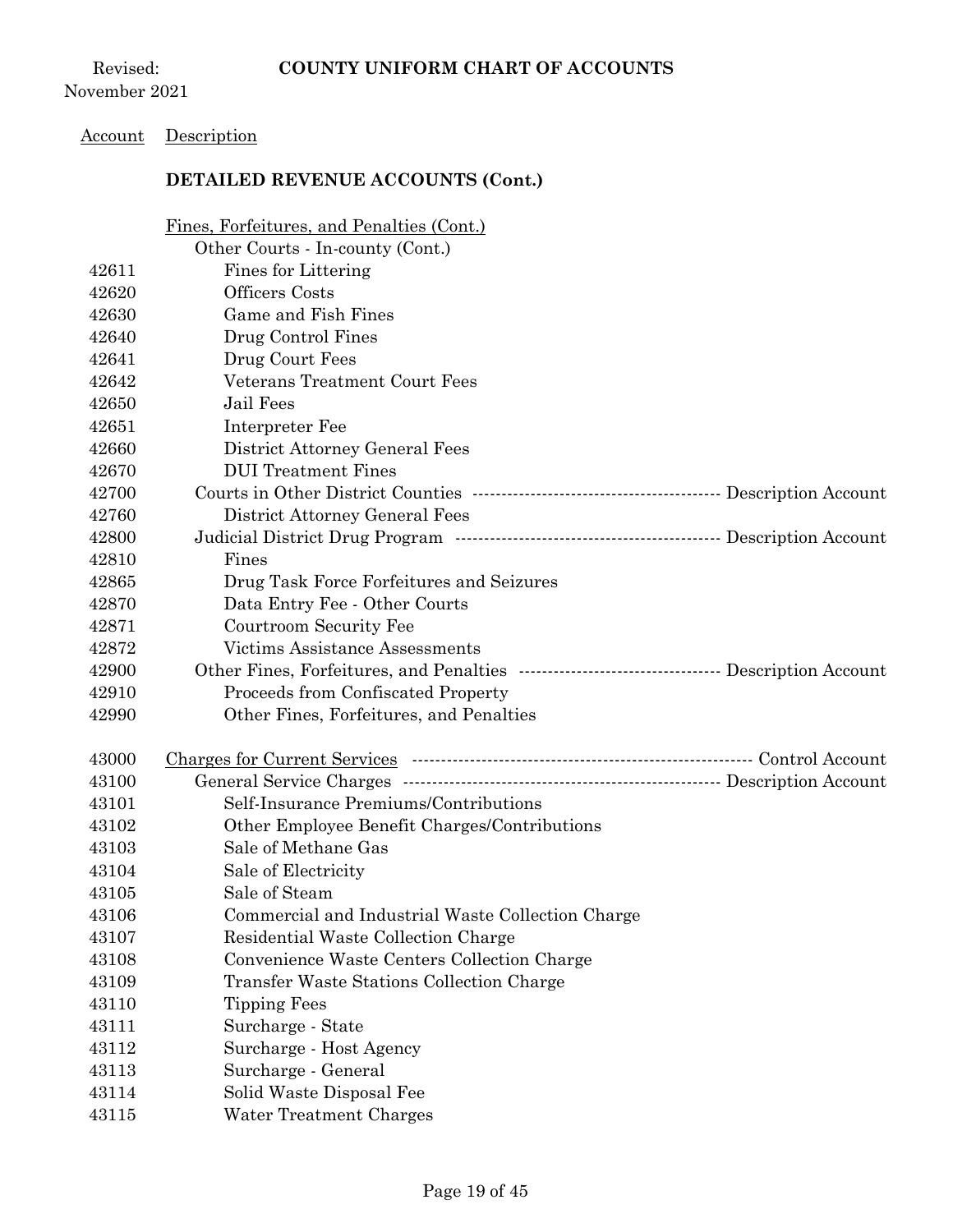## Account Description

|       | Charges for Current Services (Cont.)                                  |
|-------|-----------------------------------------------------------------------|
|       | General Service Charges (Cont.)                                       |
| 43116 | Surcharge - Waste Tire Disposal                                       |
| 43120 | Patient Charges                                                       |
| 43130 | Past Due Collections - Ambulance                                      |
| 43140 | Zoning Studies                                                        |
| 43150 | Death Certificates                                                    |
| 43160 | Loaner Program                                                        |
| 43170 | Work Release Charges for Board                                        |
| 43180 | <b>Health Department Collections</b>                                  |
| 43190 | Other General Service Charges                                         |
| 43191 | Water Sales                                                           |
| 43192 | <b>Forfeited Discounts</b>                                            |
| 43193 | Water Tap Sales                                                       |
| 43194 | Service Charges                                                       |
| 43195 | <b>Backflow Charges</b>                                               |
| 43196 | Sales Tax Discount                                                    |
| 43300 | Fees<br>-- Description Account                                        |
| 43310 | Airport Fees                                                          |
| 43320 | Subdivision Lot Fees                                                  |
| 43330 | <b>Engineer Review Fees</b>                                           |
| 43340 | <b>Recreation Fees</b>                                                |
| 43350 | Copy Fees                                                             |
| 43360 | Library Fees                                                          |
| 43365 | Archives and Records Management Fee                                   |
| 43366 | Greenbelt Late Application Fee                                        |
| 43370 | Telephone Commissions                                                 |
| 43380 | Vending Machine Collections                                           |
| 43381 | <b>Tourism Fees</b>                                                   |
| 43382 | Electronic Citation Fee                                               |
| 43390 | Constitutional Officers' Fees and Commissions                         |
| 43391 | Special Commissioner Fees/Special Master Fees                         |
| 43392 | Data Processing Fee - Register                                        |
| 43393 | <b>Probation Fees</b>                                                 |
| 43394 | Data Processing Fee - Sheriff                                         |
| 43395 | Sexual Offender Registration Fee - Sheriff                            |
| 43396 | Data Processing Fee - County Clerk                                    |
| 43397 | Subscription and Electronic Filing Fee - Circuit and General Sessions |
| 43398 | Subscription and Electronic Filing Fee - Chancery                     |
| 43399 | Vehicle Registration Reinstatement Fees                               |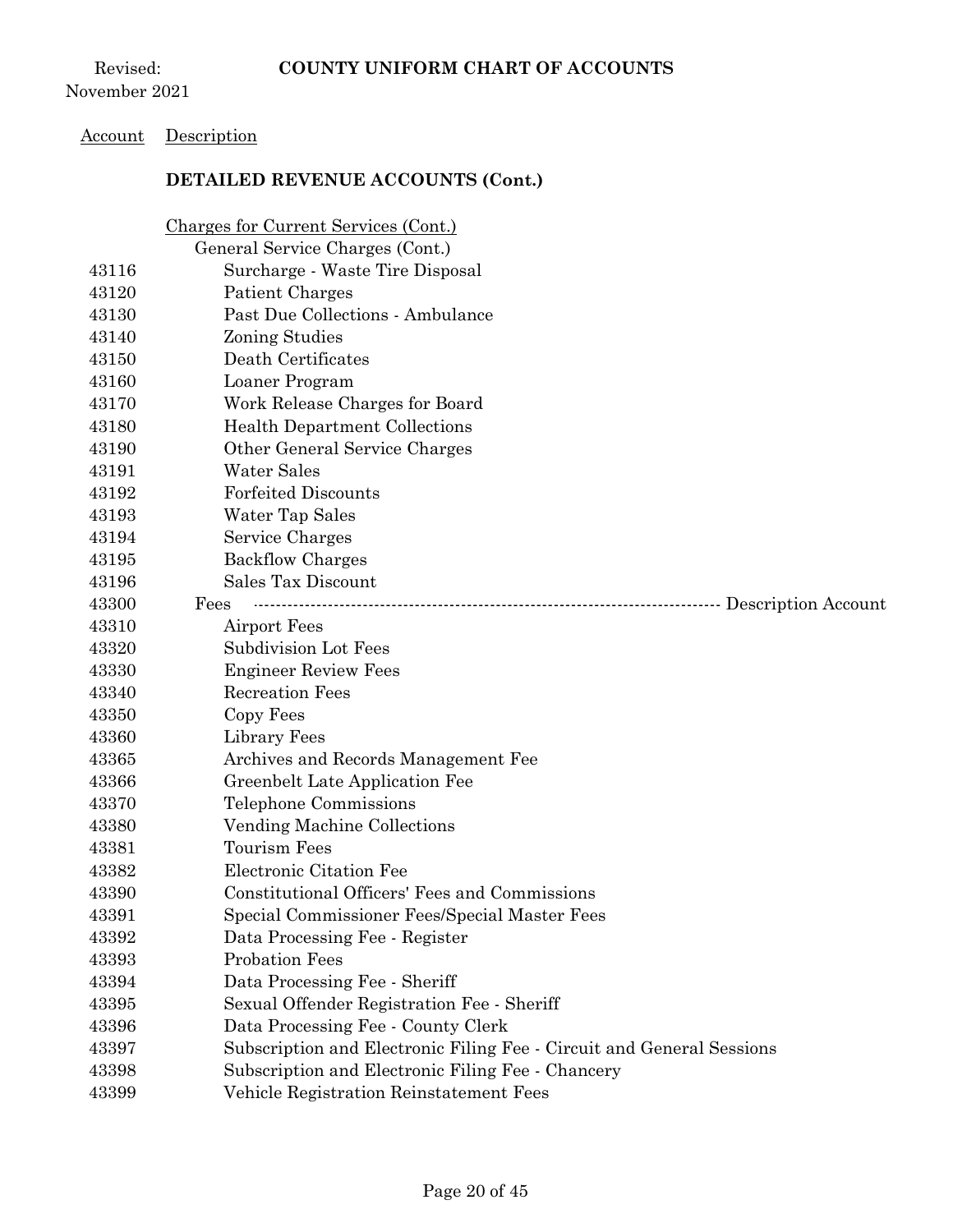#### Account Description

|       | <u>Charges for Current Services (Cont.)</u>                      |
|-------|------------------------------------------------------------------|
| 43500 | Education Charges -<br>- Description Account                     |
| 43511 | Tuition - Regular Day Students                                   |
| 43512 | Tuition - Adult Education                                        |
| 43513 | Tuition - Summer School                                          |
| 43514 | Tuition - Other Governments                                      |
| 43515 | Tuition - Other State Systems                                    |
| 43516 | Tuition - Out-of-state Systems                                   |
| 43517 | Tuition - Other                                                  |
| 43521 | Lunch Payments - Children                                        |
| 43522 | Lunch Payments - Adults                                          |
| 43523 | Income from Breakfast                                            |
| 43524 | Special Milk Sales                                               |
| 43525 | A la Carte Sales                                                 |
| 43531 | Transportation - Other State Systems                             |
| 43532 | Transportation - Out-of-state Systems                            |
| 43533 | Transportation from Individuals                                  |
| 43541 | Contract for Administrative Services with Other LEA's            |
| 43542 | Contract for Instructional Services with Other LEA's             |
| 43543 | Contract for Student Support Services with Other LEA's           |
| 43544 | Contract for Instructional Staff Support with Other LEA's        |
| 43545 | Contract for Operation and Maintenance Services with Other LEA's |
| 43546 | Contract for Food Services with Other LEA's                      |
| 43547 | Contract for Non-Instructional Services with Other LEA's         |
| 43548 | <b>Charter Authorizer Fee</b>                                    |
| 43551 | School Based Health Services - FFS                               |
| 43570 | Receipts from Individual Schools                                 |
| 43581 | Community Service Fees - Children                                |
| 43582 | <b>Community Service Fees - Adults</b>                           |
| 43583 | TBI Criminal Background Fee                                      |
| 43990 | Other Charges for Services                                       |
|       |                                                                  |
| 44000 |                                                                  |
| 44100 |                                                                  |
| 44110 | <b>Investment Income</b>                                         |
| 44120 | Lease/Rentals                                                    |
| 44130 | Sale of Materials and Supplies                                   |
| 44131 | Commissary Sales                                                 |
| 44134 | Sale of Diesel                                                   |
| 44135 | Sale of Gasoline                                                 |
| 44140 | Sale of Maps                                                     |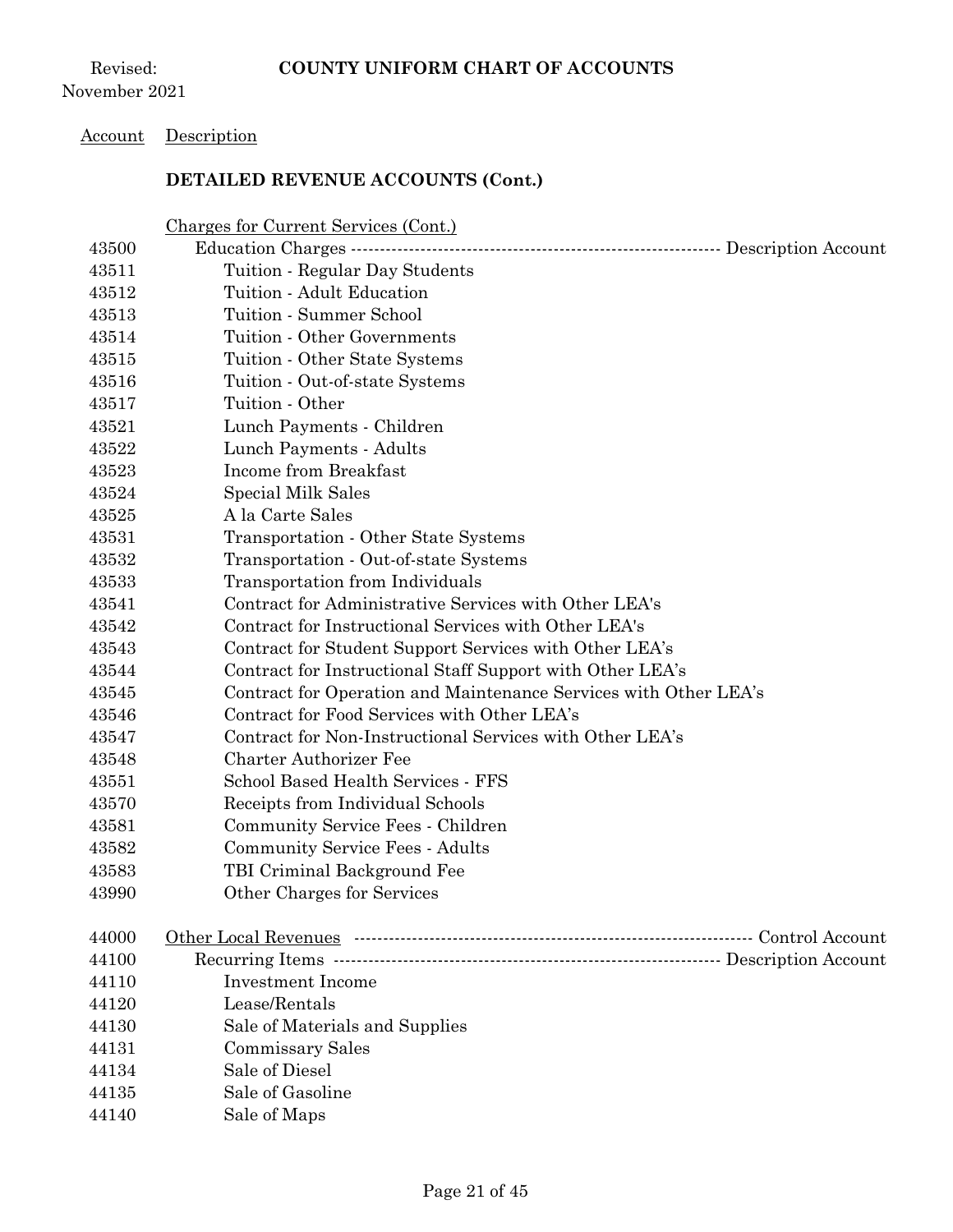### Account Description

|       | Other Local Revenues (Cont.)                                     |  |
|-------|------------------------------------------------------------------|--|
|       | Recurring Items (Cont.)                                          |  |
| 44145 | Sale of Recycled Materials                                       |  |
| 44146 | E-Rate Funding                                                   |  |
| 44150 | Sale of Animals/Livestock                                        |  |
| 44160 | Retirees' Insurance Payments                                     |  |
| 44161 | Cobra Insurance Payments                                         |  |
| 44165 | Rebates                                                          |  |
| 44170 | Miscellaneous Refunds                                            |  |
| 44180 | <b>Expenditure Credits</b>                                       |  |
| 44500 |                                                                  |  |
| 44510 | Accrued Interest on Debt Issues                                  |  |
| 44512 | Gain on Retirement of Debt                                       |  |
| 44513 | Gain on Disposal of Property                                     |  |
| 44514 | Revenue from Joint Ventures (Governmental Funds Only)            |  |
| 44515 | Net Income from Joint Venture (Proprietary Funds Only)           |  |
| 44530 | Sale of Equipment                                                |  |
| 44540 | Sale of Property                                                 |  |
| 44550 | Resale of Materials - T&I House                                  |  |
| 44560 | Damages Recovered from Individuals                               |  |
| 44570 | Contributions and Gifts                                          |  |
| 44580 | Performance Bond Forfeitures                                     |  |
| 44990 | Other Local Revenues …………………………………………………………… Description Account |  |
| 44990 | <b>Other Local Revenues</b>                                      |  |
|       |                                                                  |  |
| 45000 |                                                                  |  |
| 45100 | Excess Fees ………………………………………………………………………… Description Account     |  |
| 45110 | County Clerk                                                     |  |
| 45120 | Circuit Court Clerk                                              |  |
| 45130 | Criminal Court Clerk                                             |  |
| 45140 | <b>General Sessions Court Clerk</b>                              |  |
| 45150 | Clerk and Master                                                 |  |
| 45160 | Juvenile Court Clerk                                             |  |
| 45170 | Probate Court Clerk                                              |  |
| 45180 | Register                                                         |  |
| 45190 | Trustee                                                          |  |
| 45210 | Other Officials                                                  |  |
| 45500 |                                                                  |  |
| 45510 | County Clerk                                                     |  |
| 45520 | Circuit Court Clerk                                              |  |
| 45530 | Criminal Court Clerk                                             |  |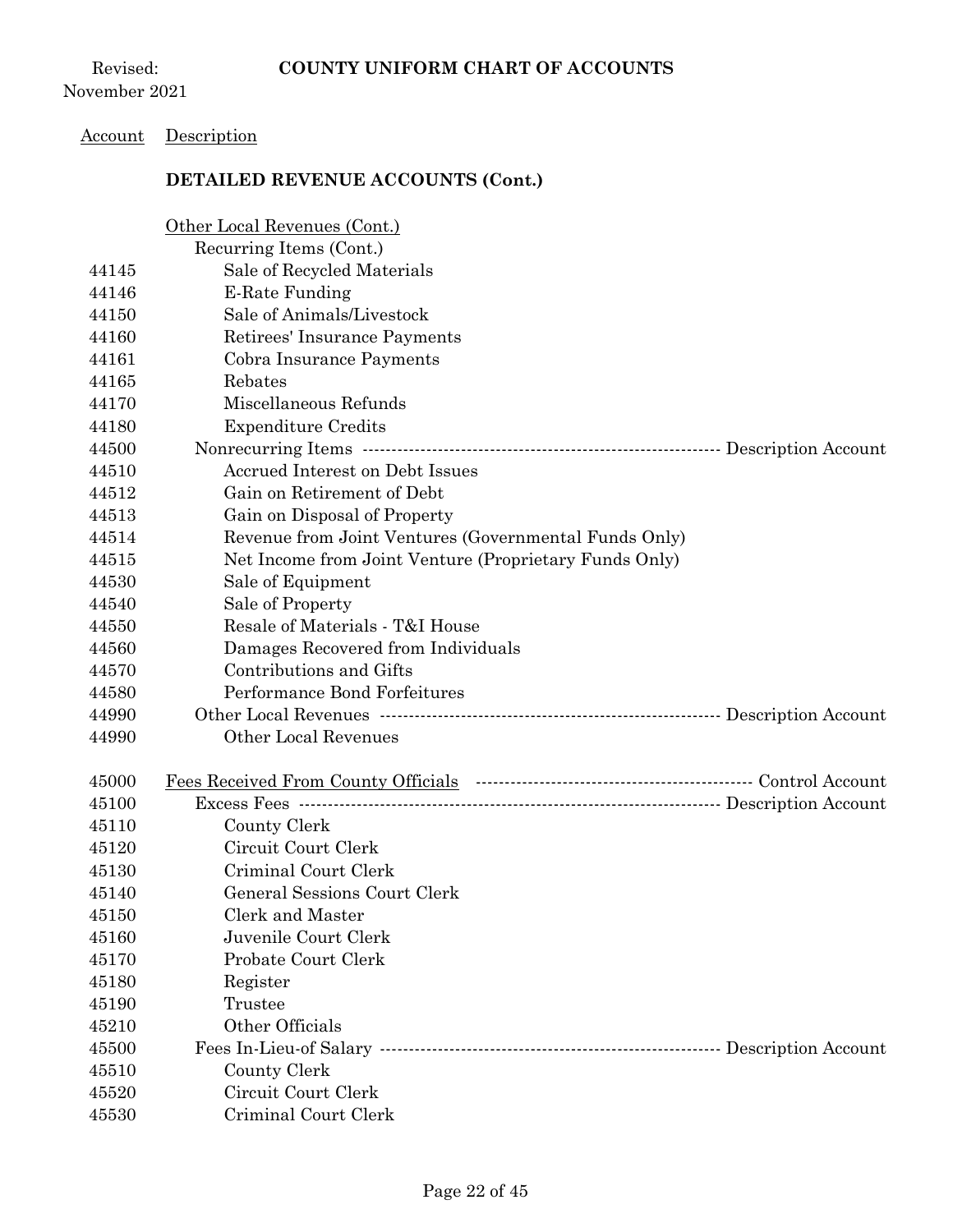Revised: November 2021

## Account Description

### **DETAILED REVENUE ACCOUNTS (Cont.)**

Fees Received From County Officials (Cont.)

|       | Fees In-Lieu-of Salary (Cont.)                                      |  |
|-------|---------------------------------------------------------------------|--|
| 45540 | General Sessions Court Clerk                                        |  |
| 45550 | Clerk and Master                                                    |  |
| 45560 | Juvenile Court Clerk                                                |  |
| 45570 | Probate Court Clerk                                                 |  |
| 45580 | Register                                                            |  |
| 45590 | Sheriff                                                             |  |
| 45610 | Trustee                                                             |  |
| 45620 | Other Officials                                                     |  |
|       |                                                                     |  |
| 46000 |                                                                     |  |
| 46100 |                                                                     |  |
| 46110 | Juvenile Services Program                                           |  |
| 46120 | Airport Maintenance Program                                         |  |
| 46130 | Child Restraint Program                                             |  |
| 46140 | <b>Aging Programs</b>                                               |  |
| 46150 | Alternative School Program                                          |  |
| 46160 | State Reappraisal Grant                                             |  |
| 46170 | Solid Waste Grants                                                  |  |
| 46175 | On-behalf Contributions for OPEB                                    |  |
| 46190 | Other General Government Grants                                     |  |
| 46200 |                                                                     |  |
| 46210 | Law Enforcement Training Programs                                   |  |
| 46220 | Drug Control Grants                                                 |  |
| 46230 | Safe and Drug-Free Schools and Communities                          |  |
| 46290 | Other Public Safety Grants                                          |  |
| 46300 |                                                                     |  |
| 46310 | <b>Health Department Programs</b>                                   |  |
| 46320 | <b>Public Health Nurses</b>                                         |  |
| 46390 | Other Health and Welfare Grants                                     |  |
| 46400 | Public Works Grants ……………………………………………………………………… Description Account |  |
| 46410 | Bridge Program                                                      |  |
| 46420 | State Aid Program                                                   |  |
| 46430 | Litter Program                                                      |  |
| 46440 | Tennessee Industrial Infrastructure Program                         |  |
| 46490 | Other Public Works Grants                                           |  |
| 46500 | State Education Funds ………………………………………………………… Description Account    |  |
| 46511 | <b>Basic Education Program</b>                                      |  |
| 46512 | Basic Education Program - IEA                                       |  |
| 46515 | Early Childhood Education                                           |  |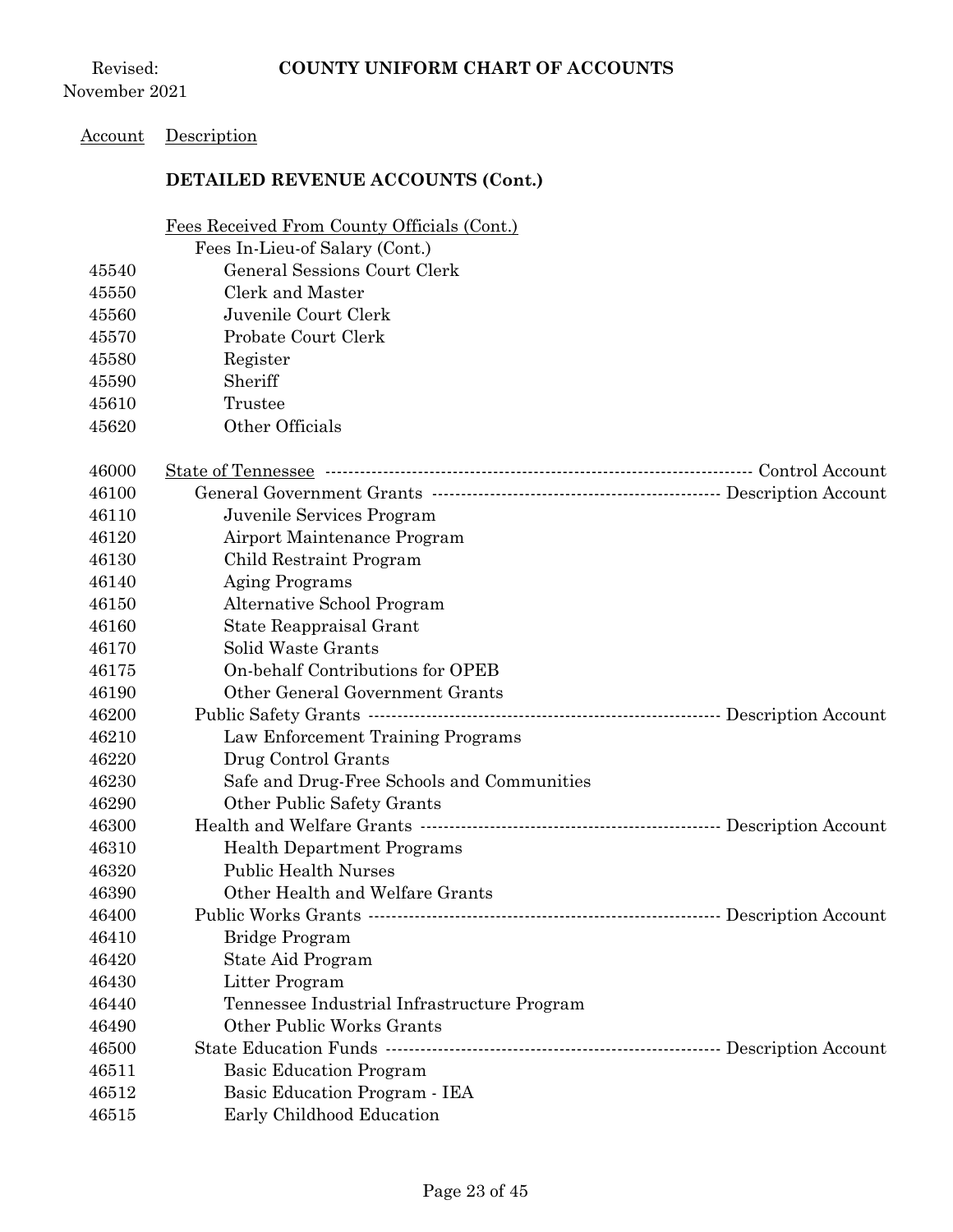#### Account Description

|                | State of Tennessee (Cont.)                                        |  |
|----------------|-------------------------------------------------------------------|--|
|                | State Education Funds (Cont.)                                     |  |
| 46520          | <b>School Food Service</b>                                        |  |
| 46530          | Energy Efficient School Initiative                                |  |
| 46550          | <b>Driver Education</b>                                           |  |
| 46570          | Literacy Coordination                                             |  |
| 46590          | Other State Education Funds                                       |  |
| 46591          | Coordinated School Health                                         |  |
| 46592          | Internet Connectivity                                             |  |
| 46593          | Professional Development                                          |  |
| 46594          | <b>Family Resource Centers</b>                                    |  |
| 46595          | Statewide Student Management System (SSMS)                        |  |
| 46610          | Career Ladder Program                                             |  |
| 46611          | Career Ladder Evaluators and Special Contracts                    |  |
| 46612          | Career Ladder - Extended Contract                                 |  |
| 46640          | Vocational Equipment                                              |  |
| 46720          | Vocational Disadvantaged                                          |  |
| 46750          | Vocational Work Study                                             |  |
| 46760          | <b>Adult Vocational</b>                                           |  |
| 46790          | Other Vocational                                                  |  |
|                |                                                                   |  |
| 46800          |                                                                   |  |
| 46810          | Flood Control                                                     |  |
| 46820          | Income Tax                                                        |  |
| 46821          | <b>Resort District Sales Tax</b>                                  |  |
| 46830          | Beer Tax                                                          |  |
| 46835          | Vehicle Certificate of Title Fees                                 |  |
| 46840          | Alcoholic Beverage Tax                                            |  |
| 46845          | Opioid Settlement Funds                                           |  |
| 46851          | State Revenue Sharing - T.V.A.                                    |  |
| 46852          | State Revenue Sharing - Telecommunications                        |  |
| 46855          | State Shared Sports Gaming Privilege Tax                          |  |
| 46860          | Child Support Collections                                         |  |
| 46870          | <b>Emergency Hospital - Prisoners</b>                             |  |
| 46880          | Board of Jurors                                                   |  |
| 46890          | Prisoner Transportation                                           |  |
| 46915          | Contracted Prisoner Boarding                                      |  |
| 46920          | Gasoline and Motor Fuel Tax                                       |  |
| 46930          | Petroleum Special Tax                                             |  |
| 46940          | Reappraisal Program Reimbursement                                 |  |
| 46950<br>46960 | T.B.I. - Equipment Reimbursement<br>Registrar's Salary Supplement |  |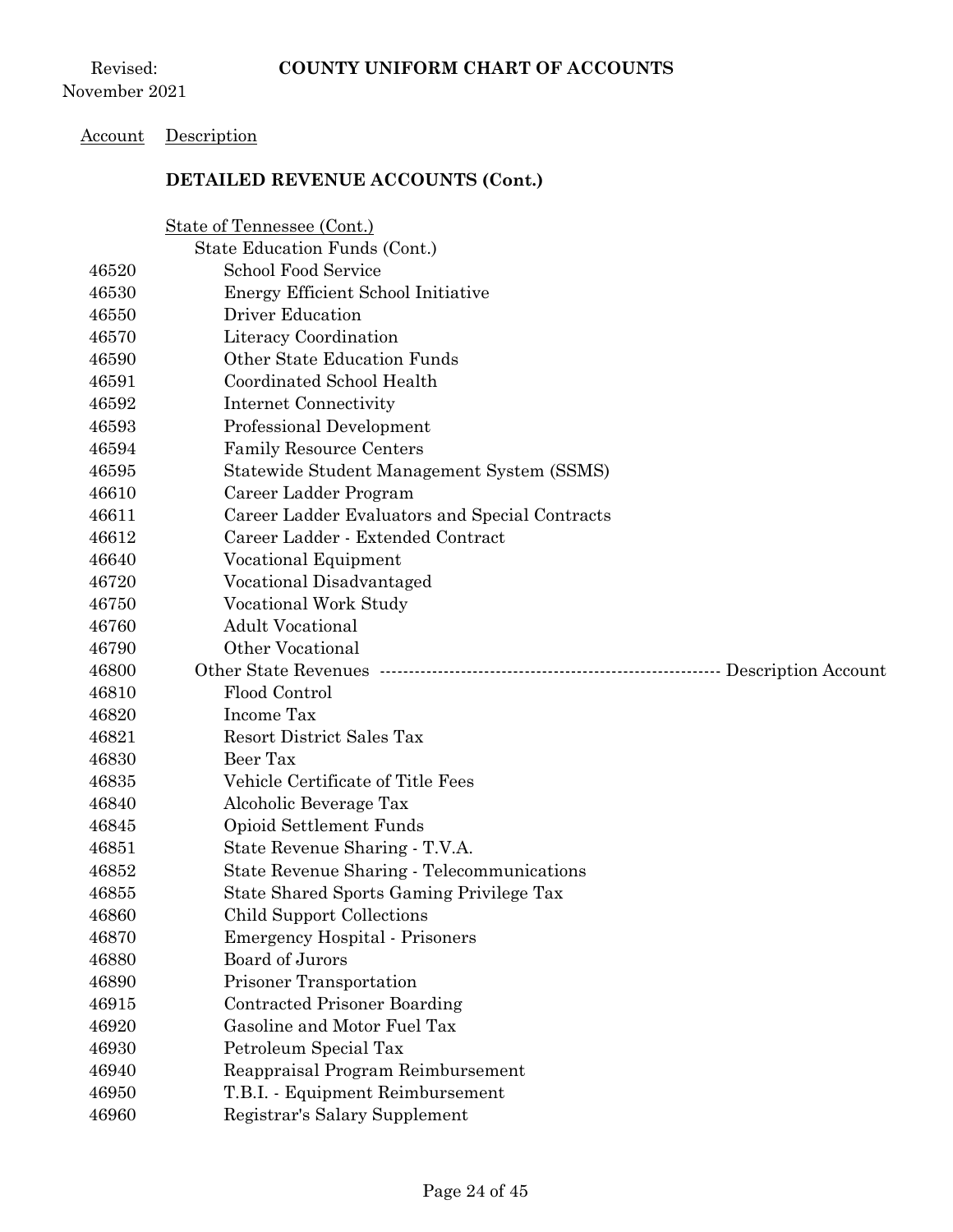Revised: November 2021

## Account Description

|       | State of Tennessee (Cont.)                       |
|-------|--------------------------------------------------|
|       | Other State Revenues (Cont.)                     |
| 46970 | State Shared Sales Tax - Cities                  |
| 46980 | Other State Grants                               |
| 46981 | Safe Schools                                     |
| 46990 | <b>Other State Revenues</b>                      |
|       |                                                  |
| 47000 |                                                  |
| 47100 |                                                  |
| 47111 | USDA School Lunch Program                        |
| 47112 | <b>USDA</b> - Commodities                        |
| 47113 | <b>Breakfast</b>                                 |
| 47114 | USDA - Other                                     |
| 47115 | <b>USDA Food Service Equipment Grant</b>         |
| 47120 | <b>Adult Education State Grant Program</b>       |
| 47131 | Vocational Education - Basic Grants to States    |
| 47132 | Vocational - Consumer and Homemaker              |
| 47133 | <b>Vocational Sex Bias</b>                       |
| 47134 | <b>Vocational Displaced Homemakers</b>           |
| 47135 | Community Based Organizations                    |
| 47139 | Other Vocational                                 |
| 47141 | Title I Grants to Local Education Agencies       |
| 47142 | <b>Innovative Education Program Strategies</b>   |
| 47143 | Special Education - Grants to States             |
| 47144 | <b>Education Edge</b>                            |
| 47145 | Special Education Preschool Grants               |
| 47146 | <b>English Language Acquisition Grants</b>       |
| 47147 | Safe and Drug-free Schools - State Grants        |
| 47148 | <b>Rural Education</b>                           |
| 47149 | Education for Homeless Children and Youth        |
| 47150 | 21st Century Community Learning Centers          |
| 47170 | Appalachian Regional Commission                  |
| 47175 | On-behalf Contributions for OPEB                 |
| 47180 | <b>Community Development</b>                     |
| 47189 | Eisenhower Professional Development State Grants |
| 47190 | Title XX                                         |
| 47210 | Job Training Partnership Act                     |
| 47220 | Civil Defense Reimbursement                      |
| 47230 | Disaster Relief                                  |
| 47235 | <b>Homeland Security Grants</b>                  |
| 47240 | Medicaid                                         |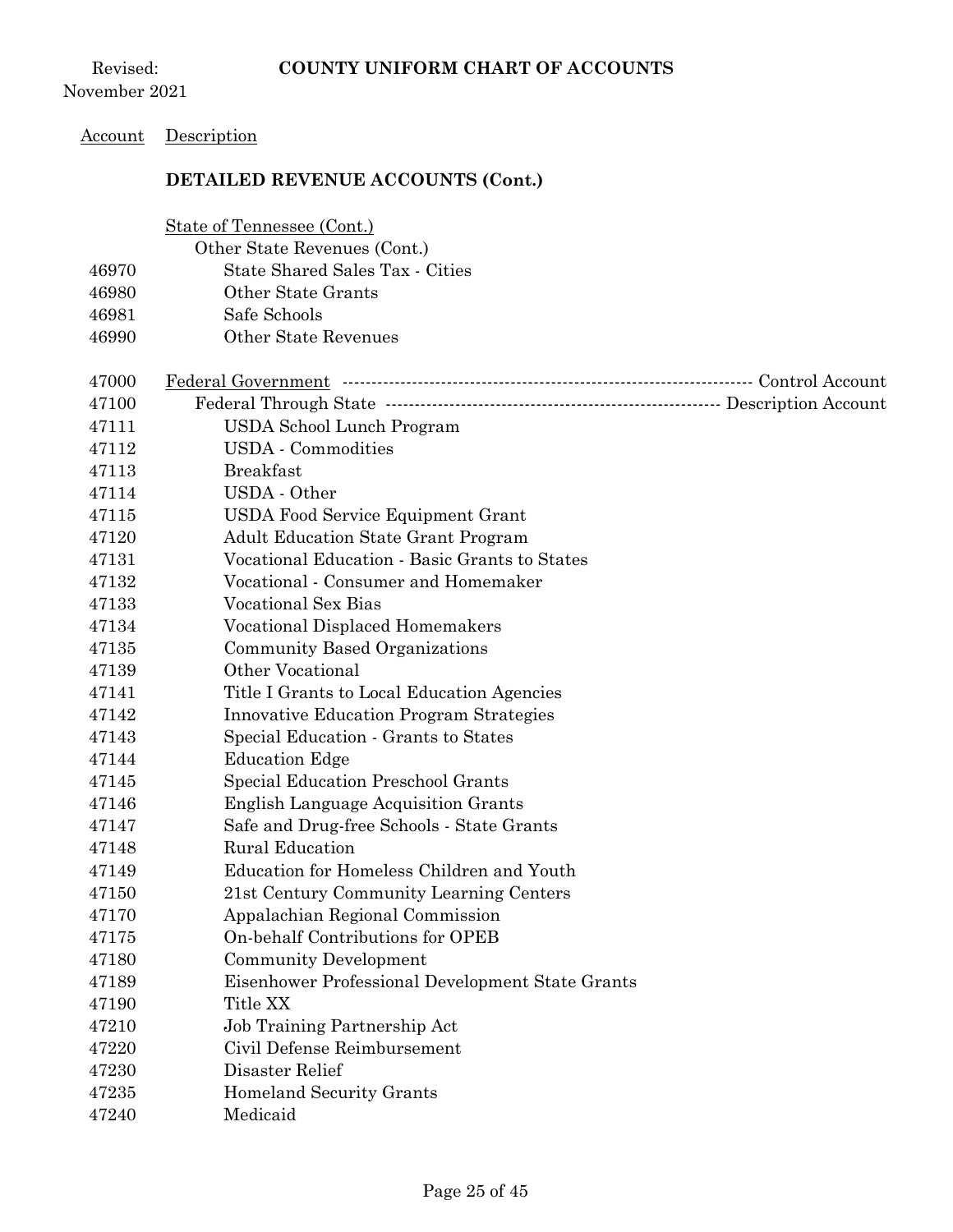#### Account Description

|             | Federal Government (Cont.)                              |
|-------------|---------------------------------------------------------|
|             | Federal Through State (Cont.)                           |
| 47250       | Law Enforcement Grants                                  |
| 47301-47305 | COVID-19 Grant #1 - 5                                   |
| 47306       | COVID-19 Grant A                                        |
| 47307       | COVID-19 Grant B                                        |
| 47308       | COVID-19 Grant C                                        |
| 47309       | COVID-19 Grant D                                        |
| 47310       | COVID-19 Grant E                                        |
| 47401-47405 | American Rescue Plan Act Grant #1 - 5                   |
| 47406       | American Rescue Plan Act Grant A                        |
| 47407       | American Rescue Plan Act Grant B                        |
| 47408       | American Rescue Plan Act Grant C                        |
| 47409       | American Rescue Plan Act Grant D                        |
| 47410       | American Rescue Plan Act Grant E                        |
| 47590       | Other Federal through State                             |
| 47600       |                                                         |
| 47620       | Police Service (Lake Area)                              |
| 47630       | Public Law 874 - Maintenance and Operation              |
| 47640       | <b>ROTC</b> Reimbursement                               |
| 47650       | Energy Grant                                            |
| 47660       | FHA Grant                                               |
| 47670       | Title VII - Bilingual Education                         |
| 47680       | <b>Forest Service</b>                                   |
| 47690       | Medicare                                                |
| 47700       | Asset Forfeiture Funds                                  |
| 47710       | Public Safety Partnership and Community Policing - COPS |
| 47715       | Tax Credit Bond Rebate                                  |
| 47801       | COVID-19 Grant #6                                       |
| 47802       | COVID-19 Grant #7                                       |
| 47803       | COVID-19 Grant #8                                       |
| 47804       | COVID-19 Grant #9                                       |
| 47805       | COVID-19 Grant #10                                      |
| 47806       | COVID-19 Grant F                                        |
| 47807       | COVID-19 Grant G                                        |
| 47808       | COVID-19 Grant H                                        |
| 47809       | COVID-19 Grant I                                        |
| 47810       | COVID-19 Grant J                                        |
| 47901       | American Rescue Plan Act Grant #6                       |
| 47902       | American Rescue Plan Act Grant #7                       |
| 47903       | American Rescue Plan Act Grant #8                       |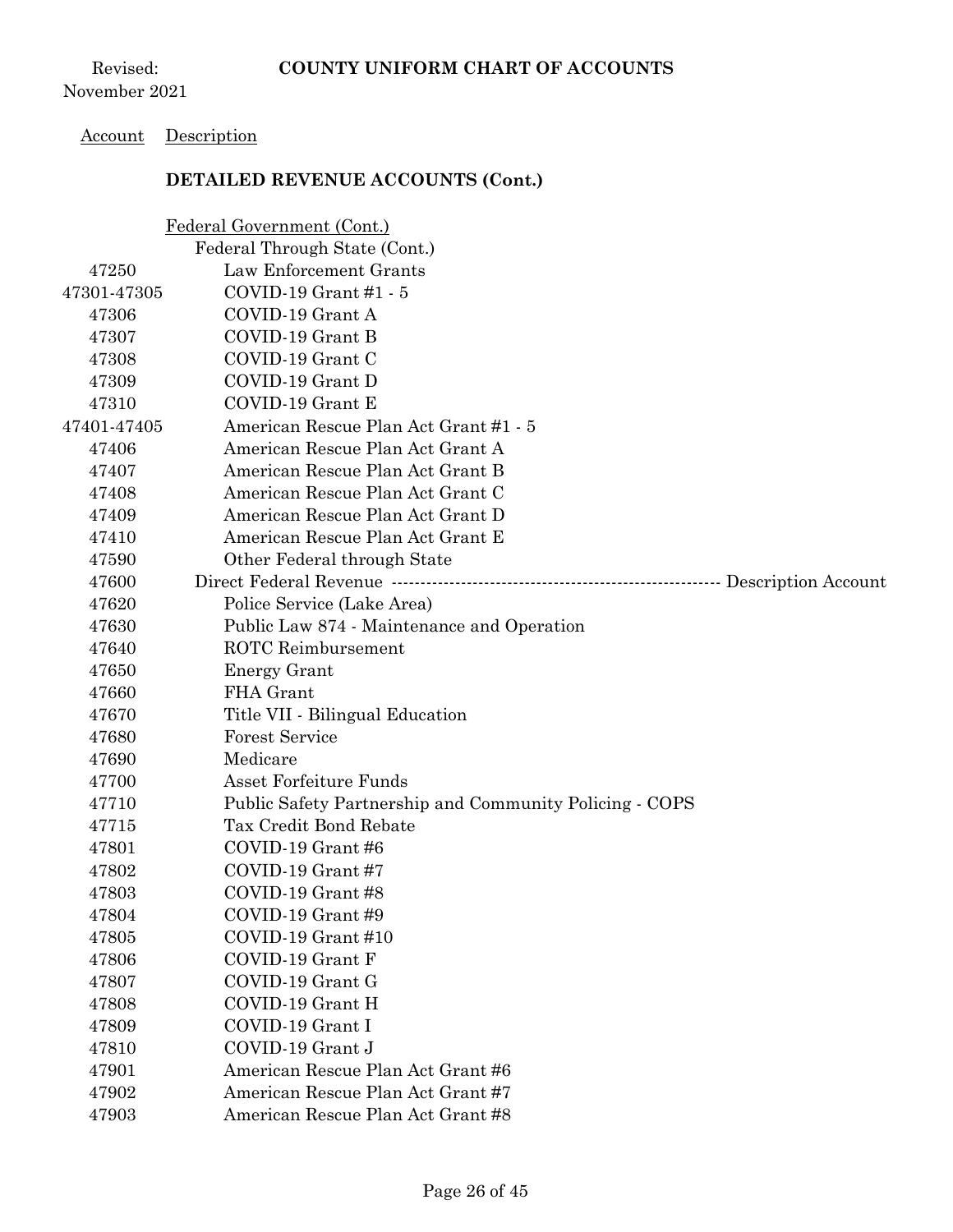## Account Description

|             | Federal Government (Cont.)            |  |
|-------------|---------------------------------------|--|
|             | Direct Federal Revenue (Cont.)        |  |
| 47904       | American Rescue Plan Act Grant #9     |  |
| 47905       | American Rescue Plan Act Grant #10    |  |
| 47906       | American Rescue Plan Act Grant F      |  |
| 47907       | American Rescue Plan Act Grant G      |  |
| 47908       | American Rescue Plan Act Grant H      |  |
| 47909       | American Rescue Plan Act Grant I      |  |
| 47910       | American Rescue Plan Act Grant J      |  |
| 47990       | Other Direct Federal Revenue          |  |
| 48000       |                                       |  |
| 48100       |                                       |  |
| 48110       | Prisoner Board                        |  |
| 48120       | Paving and Maintenance                |  |
| 48130       | Contributions                         |  |
| 48140       | <b>Contracted Services</b>            |  |
| 48600       |                                       |  |
| 48610       | Donations                             |  |
| 48990       |                                       |  |
| 48990       | Other                                 |  |
| 49000       |                                       |  |
| 49100       | <b>Bonds Issued</b>                   |  |
| 49200       | Notes Issued                          |  |
| 49300       | Capital Leases Issued                 |  |
| 49400       | Refunding Debt Issued                 |  |
| 49410       | Premiums on Debt Sold                 |  |
| 49500       | Other Loans Issued                    |  |
| 49600       | Proceeds from Sale of Capital Assets  |  |
| 49700       | <b>Insurance Recovery</b>             |  |
| 49800       | Transfers In                          |  |
| 49810       | City General Fund Transfer            |  |
| 49950       |                                       |  |
| 49951-49955 | Special Item (Revenue) - #1 - 5       |  |
| 49960       |                                       |  |
| 49961-49965 | Extraordinary Item (Revenue) - #1 - 5 |  |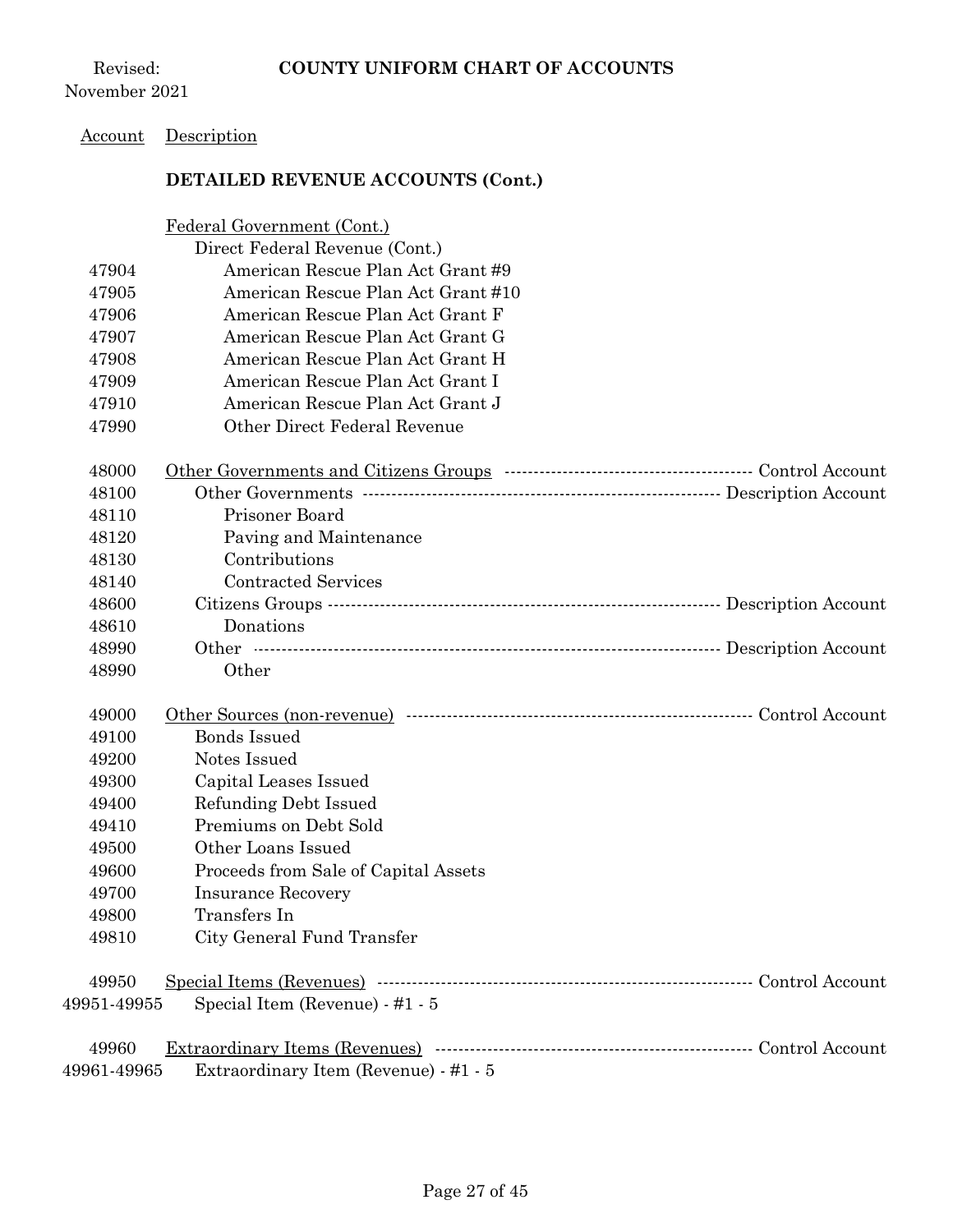#### Account Description

#### **EXPENDITURE/EXPENSE CATEGORIES BY FUNCTION**

MAJOR CATEGORY - A major category, as used in this Chart of Accounts, is defined as any account which is not indicated as a "Description Account" or a "Control Account."

| 50000 |                                     |  |
|-------|-------------------------------------|--|
| 51000 |                                     |  |
| 51100 | County Commission                   |  |
| 51210 | Board of Equalization               |  |
| 51220 | <b>Beer Board</b>                   |  |
| 51230 | <b>Budget and Finance Committee</b> |  |
| 51240 | Other Boards and Committees         |  |
| 51300 | County Mayor/Executive              |  |
| 51310 | Personnel Office                    |  |
| 51400 | County Attorney                     |  |
| 51500 | <b>Election Commission</b>          |  |
| 51600 | Register of Deeds                   |  |
| 51710 | Development                         |  |
| 51720 | Planning                            |  |
| 51730 | Building                            |  |
| 51740 | Engineering                         |  |
| 51750 | Codes Compliance                    |  |
| 51760 | Geographical Information Systems    |  |
| 51800 | County Buildings                    |  |
| 51810 | <b>Other Facilities</b>             |  |
| 51900 | Other General Administration        |  |
| 51910 | Preservation of Records             |  |
| 51920 | Risk Management                     |  |
| 51930 | Other Risk Management               |  |
| 52000 |                                     |  |
| 52100 | <b>Accounting and Budgeting</b>     |  |
| 52200 | Purchasing                          |  |
| 52210 | <b>Central Stores</b>               |  |
| 52220 | <b>Central Services</b>             |  |
| 52300 | <b>Property Assessor's Office</b>   |  |
| 52310 | Reappraisal Program                 |  |
| 52400 | County Trustee's Office             |  |
| 52500 | County Clerk's Office               |  |
| 52600 | Data Processing                     |  |
| 52900 | Other Finance                       |  |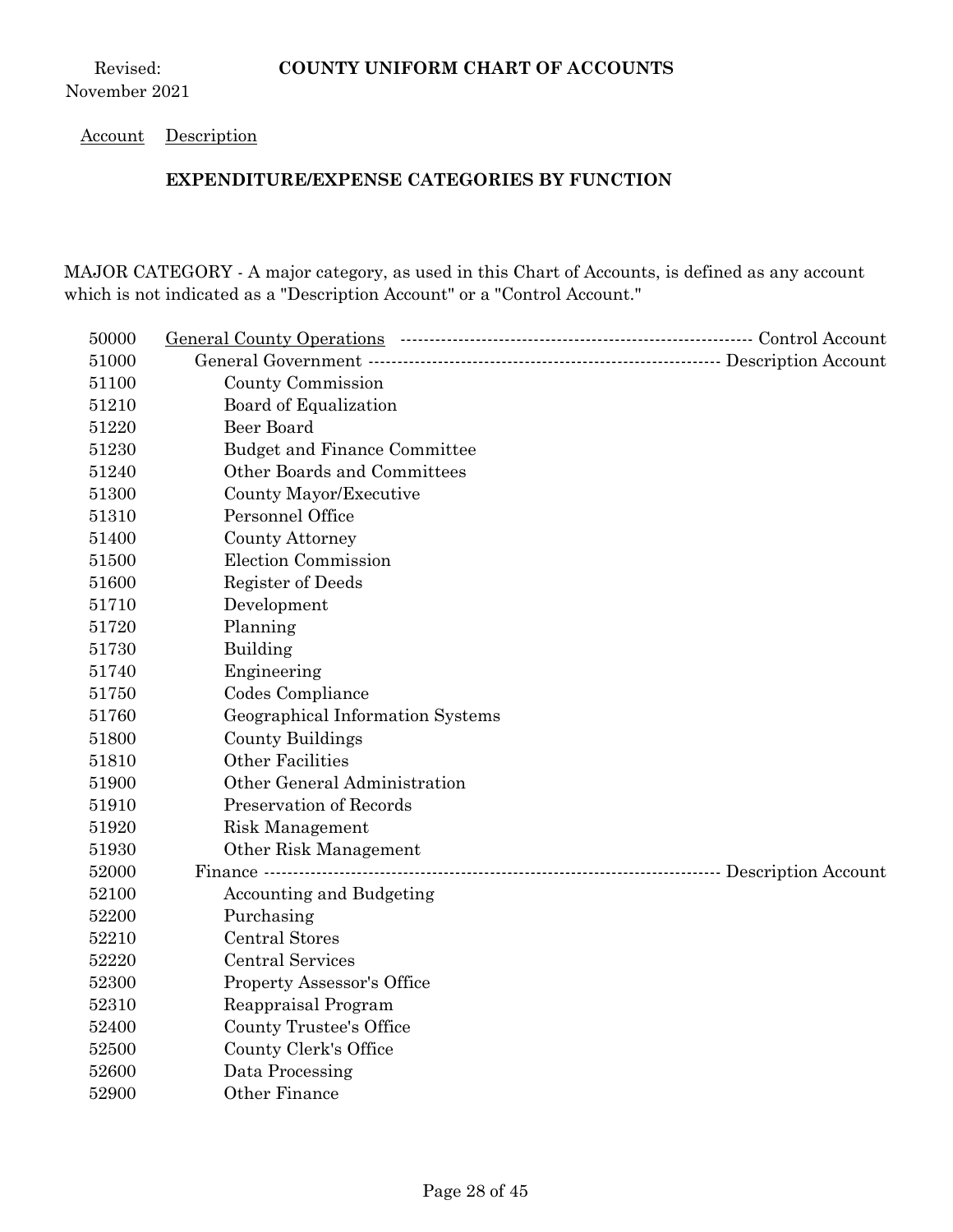Revised: November 2021

#### Account Description

|       | <b>General County Operations (Cont.)</b>                         |  |
|-------|------------------------------------------------------------------|--|
| 53000 |                                                                  |  |
| 53100 | Circuit Court                                                    |  |
| 53110 | Circuit Court Judge                                              |  |
| 53120 | Circuit Court Clerk                                              |  |
| 53200 | Criminal Court                                                   |  |
| 53300 | <b>General Sessions Court</b>                                    |  |
| 53310 | General Sessions Judge                                           |  |
| 53320 | General Sessions Court Clerk                                     |  |
| 53330 | Drug Court                                                       |  |
| 53400 | Chancery Court                                                   |  |
| 53500 | Juvenile Court                                                   |  |
| 53510 | Juvenile Court Judge                                             |  |
| 53520 | Juvenile Court Clerk                                             |  |
| 53600 | District Attorney General                                        |  |
| 53610 | Office of Public Defender                                        |  |
| 53700 | Judicial Commissioners                                           |  |
| 53800 | Probate Court                                                    |  |
| 53900 | Other Administration of Justice                                  |  |
| 53910 | <b>Probation Services</b>                                        |  |
| 53920 | Courtroom Security                                               |  |
| 53930 | Victim Assistance Programs                                       |  |
| 54000 | Public Safety ……………………………………………………………………………… Description Account |  |
| 54110 | Sheriff's Department                                             |  |
| 54120 | Special Patrols                                                  |  |
| 54130 | <b>Traffic Control</b>                                           |  |
| 54140 | <b>Wheel Tax Officer</b>                                         |  |
| 54150 | Drug Enforcement                                                 |  |
| 54160 | Administration of the Sexual Offender Registry                   |  |
| 54210 | Jail                                                             |  |
| 54220 | Workhouse                                                        |  |
| 54230 | Correctional Incentive Program Improvements                      |  |
| 54240 | Juvenile Services                                                |  |
| 54250 | Work Release Program                                             |  |
| 54260 | Commissary                                                       |  |
| 54310 | Fire Prevention and Control                                      |  |
| 54320 | <b>Rural Fire Protection</b>                                     |  |
| 54410 | Civil Defense                                                    |  |
| 54420 | Rescue Squad                                                     |  |
| 54430 | Disaster Relief                                                  |  |
| 54490 | Other Emergency Management                                       |  |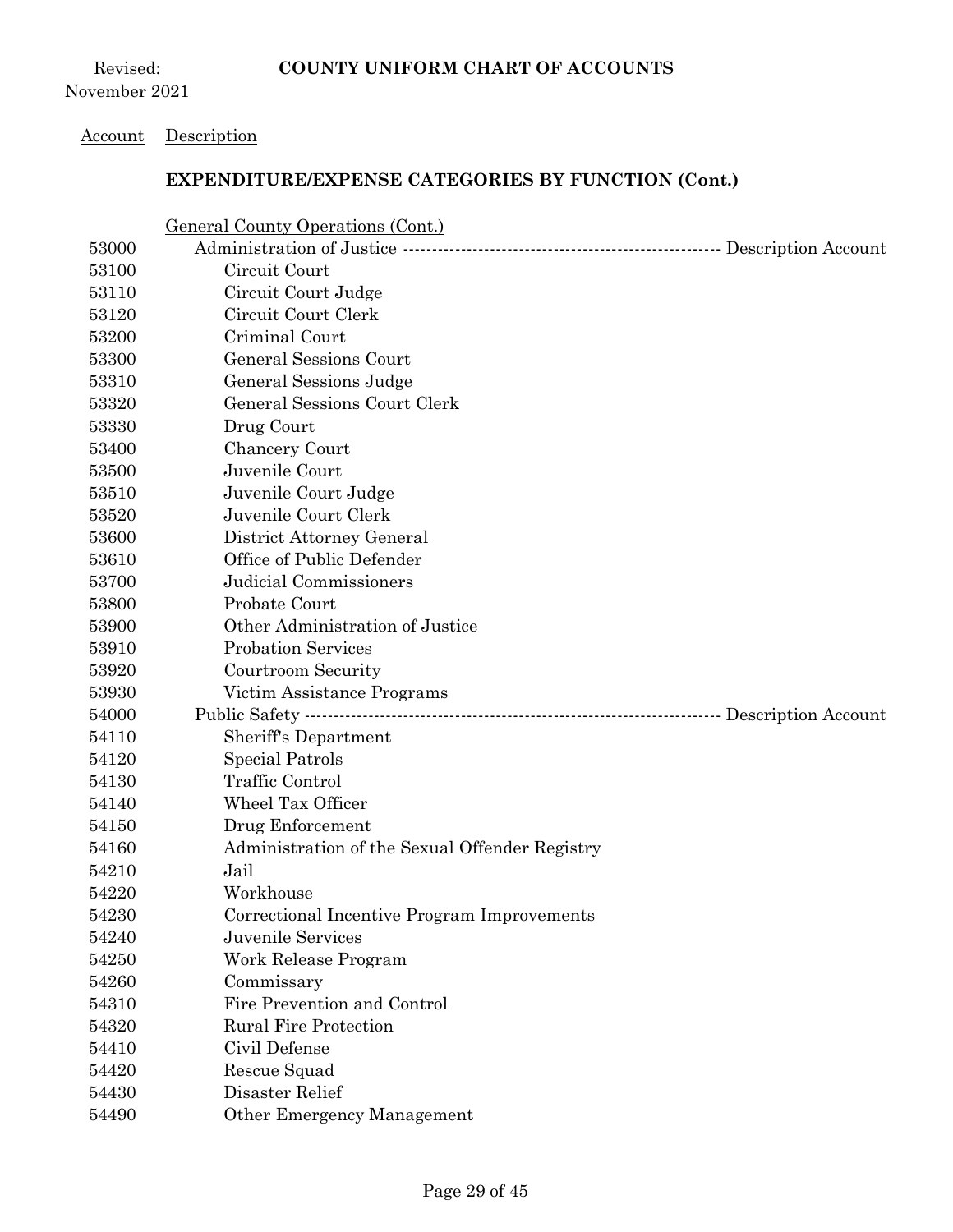Revised: November 2021

#### Account Description

|       | <u>General County Operations (Cont.)</u>                                       |  |
|-------|--------------------------------------------------------------------------------|--|
|       | Public Safety (Cont.)                                                          |  |
| 54510 | Inspection and Regulation                                                      |  |
| 54610 | County Coroner/Medical Examiner                                                |  |
| 54710 | <b>Public Safety Grants Program</b>                                            |  |
| 54900 | Other Public Safety                                                            |  |
| 55000 |                                                                                |  |
| 55110 | Local Health Center                                                            |  |
| 55120 | Rabies and Animal Control                                                      |  |
| 55130 | Ambulance/Emergency Medical Services                                           |  |
| 55140 | Nursing Home                                                                   |  |
| 55150 | Maternal and Child Health Services                                             |  |
| 55160 | Dental Health Program                                                          |  |
| 55170 | Alcohol and Drug Programs                                                      |  |
| 55180 | Crippled Children Services                                                     |  |
| 55190 | Other Local Health Services                                                    |  |
| 55310 | Regional Mental Health Center                                                  |  |
| 55390 | Appropriation to State                                                         |  |
| 55510 | General Welfare Assistance                                                     |  |
| 55520 | Aid to Dependent Children                                                      |  |
| 55530 | Child Support                                                                  |  |
| 55590 | Other Local Welfare Services                                                   |  |
| 55710 | Sanitation Management                                                          |  |
| 55720 | Sanitation Education/Information                                               |  |
| 55731 | Waste Pickup                                                                   |  |
| 55732 | Convenience Centers                                                            |  |
| 55733 | <b>Transfer Stations</b>                                                       |  |
| 55734 | <b>Problem Waste Centers</b>                                                   |  |
| 55735 | <b>Bailing Centers</b>                                                         |  |
| 55739 | Other Waste Collection                                                         |  |
| 55751 | Recycling Center                                                               |  |
| 55752 | Compost Waste Center                                                           |  |
| 55753 | Waste Incinerator                                                              |  |
| 55754 | Landfill Operation and Maintenance                                             |  |
| 55759 | Other Waste Disposal                                                           |  |
| 55770 | Postclosure Care Costs                                                         |  |
| 55900 | Other Public Health and Welfare                                                |  |
| 56000 | Social, Cultural, and Recreational Services …………………………………… Description Account |  |
| 56100 | <b>Adult Activities</b>                                                        |  |
| 56300 | Senior Citizens Assistance                                                     |  |
| 56500 | Libraries                                                                      |  |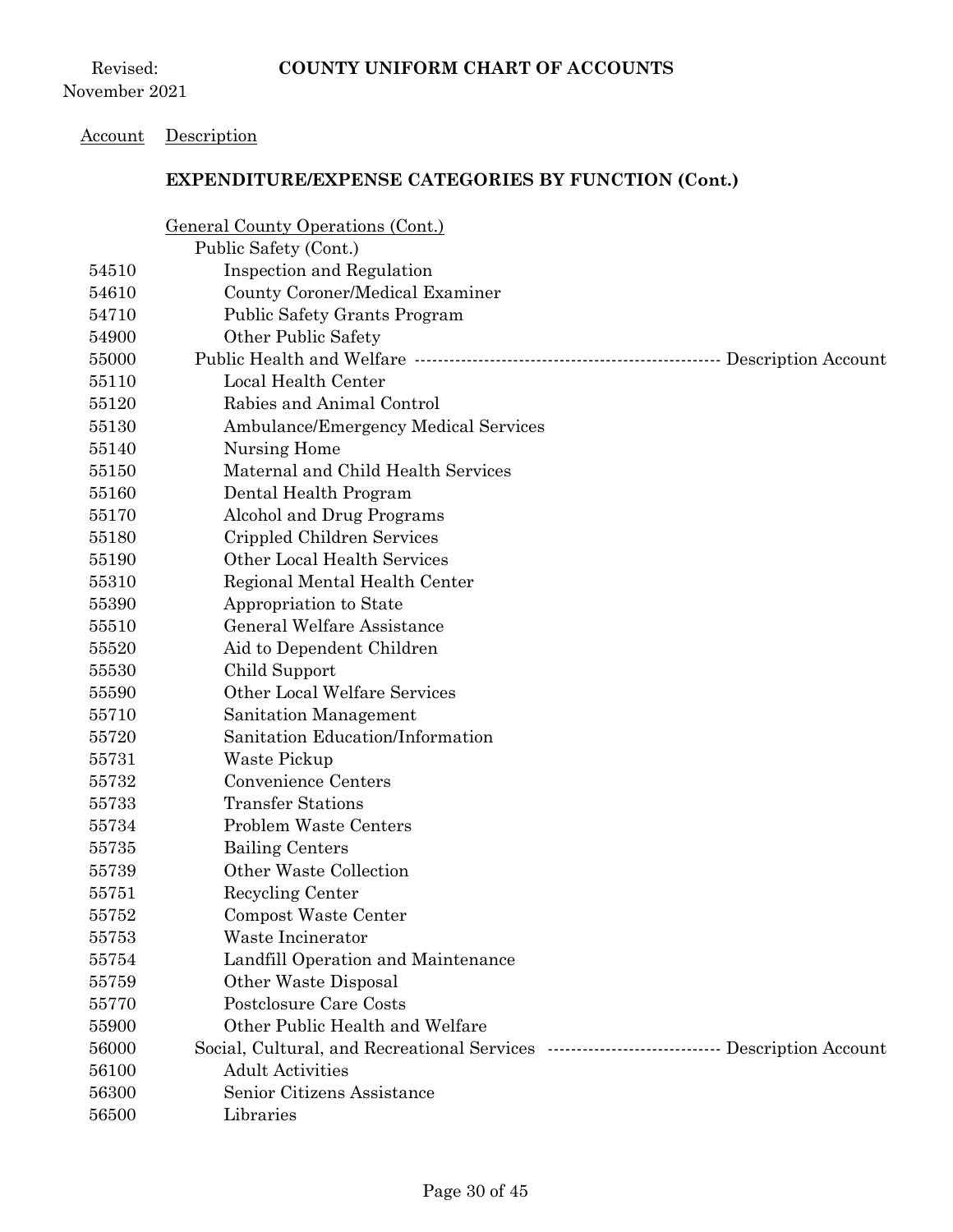#### Account Description

|             | <b>General County Operations (Cont.)</b>                                   |  |
|-------------|----------------------------------------------------------------------------|--|
|             | Social, Cultural, and Recreational Services (Cont.)                        |  |
| 56700       | Parks and Fair Boards                                                      |  |
| 56900       | Other Social, Cultural, and Recreational                                   |  |
| 57000       | Agriculture and Natural Resources …………………………………………………… Description Account |  |
| 57100       | <b>Agricultural Extension Service</b>                                      |  |
| 57300       | <b>Forest Service</b>                                                      |  |
| 57500       | Soil Conservation                                                          |  |
| 57700       | Flood Control                                                              |  |
| 57800       | Storm Water Management                                                     |  |
| 57900       | Other Agriculture and Natural Resources                                    |  |
| 58000       |                                                                            |  |
| 58110       | Tourism                                                                    |  |
| 58111       | Tourism - Resort District                                                  |  |
| 58120       | <b>Industrial Development</b>                                              |  |
| 58130       | Housing and Urban Development                                              |  |
| 58190       | Other Economic and Community Development                                   |  |
| 58210       | <b>Public Transportation</b>                                               |  |
| 58220       | Airport                                                                    |  |
| 58300       | Veterans' Services                                                         |  |
| 58400       | Other Charges                                                              |  |
| 58500       | Contributions to Other Agencies                                            |  |
| 58600       | <b>Employee Benefits</b>                                                   |  |
| 58700       | Payments to Cities                                                         |  |
| 58801-58810 | COVID-19 Grant #1 - 10                                                     |  |
| 58811       | COVID-19 Grant A                                                           |  |
| 58812       | COVID-19 Grant B                                                           |  |
| 58813       | COVID-19 Grant C                                                           |  |
| 58814       | COVID-19 Grant D                                                           |  |
| 58815       | COVID-19 Grant E                                                           |  |
| 58816       | COVID-19 Grant F                                                           |  |
| 58817       | COVID-19 Grant G                                                           |  |
| 58818       | COVID-19 Grant H                                                           |  |
| 58819       | COVID-19 Grant I                                                           |  |
| 58820       | COVID-19 Grant J                                                           |  |
| 58831-58840 | American Rescue Plan Act Grant #1 - 10                                     |  |
| 58841       | American Rescue Plan Act Grant A                                           |  |
| 58842       | American Rescue Plan Act Grant B                                           |  |
| 58843       | American Rescue Plan Act Grant C                                           |  |
| 58844       | American Rescue Plan Act Grant D                                           |  |
| 58845       | American Rescue Plan Act Grant E                                           |  |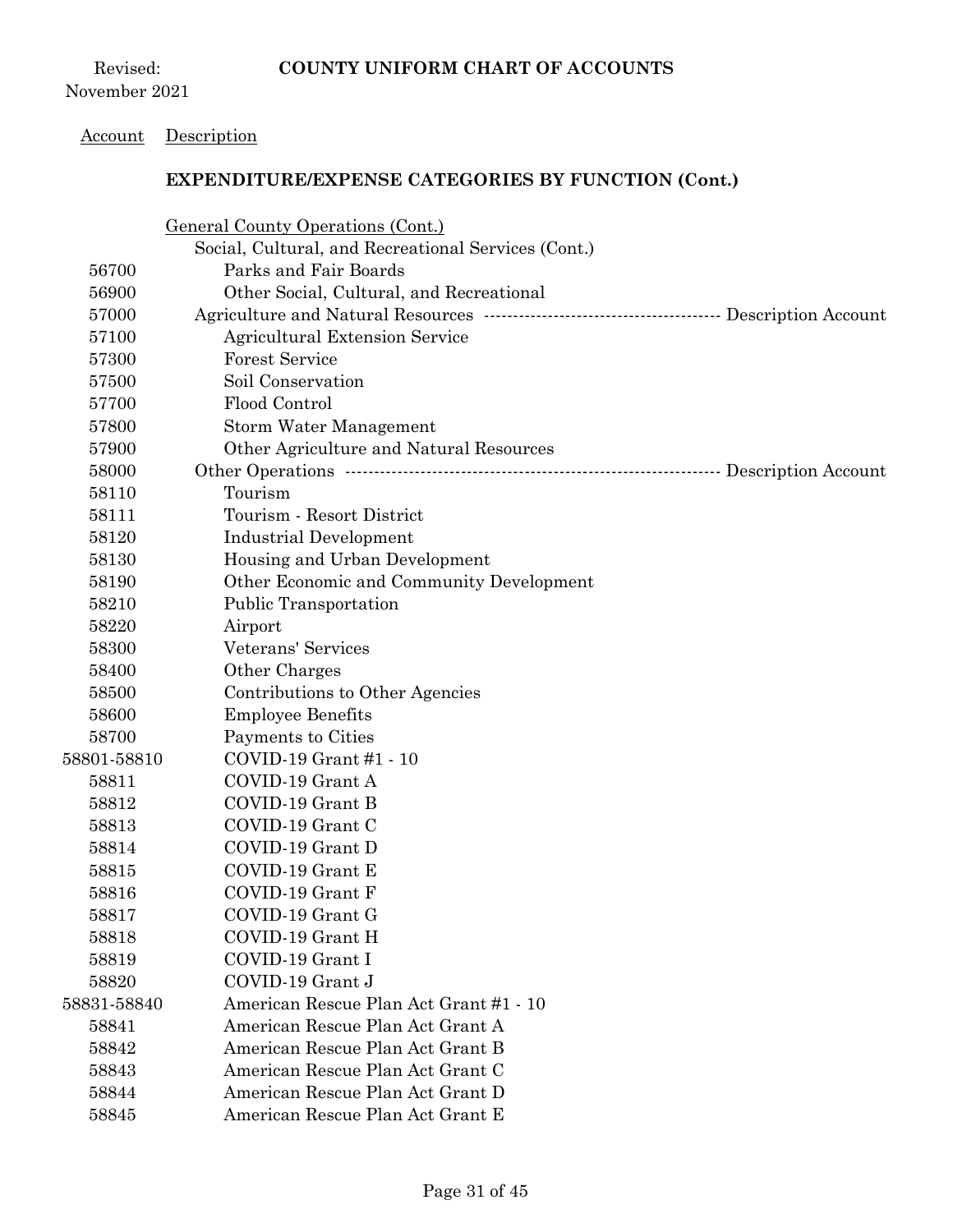## Account Description

|             | General County Operations (Cont.)                            |  |
|-------------|--------------------------------------------------------------|--|
|             | Other Operations (Cont.)                                     |  |
| 58846       | American Rescue Plan Act Grant F                             |  |
| 58847       | American Rescue Plan Act Grant G                             |  |
| 58848       | American Rescue Plan Act Grant H                             |  |
| 58849       | American Rescue Plan Act Grant I                             |  |
| 58850       | American Rescue Plan Act Grant J                             |  |
| 58900       | Miscellaneous                                                |  |
| 60000       |                                                              |  |
| 61000       | Administration                                               |  |
| 62000       | Highway and Bridge Maintenance                               |  |
| 63100       | Operation and Maintenance of Equipment                       |  |
| 63200       | Workhouse/Penal Farm Operations                              |  |
| 63300       | <b>Ferry Operations</b>                                      |  |
| 63400       | <b>Quarry Operations</b>                                     |  |
| 63500       | <b>Asphalt Plant Operations</b>                              |  |
| 63600       | Traffic Control                                              |  |
| 64000       | Litter and Trash Collection                                  |  |
| 65000       | Other Charges                                                |  |
| 66000       | <b>Employee Benefits</b>                                     |  |
| 60000       | Highways ………………………………………………………………………………… Description Account |  |
| 67000-67004 | $COVID-19$ Grant #1 - 5                                      |  |
| 67101-67105 | American Rescue Plan Act Grant #1 - 5                        |  |
| 68000       | Capital Outlay                                               |  |
| 70000       |                                                              |  |
| 71000       |                                                              |  |
| 71100       | <b>Regular Instruction Program</b>                           |  |
| 71150       | <b>Alternative Instruction Program</b>                       |  |
| 71200       | Special Education Program                                    |  |
| 71300       | Career and Technical Education Program                       |  |
| 71400       | <b>Student Body Education Program</b>                        |  |
| 71410       | <b>Education Edge</b>                                        |  |
| 71600       | <b>Adult Education Program</b>                               |  |
| 71900       | Other                                                        |  |
| 71901       | COVID-19 Expenditures                                        |  |
| 71905       | American Rescue Plan Act Expenditures                        |  |
| 72000       |                                                              |  |
| 72110       | Attendance                                                   |  |
| 72120       | <b>Health Services</b>                                       |  |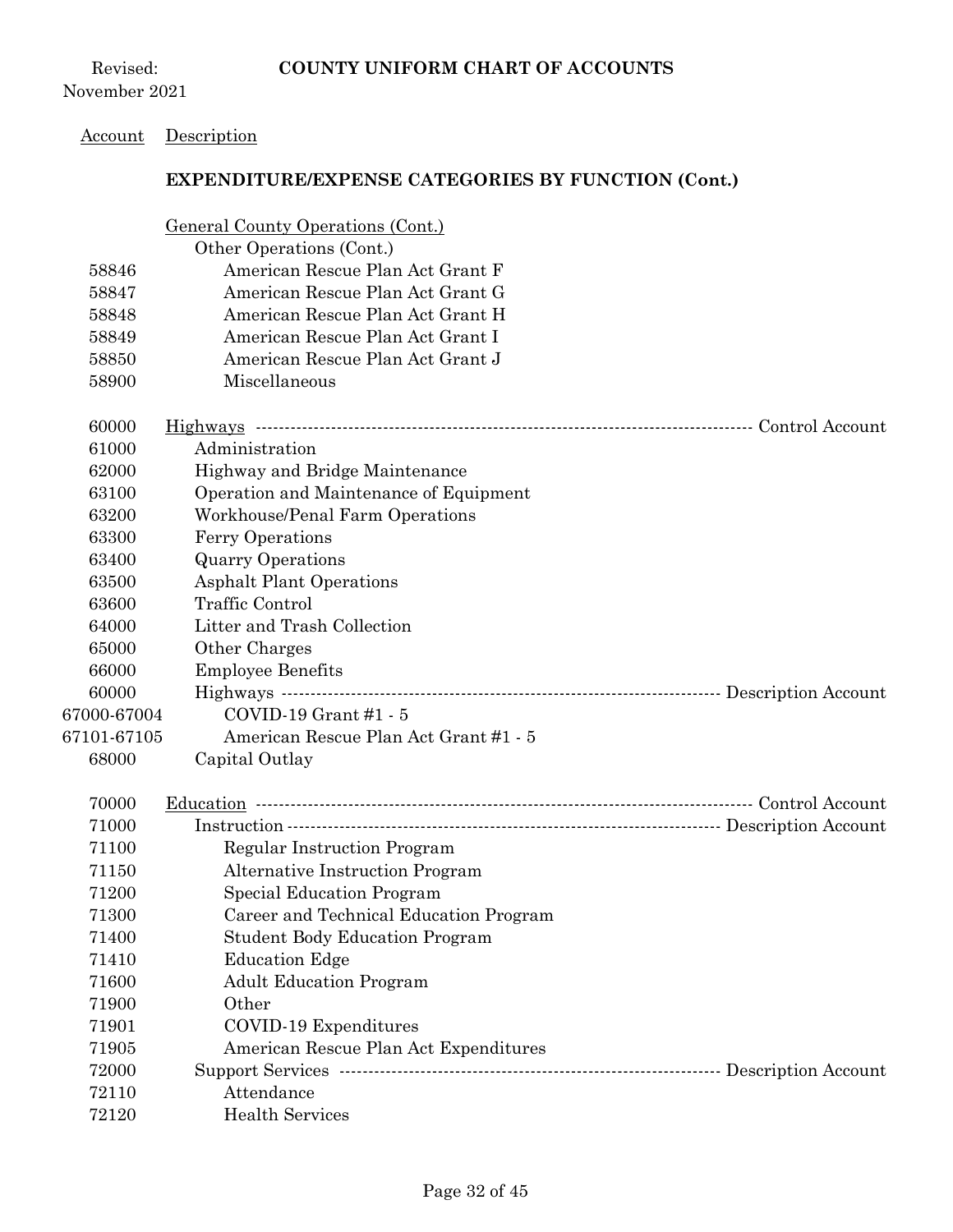#### Account Description

|       | Education (Cont.)                                                             |
|-------|-------------------------------------------------------------------------------|
|       | Support Services (Cont.)                                                      |
| 72130 | Other Student Support                                                         |
| 72210 | <b>Regular Instruction Program</b>                                            |
| 72215 | <b>Alternative Instruction Program</b>                                        |
| 72220 | <b>Special Education Program</b>                                              |
| 72230 | Career and Technical Education Program                                        |
| 72240 | <b>Education Edge</b>                                                         |
| 72250 | Technology                                                                    |
| 72260 | <b>Adult Programs</b>                                                         |
| 72290 | Other Programs                                                                |
| 72310 | <b>Board of Education</b>                                                     |
| 72320 | Director of Schools                                                           |
| 72410 | Office of the Principal                                                       |
| 72510 | <b>Fiscal Services</b>                                                        |
| 72520 | Human Services/Personnel                                                      |
| 72610 | Operation of Plant                                                            |
| 72620 | Maintenance of Plant                                                          |
| 72710 | Transportation                                                                |
| 72810 | Central and Other                                                             |
| 72901 | COVID-19 Expenditures                                                         |
| 72905 | American Rescue Plan Act Expenditures                                         |
| 73000 | Operation of Non-Instructional Services …………………………………………… Description Account |
| 73100 | Food Service                                                                  |
| 73300 | <b>Community Services</b>                                                     |
| 73400 | Early Childhood Education                                                     |
| 73901 | COVID-19 Expenditures                                                         |
| 73905 | American Rescue Plan Act Expenditures                                         |
| 76000 |                                                                               |
| 76100 | Regular Capital Outlay                                                        |
| 76901 | COVID-19 Expenditures                                                         |
| 76905 | American Rescue Plan Act Expenditures                                         |
| 80000 |                                                                               |
| 82100 |                                                                               |
| 82110 | General Government                                                            |
| 82120 | Highways and Streets                                                          |
| 82130 | Education                                                                     |
| 82200 |                                                                               |
| 82210 | <b>General Government</b>                                                     |
| 82220 | Highways and Streets                                                          |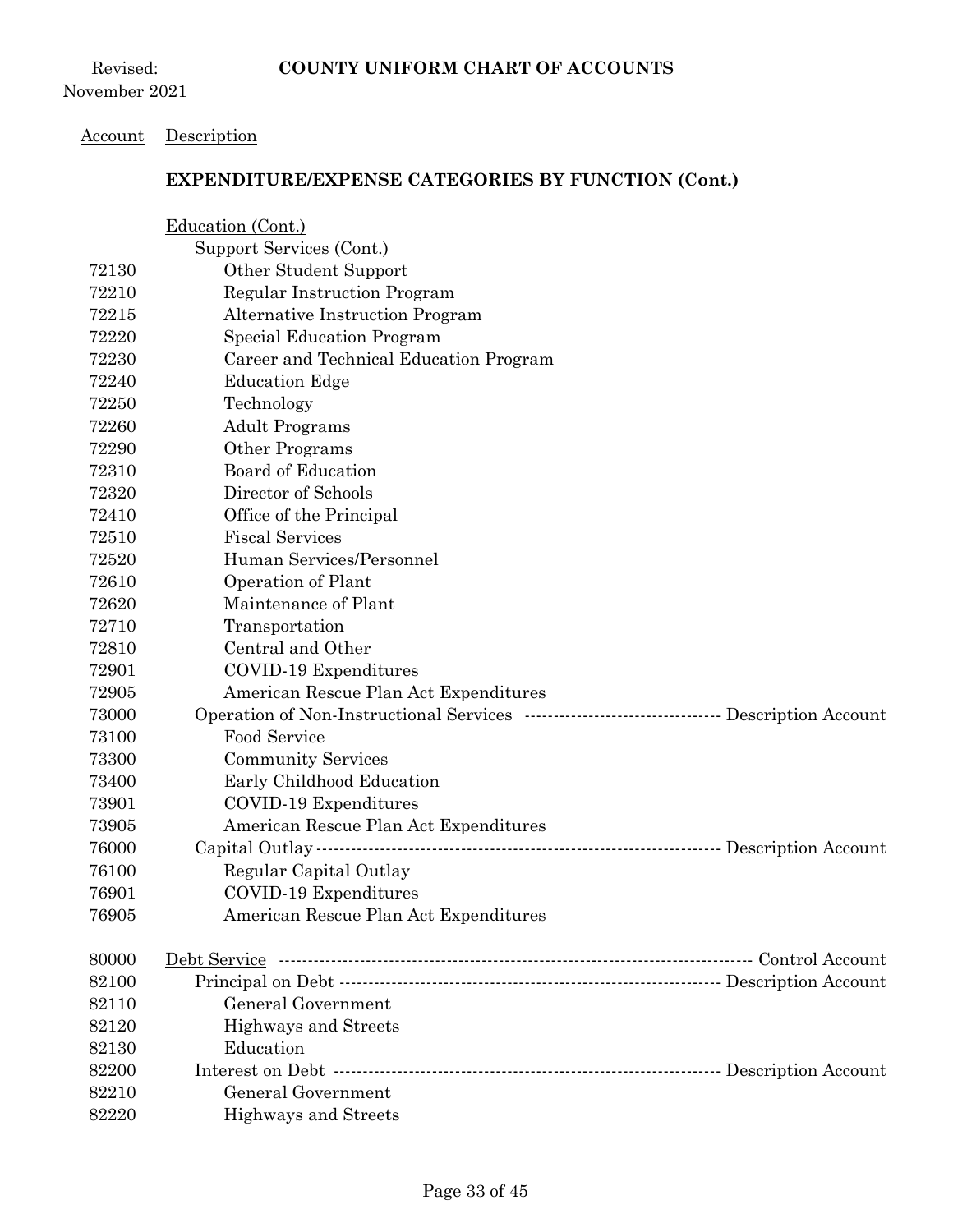Revised: November 2021

#### Account Description

|             | Debt Service (Cont.)                          |  |
|-------------|-----------------------------------------------|--|
|             | Interest on Debt (Cont.)                      |  |
| 82230       | Education                                     |  |
| 82300       |                                               |  |
| 82310       | General Government                            |  |
| 82320       | Highways and Streets                          |  |
| 82330       | Education                                     |  |
| 90000       |                                               |  |
| 91110       | General Administration Projects               |  |
| 91120       | Administration of Justice Projects            |  |
| 91130       | <b>Public Safety Projects</b>                 |  |
| 91140       | Public Health and Welfare Projects            |  |
| 91150       | Social, Cultural, and Recreation Projects     |  |
| 91160       | Agriculture and Natural Resources Projects    |  |
| 91170       | <b>Public Utility Projects</b>                |  |
| 91190       | Other General Government Projects             |  |
| 91200       | Highway and Street Capital Projects           |  |
| 91300       | <b>Education Capital Projects</b>             |  |
| 91401-91405 | American Rescue Plan Act Grant #1 - 5         |  |
| 95000       |                                               |  |
| 95100       | Capital Projects Donated to School Department |  |
| 95900       | Capital Projects Donated to Other Entities    |  |
| 99000       |                                               |  |
| 99100       | <b>Transfers Out</b>                          |  |
| 99130       | Discounts on Debt Issued                      |  |
| 99300       | Payments to Refunded Debt Escrow Agent        |  |
| 99950       |                                               |  |
| 99951-99955 | Special Item (Expenditure) #1 - 5             |  |
| 99960       | Extraordinary Items (Expenditures)            |  |
| 99961-99965 | Extraordinary Item (Expenditure) #1 - 5       |  |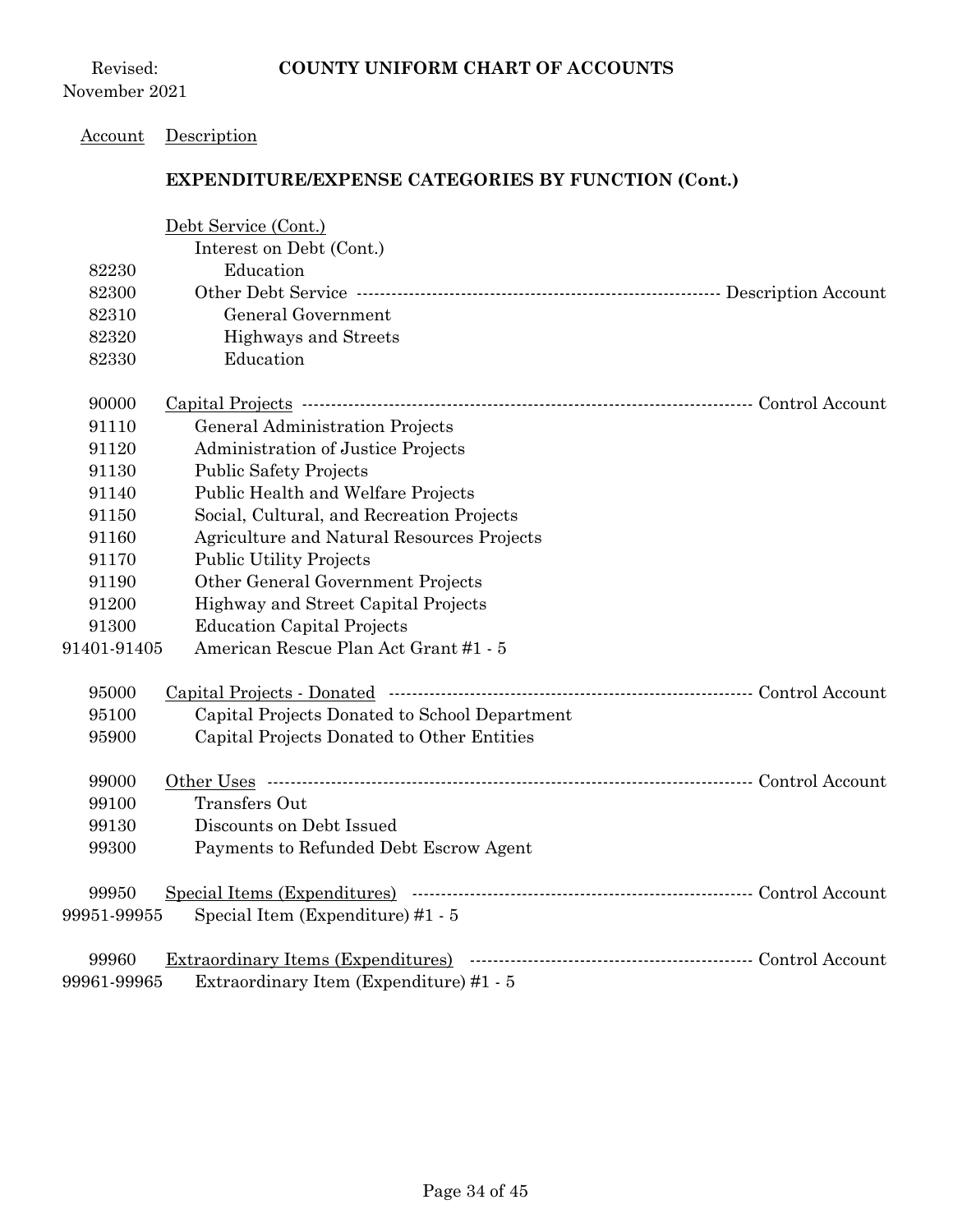Revised: November 2021

## **FIELD NO. 3 - EXPENDITURE/EXPENSE OBJECT CLASSIFICATIONS**

LINE ITEM - A line item, as used in this Chart of Accounts, is defined as a detailed expenditure/expense object within a major category.

| <u>Object</u> | <u>Description</u>                        |
|---------------|-------------------------------------------|
|               | <b>Personal Services</b>                  |
|               | Salaries and Wages                        |
| 101           | County Official/Administrative Officer    |
| 102           | Judge(s)                                  |
| 103           | Assistant(s)                              |
| 104           | Principals                                |
| 105           | Supervisor/Director                       |
| 106           | Deputy(ies)                               |
| 107           | Detective(s)                              |
| 108           | Investigator(s)                           |
| 109           | Captain(s)                                |
| 110           | Lieutenant(s)                             |
| 111           | Probation Officer(s)                      |
| 112           | Youth Service Officer(s)                  |
| 113           | <b>Internal Audit Personnel</b>           |
| 114           | <b>ADA</b> Coordinator                    |
| 115           | Sergeant(s)                               |
| 116           | Teachers                                  |
| 117           | Career Ladder Program                     |
| 118           | Secretary to Board                        |
| 119           | Accountants/Bookkeepers                   |
| 120           | Computer Programmer(s)                    |
| 121           | Data Processing Personnel                 |
| 122           | <b>Purchasing Personnel</b>               |
| 123           | Guidance Personnel                        |
| 124           | Psychological Personnel                   |
| 125           | <b>Television Instructional Personnel</b> |
| 126           | Career Ladder Evaluators                  |
| 127           | Career Ladder Extended Contracts          |
| 128           | <b>Homebound Teachers</b>                 |
| 129           | Librarians                                |
| 130           | Social Workers                            |
| 131           | <b>Medical Personnel</b>                  |
| 132           | Materials Supervisor                      |
| 133           | Paraprofessionals                         |
| 134           | Pupil Personnel                           |
| 135           | Assessment Personnel                      |
| 136           | <b>Audiovisual Personnel</b>              |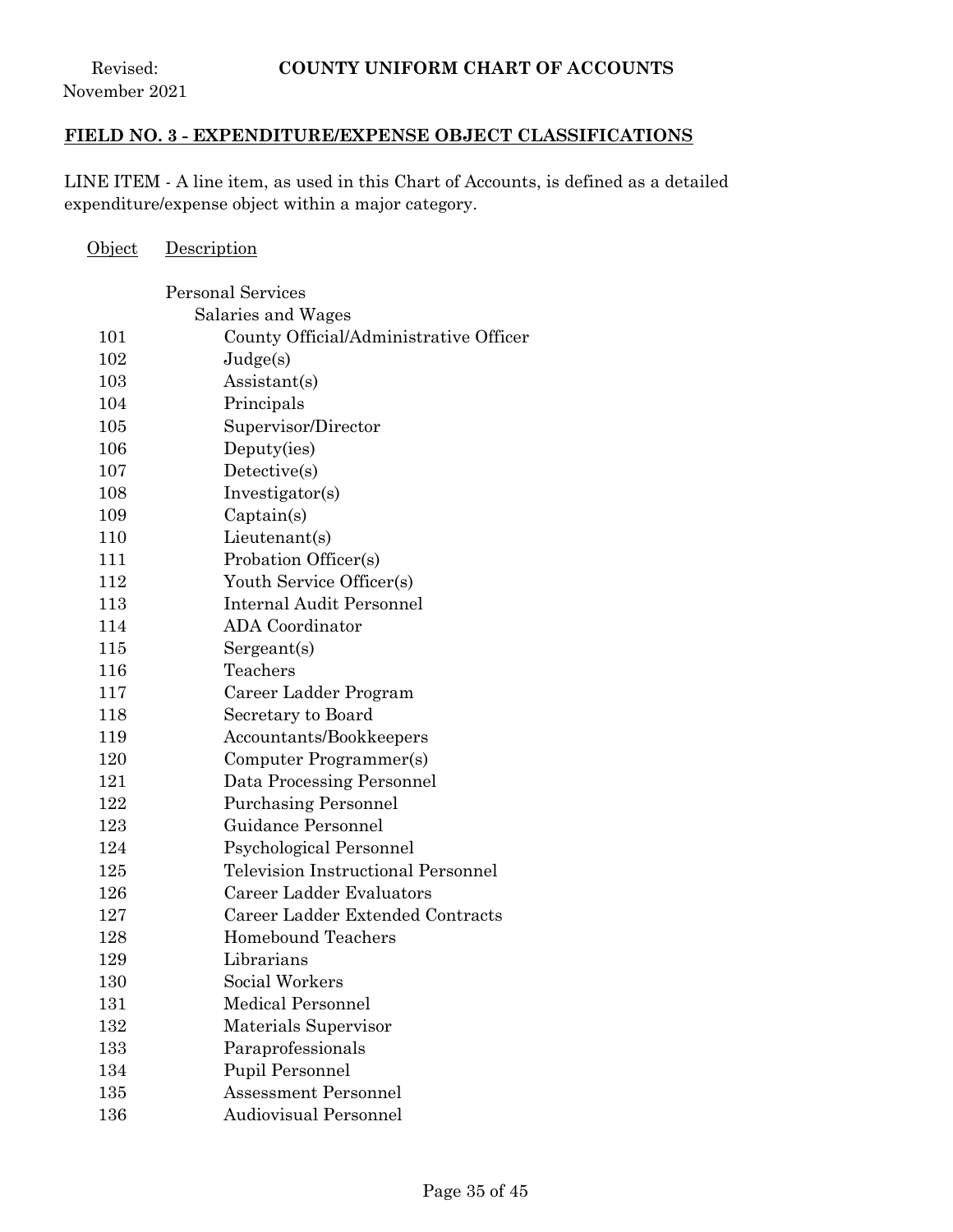Revised: November 2021

Object Description

|     | Personal Services (Cont.)                             |
|-----|-------------------------------------------------------|
|     | Salaries and Wages (Cont.)                            |
| 137 | <b>Education Media Personnel</b>                      |
| 138 | <b>Instructional Computer Personnel</b>               |
| 139 | <b>Assistant Principals</b>                           |
| 140 | <b>Salary Supplements</b>                             |
| 141 | Foremen                                               |
| 142 | Mechanic(s)                                           |
| 143 | <b>Equipment Operators</b>                            |
| 144 | <b>Equipment Operators - Heavy</b>                    |
| 145 | Equipment Operators - Light                           |
| 146 | <b>Bus Drivers</b>                                    |
| 147 | <b>Truck Drivers</b>                                  |
| 148 | Dispatchers/Radio Operators                           |
| 149 | Laborers                                              |
| 150 | Nightwatchmen                                         |
| 160 | Guards                                                |
| 161 | Secretary(ies)                                        |
| 162 | Clerical Personnel                                    |
| 163 | <b>Educational Assistants</b>                         |
| 164 | Attendants                                            |
| 165 | Cafeteria Personnel                                   |
| 166 | <b>Custodial Personnel</b>                            |
| 167 | Maintenance Personnel                                 |
| 168 | <b>Temporary Personnel</b>                            |
| 169 | Part-time Personnel                                   |
| 170 | <b>School Resource Officer</b>                        |
| 171 | Speech Pathologist                                    |
| 184 | Educational Incentive - Official/Admin Officer        |
| 185 | <b>Educational Incentive - Other County Employees</b> |
| 186 | Longevity Pay                                         |
| 187 | Overtime Pay                                          |
| 188 | <b>Bonus Payments</b>                                 |
| 189 | Other Salaries and Wages                              |
|     | Per Diem and Fees                                     |
| 191 | Board and Committee Members Fees                      |
| 192 | Election Commission                                   |
| 193 | <b>Election Workers</b>                               |
| 194 | Jury and Witness Expense                              |
| 195 | Certified Substitute Teachers                         |
| 196 | In-service Training                                   |
| 197 | Special Commissioner Fees/Special Master Fees         |
| 198 | Non-certified Substitute Teachers                     |
| 199 | Other Per Diem and Fees                               |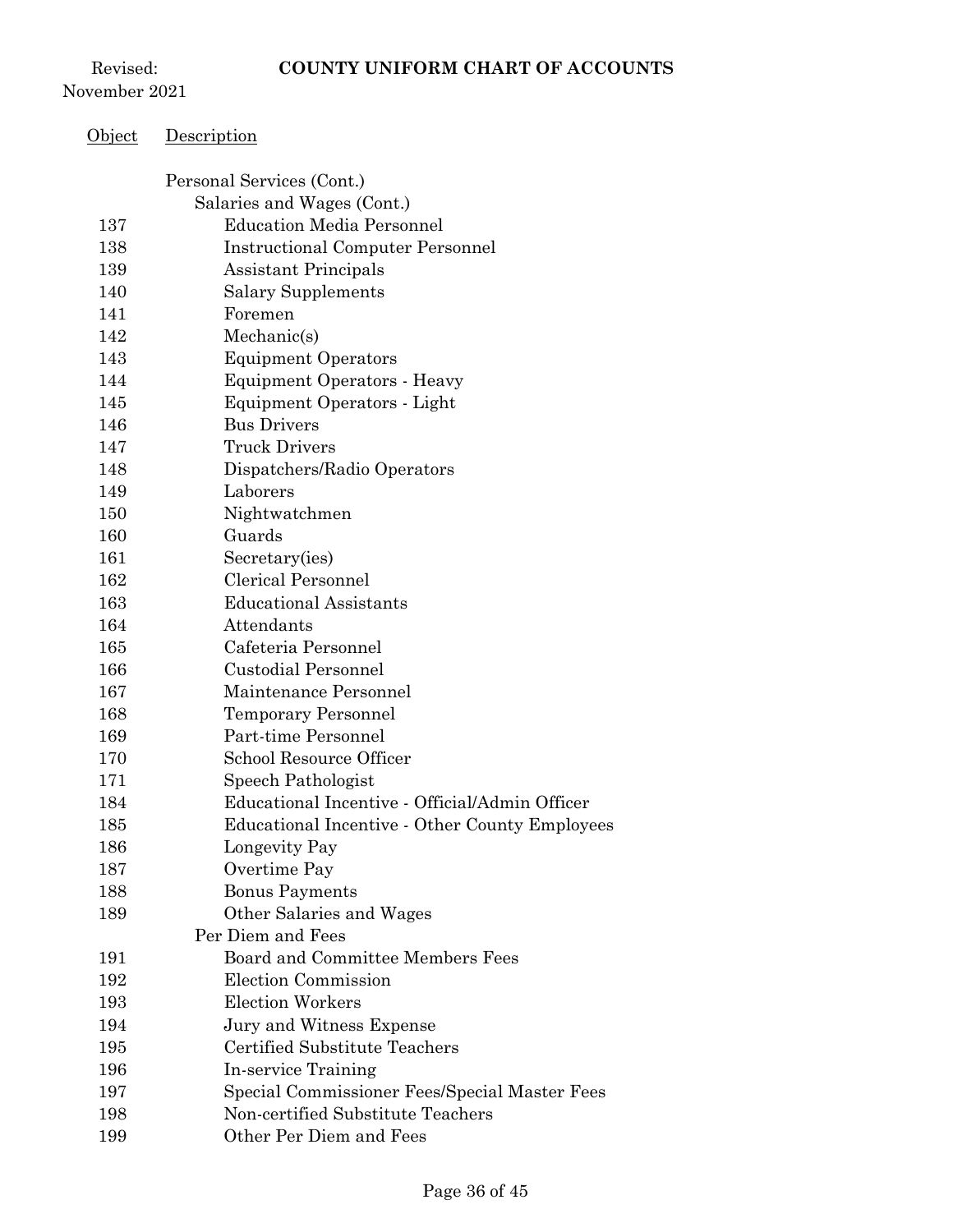Revised: November 2021

Object Description

|     | <b>Employee Benefits</b>                  |
|-----|-------------------------------------------|
| 201 | Social Security                           |
| 202 | Handling Charges and Administrative Costs |
| 203 | <b>Extension Service Medicare</b>         |
| 204 | Pensions                                  |
| 205 | Employee and Dependent Insurance          |
| 206 | Life Insurance                            |
| 207 | <b>Medical Insurance</b>                  |
| 208 | Dental Insurance                          |
| 209 | Disability Insurance                      |
| 210 | Unemployment Compensation                 |
| 211 | Local Retirement                          |
| 212 | <b>Employer Medicare</b>                  |
| 213 | Payments to Retirees                      |
| 214 | <b>Termination Benefits</b>               |
| 215 | On-behalf Payments to OPEB                |
| 216 | <b>OPEB</b>                               |
| 217 | Retirement - Hybrid Stabilization         |
| 299 | Other Fringe Benefits                     |
|     |                                           |
|     | <b>Contracted Services</b>                |
| 301 | <b>Accounting Services</b>                |
| 302 | Advertising                               |
| 303 | <b>Ambulance Services</b>                 |
| 304 | Architects                                |
| 305 | <b>Audit Services</b>                     |
| 306 | <b>Bank Charges</b>                       |
| 307 | Communication                             |
| 308 | Consultants                               |
| 309 | Contracts with Government Agencies        |
| 310 | Contracts with Other Public Agencies      |
| 311 | Contracts with Other School Systems       |
| 312 | Contracts with Private Agencies           |
| 313 | <b>Contracts with Parents</b>             |
| 314 | Contracts with Public Carriers            |
| 315 | <b>Contracts with Vehicle Owners</b>      |
| 316 | Contributions                             |
| 317 | Data Processing Services                  |
| 318 | Debt Collection Services                  |
| 319 | Confidential Drug Enforcement Payments    |
| 320 | Dues and Memberships                      |
| 321 | <b>Engineering Services</b>               |
| 322 | <b>Evaluation and Testing</b>             |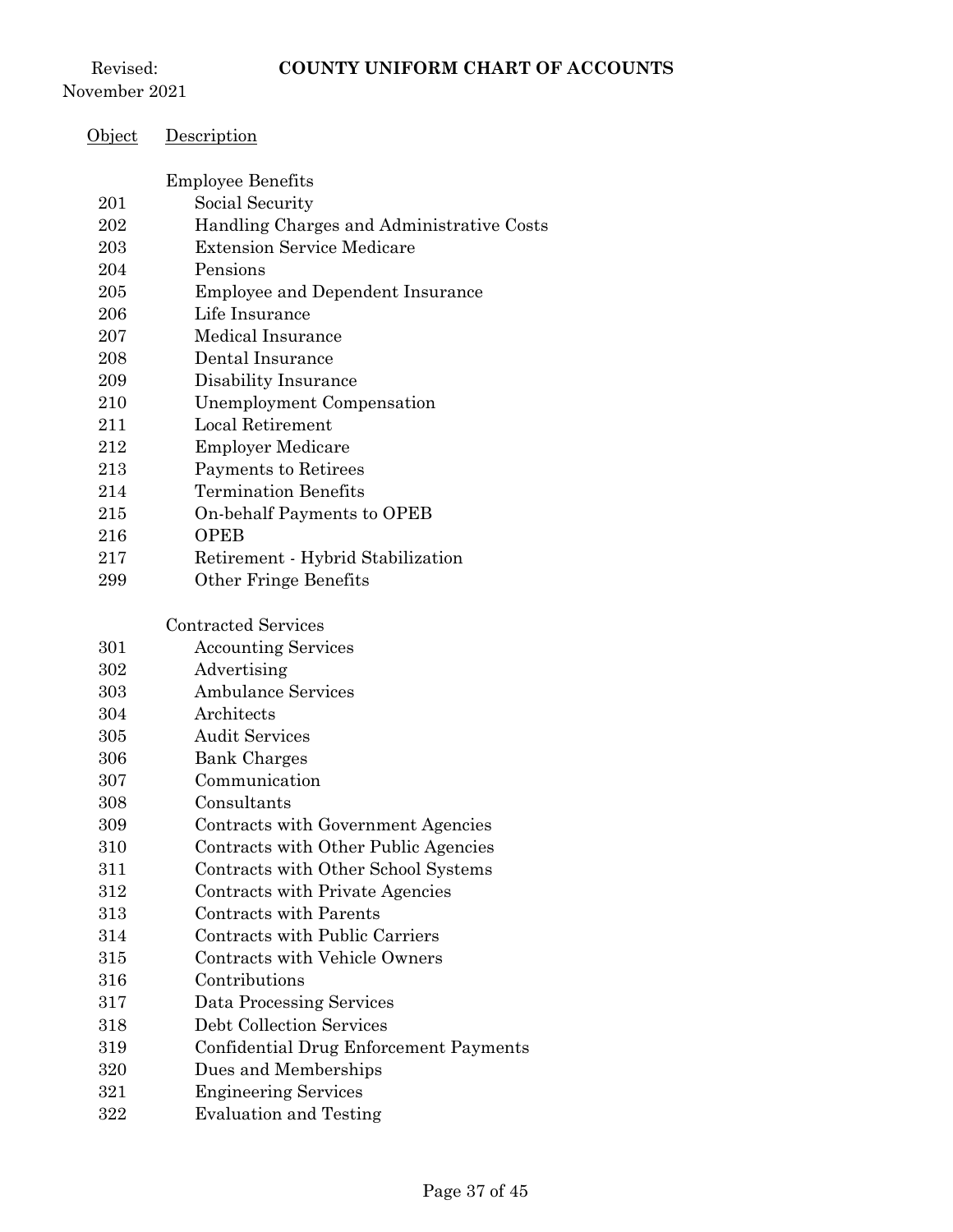Revised: November 2021

Object Description

## Contracted Services (Cont.) Explosive and Drilling Services Financial Advisory Services Fiscal Agent Charges Forest Resource Services Freight Expenses Janitorial Services Laundry Service Operating Lease Payments Legal Services Legal Notices, Recording, and Court Costs Licenses Maintenance Agreements Maintenance and Repair Services - Buildings Maintenance and Repair Services - Equipment Maintenance and Repair Services - Office Equipment Maintenance and Repair Services - Vehicles Matching Share Medical and Dental Services Pauper Burials Payments to Schools - Breakfast Payments to Schools - Lunch Payments to Schools - Other Payments to Schools - Other USDA Pest Control Postal Charges Printing, Stationery, and Forms Internet Connectivity Rentals Royalties Towing Services Transportation - Other than Students Travel Tuition Veterinary Services Remittance of Revenue Collected Disposal Fees Brokerage Fees - Recyclables Permits Penalties Contracts for Landfill Facilities Contracts for Development Costs Contracts for Final Cover Costs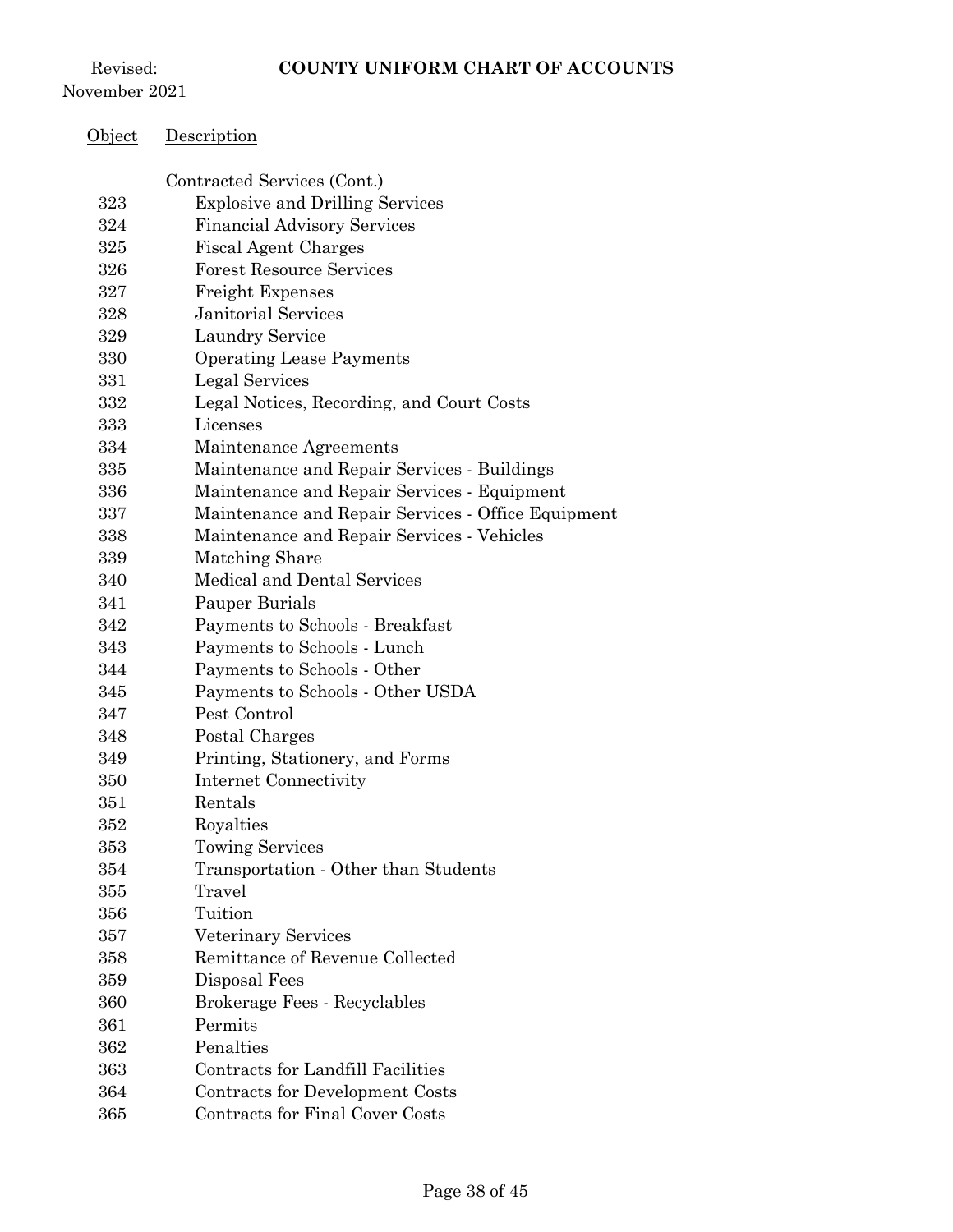Revised: November 2021

| <u>Object</u> | <u>Description</u>                                |
|---------------|---------------------------------------------------|
|               | Contracted Services (Cont.)                       |
| 366           | Contracts for Postclosure Care Costs              |
| 367           | Maintenance and Repair Services - Records         |
| 368           | Drug Treatment                                    |
| 369           | Contracts for Substitute Teachers - Certified     |
| 370           | Contracts for Substitute Teachers - Non-certified |
| 371           | Lobbying Services                                 |
| 399           | <b>Other Contracted Services</b>                  |
|               | Supplies and Materials                            |
| 401           | Animal Food and Supplies                          |
| 402           | Asphalt                                           |
| 403           | Asphalt - Cold Mix                                |
| 404           | Asphalt - Hot Mix                                 |
| 405           | Asphalt - Liquid                                  |
| 406           | <b>Basic Skills Materials</b>                     |
| 407           | Coal                                              |
| 408           | Concrete                                          |
| 409           | <b>Crushed Stone</b>                              |
| 410           | <b>Custodial Supplies</b>                         |
| 411           | Data Processing Supplies                          |
| 412           | Diesel Fuel                                       |
| 413           | Drugs and Medical Supplies                        |
| 414           | <b>Duplicating Supplies</b>                       |
| 415           | Electricity                                       |
| 416           | <b>Equipment Parts - Heavy</b>                    |
| 417           | Equipment Parts - Light                           |
| 418           | <b>Equipment and Machinery Parts</b>              |
| 419           | <b>Explosives and Drilling Supplies</b>           |
| 420           | Fertilizer, Lime, and Seed                        |
| 421           | <b>Food Preparation Supplies</b>                  |
| 422           | Food Supplies                                     |
| 423           | Fuel Oil                                          |
| 424           | <b>Garage Supplies</b>                            |
| 425           | Gasoline                                          |
| 426           | <b>General Construction Materials</b>             |
| 427           | Ice                                               |
| 428           | Riprap                                            |
| 429           | <b>Instructional Supplies and Materials</b>       |
| 430           | Textbooks - Electronic                            |
| 431           | Law Enforcement Supplies                          |
| 432           | Library Books/Media                               |
| 433           | Lubricants                                        |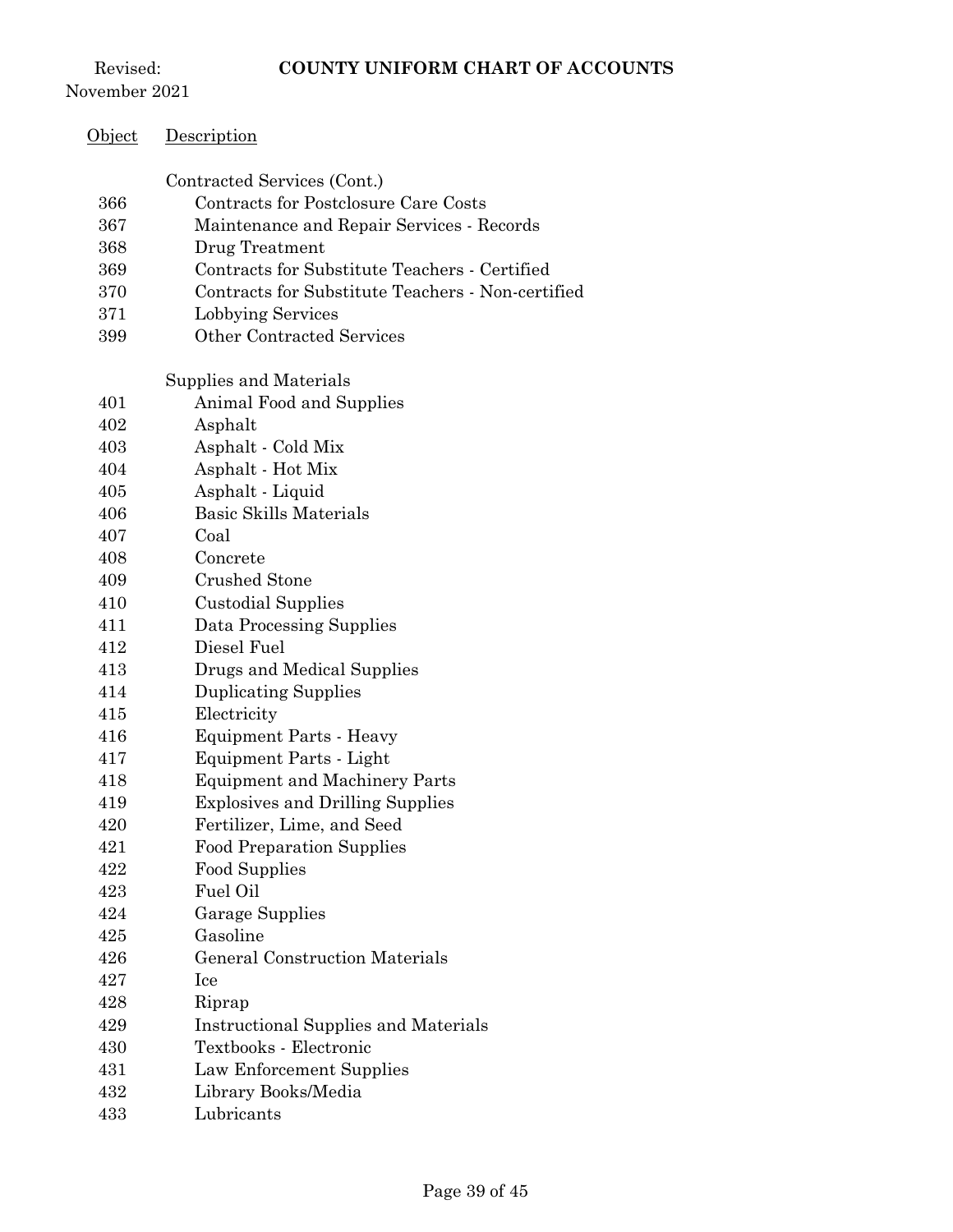Revised: November 2021

| <u>Object</u> | <u>Description</u>                            |
|---------------|-----------------------------------------------|
|               |                                               |
| 434           | Supplies and Materials (Cont.)<br>Natural Gas |
| 435           | <b>Office Supplies</b>                        |
|               | <b>Other Road Materials</b>                   |
| 436           |                                               |
| 437           | Periodicals                                   |
| 438           | Pipe                                          |
| 439           | Pipe - Concrete                               |
| 440           | Pipe - Metal                                  |
| 441           | Prisoners Clothing                            |
| 442           | Propane Gas                                   |
| 443           | Road Signs                                    |
| 444           | Salt                                          |
| 445           | Sand                                          |
| 446           | <b>Small Tools</b>                            |
| 447           | <b>Structural Steel</b>                       |
| 448           | <b>T&amp;I</b> Construction Materials         |
| 449           | Textbooks - Bound                             |
| 450           | Tires and Tubes                               |
| 451           | Uniforms                                      |
| 452           | Utilities                                     |
| 453           | Vehicle Parts                                 |
| 454           | Water and Sewer                               |
| 455           | <b>Wood Products</b>                          |
| 456           | Gravel and Chert                              |
| 458           | Daily Cover Material                          |
| 459           | Drainage Materials                            |
| 460           | Geotextile Materials                          |
| 461           | Liner Materials                               |
| 462           | Wire                                          |
| 463           | Testing                                       |
| 464           | Top Soil                                      |
| 465           | Clay                                          |
| 466           | Synthetic Membrane                            |
| 467           | Fencing                                       |
| 468           | Chemicals                                     |
| 469           | <b>USDA</b> - Commodities                     |
| 470           | Cabling                                       |
| 471           | Software                                      |
| 499           | Other Supplies and Materials                  |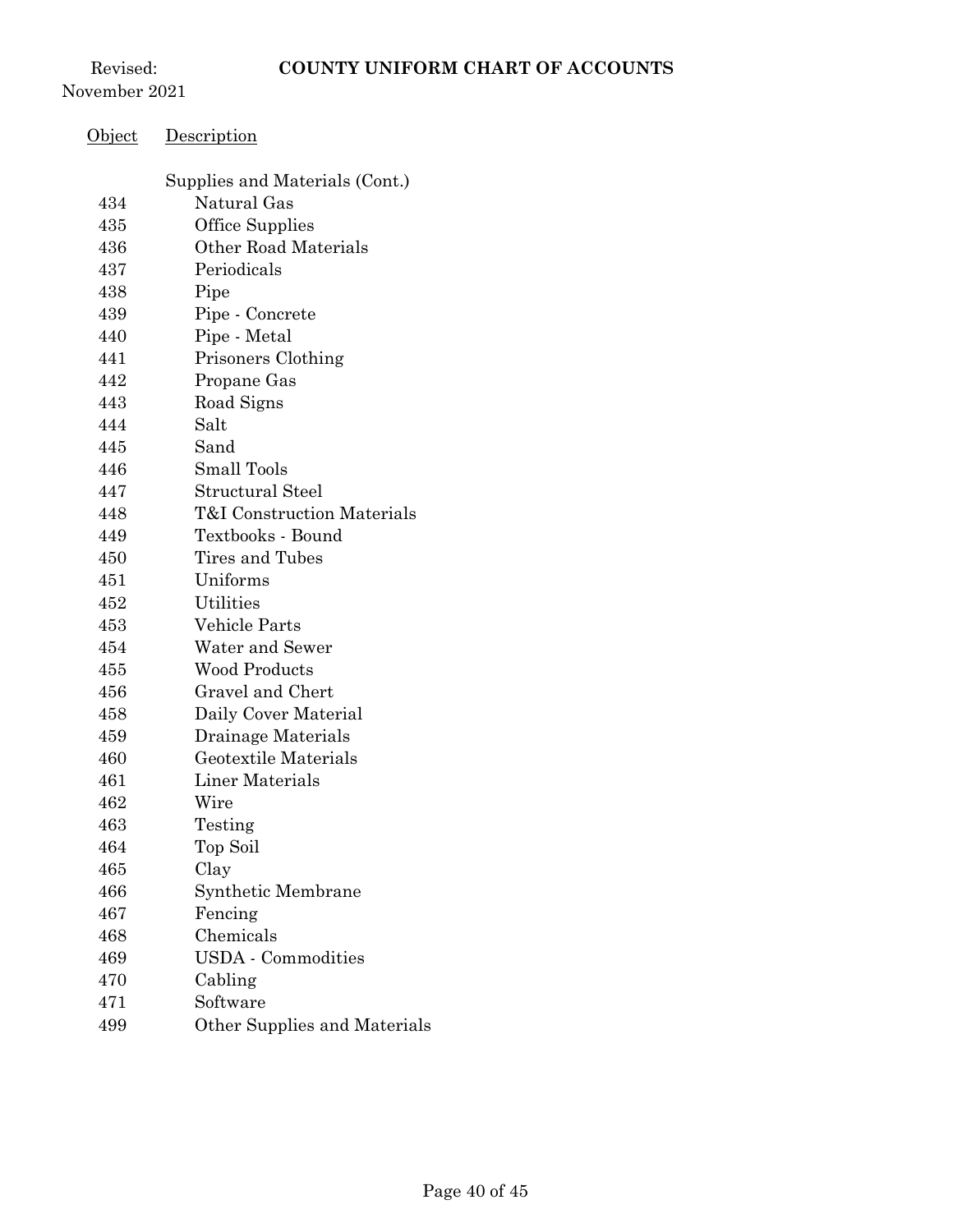Revised: November 2021

# Object Description

|     | Other Charges                                      |
|-----|----------------------------------------------------|
| 501 | <b>Boiler Insurance</b>                            |
| 502 | Building and Contents Insurance                    |
| 503 | Excess Risk Insurance                              |
| 504 | <b>Indirect Cost</b>                               |
| 505 | Judgments                                          |
| 506 | Liability Insurance                                |
| 507 | Medical Claims                                     |
| 508 | Premiums on Corporate Surety Bonds                 |
| 509 | Refunds                                            |
| 510 | <b>Trustee's Commission</b>                        |
| 511 | Vehicle and Equipment Insurance                    |
| 512 | Withholding Tax                                    |
| 513 | Workers' Compensation Insurance                    |
| 514 | Depreciation                                       |
| 515 | Liability Claims                                   |
| 516 | Other Self-insured Claims                          |
| 517 | Surcharge                                          |
| 518 | Amortization                                       |
| 519 | Loss on Retirement of Debt                         |
| 520 | Loss on Disposal of Property                       |
| 521 | Loss from Joint Venture                            |
| 522 | Net Loss from Joint Venture                        |
| 523 | Landfill Closure/Postclosure Care Costs            |
| 524 | In Service/Staff Development                       |
| 525 | <b>Constitutional Officers' Operating Expenses</b> |
| 526 | <b>Impairment</b> Loss                             |
| 530 | Fines, Assessments, and Penalties                  |
| 531 | <b>Access Fees</b>                                 |
| 532 | Litter Enforcement Awards                          |
| 533 | Criminal Investigation of Applicants - TBI         |
| 534 | Refund to Applicant for Criminal Investigation     |
| 535 | Fee Waivers                                        |
| 536 | Hazardous Waste Cleanup                            |
| 540 | Tax Relief Program                                 |
| 590 | <b>Transfers to Other Funds</b>                    |
| 594 | Specialized Medical Treatment                      |
| 595 | <b>BEP</b> - IEA Payments                          |
| 595 | <b>BEP</b> - IEA Payments                          |
| 599 | Other Charges                                      |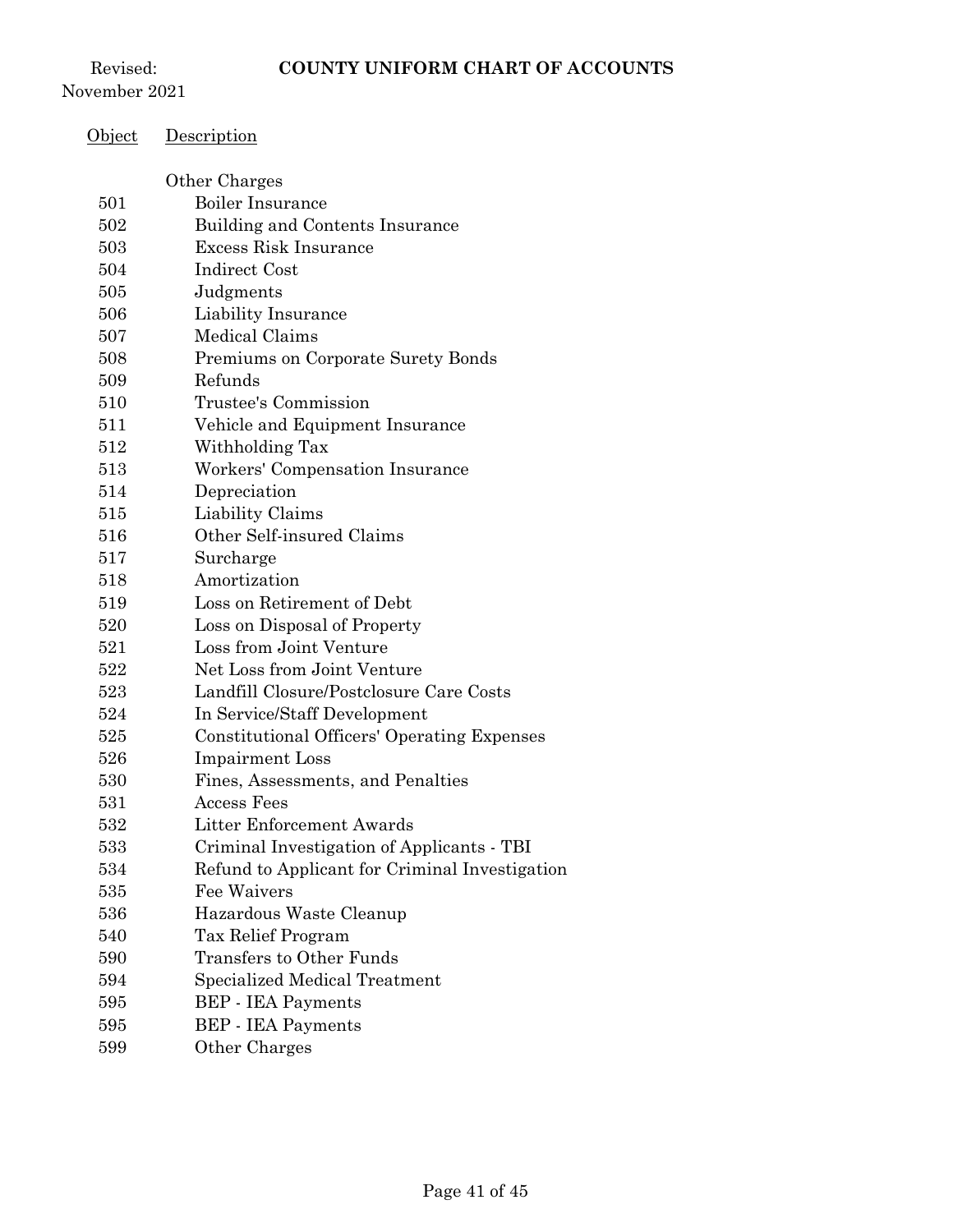Revised:

| November 2021 |                                                 |
|---------------|-------------------------------------------------|
| <u>Object</u> | Description                                     |
|               | Debt Service                                    |
| 601           | Principal on Bonds                              |
| 602           | Principal on Notes                              |
| 603           | Interest on Bonds                               |
| 604           | Interest on Notes                               |
| 605           | <b>Underwriter's Discount</b>                   |
| 606           | Other Debt Issuance Charges                     |
| 610           | Principal on Capital Leases                     |
| 611           | Interest on Capital Leases                      |
| 612           | Principal on Other Loans                        |
| 613           | Interest on Other Loans                         |
| 620           | Debt Service Contribution to Primary Government |
| 630           | Nonexchange Financial Guarantees                |
| 699           | <b>Other Debt Service</b>                       |
|               | Capital Outlay                                  |
| 701           | Administration Equipment                        |
| 702           | Airport Improvement                             |
| 703           | Asphalt Plant Equipment                         |
| 704           | Attendance Equipment                            |
| 705           | <b>Bridge Construction</b>                      |
| 706           | <b>Building Construction</b>                    |
| 707           | <b>Building Improvements</b>                    |
| 708           | Communication Equipment                         |
| 709           | Data Processing Equipment                       |
| 710           | Food Service Equipment                          |
| 711           | <b>Furniture and Fixtures</b>                   |
| 712           | Heating and Air Conditioning Equipment          |
| 713           | <b>Highway Construction</b>                     |
| 714           | Highway Equipment                               |
| 715           | Land                                            |
| 716           | Law Enforcement Equipment                       |
| 717           | Maintenance Equipment<br>Motor Vehicles         |
| 718           |                                                 |
| 719           | Office Equipment                                |
| 720<br>721    | <b>Plant Operation Equipment</b>                |
| 722           | <b>Quarry Equipment</b>                         |
|               | <b>Regular Instruction Equipment</b>            |
| 723<br>724    | Right-of-Way<br>Site Development                |
| 725           | <b>Special Education Equipment</b>              |
| 726           | State Aid Projects                              |
| 727           | Surplus Equipment                               |
|               |                                                 |
|               |                                                 |
|               | Page $42$ of $45$                               |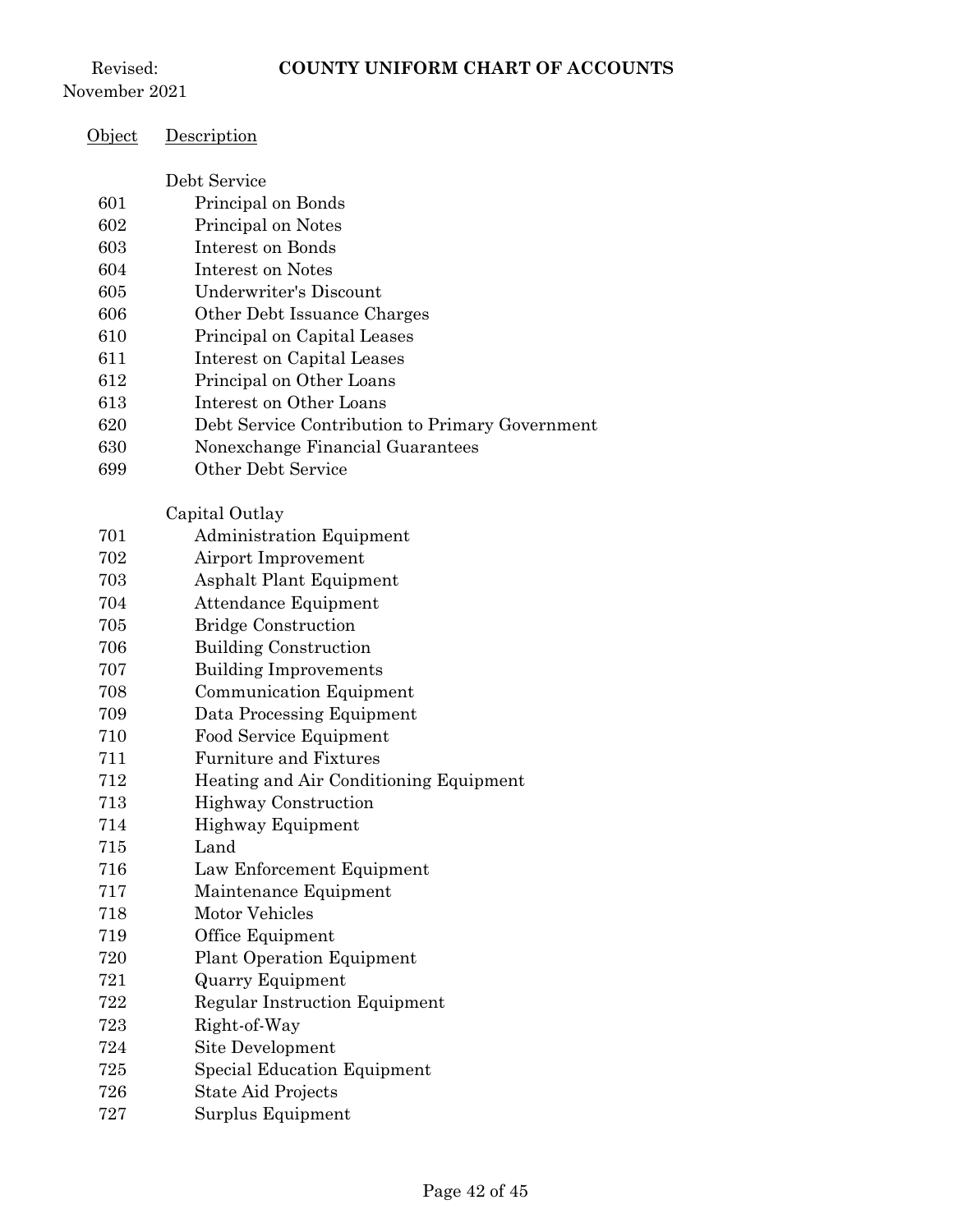Revised: November 2021

| Object | Description |
|--------|-------------|
|--------|-------------|

| Capital Outlay (Cont.) |  |
|------------------------|--|
|------------------------|--|

- Traffic Control Equipment
- Transportation Equipment
- Vocational Instruction Equipment
- Voting Machines
- Building Purchases
- Solid Waste Equipment
- Disabilities Act Improvements
- Health Equipment
- Other Equipment
- Other Construction
- Other Capital Outlay

#### **ALPHABETIC LISTING FOR REFERENCE**

Object Description

Personal Services

| 119 | Accountants/Bookkeepers                |
|-----|----------------------------------------|
| 114 | <b>ADA</b> Coordinator                 |
| 135 | Assessment Personnel                   |
| 139 | <b>Assistant Principals</b>            |
| 103 | Assistant(s)                           |
| 164 | Attendants                             |
| 136 | Audiovisual Personnel                  |
| 188 | <b>Bonus Payments</b>                  |
| 146 | <b>Bus Drivers</b>                     |
| 165 | Cafeteria Personnel                    |
| 109 | Captain(s)                             |
| 126 | Career Ladder Evaluators               |
| 127 | Career Ladder Extended Contracts       |
| 117 | Career Ladder Program                  |
| 162 | Clerical Personnel                     |
| 120 | Computer Programmer(s)                 |
| 101 | County Official/Administrative Officer |
| 166 | Custodial Personnel                    |
| 121 | Data Processing Personnel              |
| 106 | Deputy(ies)                            |
| 107 | Detective(s)                           |
| 148 | Dispatchers/Radio Operators            |
| 137 | <b>Education Media Personnel</b>       |
| 163 | <b>Educational Assistants</b>          |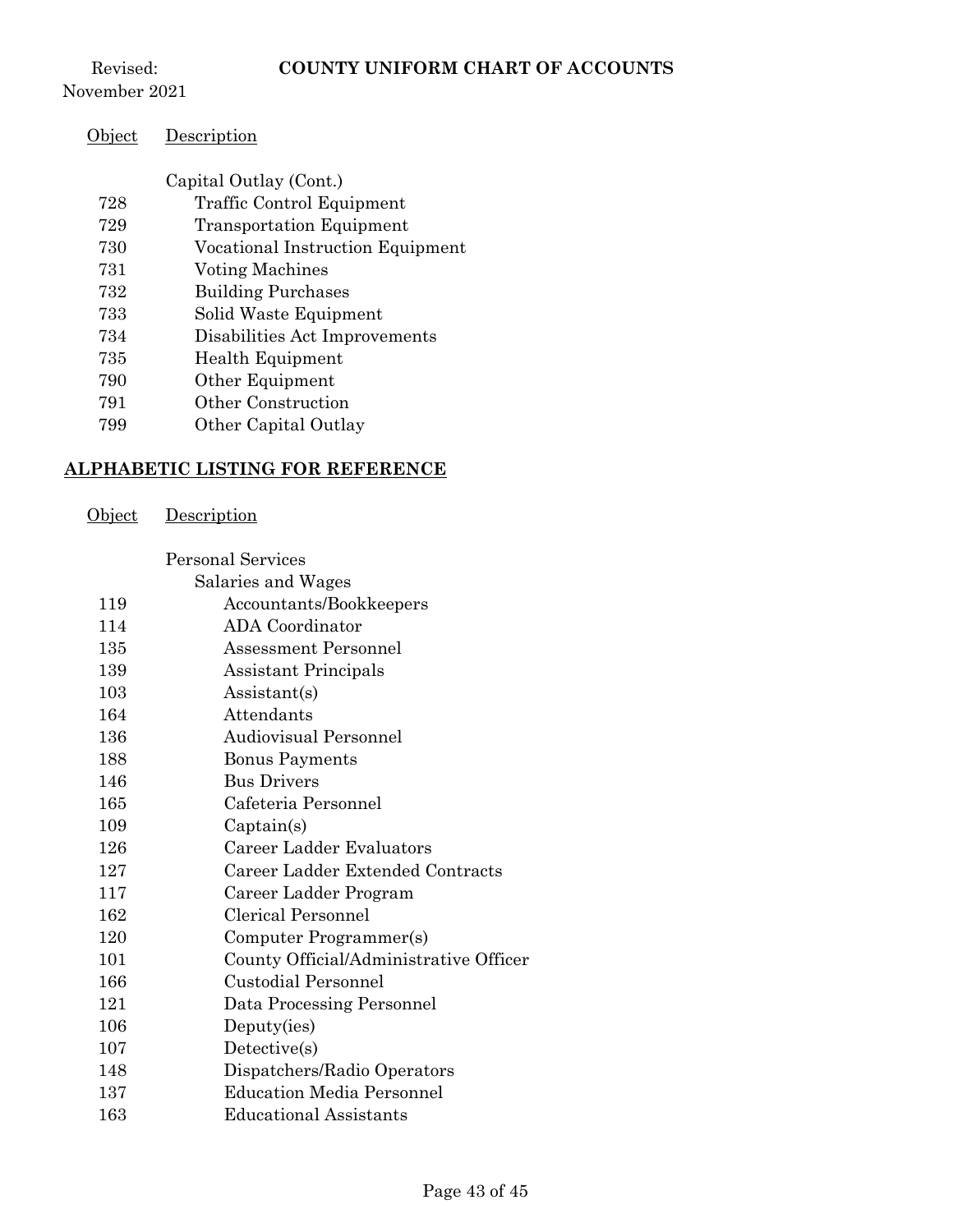Revised: November 2021

| Object | <u>Description</u>                             |
|--------|------------------------------------------------|
|        | Personal Services (Cont.)                      |
|        | Salaries and Wages (Cont.)                     |
| 184    | Educational Incentive - Official/Admin Officer |
| 185    | Educational Incentive - Other County Employees |
| 143    | <b>Equipment Operators</b>                     |
| 144    | Equipment Operators - Heavy                    |
| 145    | Equipment Operators - Light                    |
| 141    | Foremen                                        |
| 160    | Guards                                         |
| 123    | Guidance Personnel                             |
| 128    | <b>Homebound Teachers</b>                      |
| 138    | <b>Instructional Computer Personnel</b>        |
| 113    | <b>Internal Audit Personnel</b>                |
| 108    | Investigator(s)                                |
| 102    | Judge(s)                                       |
| 149    | Laborers                                       |
| 129    | Librarians                                     |
| 110    | Lieutenant(s)                                  |
| 186    | Longevity Pay                                  |
| 167    | Maintenance Personnel                          |
| 132    | Materials Supervisor                           |
| 142    | Mechanic(s)                                    |
| 131    | <b>Medical Personnel</b>                       |
| 150    | Nightwatchmen                                  |
| 189    | Other Salaries and Wages                       |
| 187    | Overtime Pay                                   |
| 133    | Paraprofessionals                              |
| 169    | Part-time Personnel                            |
|        | Salaries and Wages                             |
| 100    | <b>Personal Services</b>                       |
|        | Personal Services                              |
|        | Salaries and Wages                             |
| 104    | Principals                                     |
| 111    | Probation Officer(s)                           |
| 124    | Psychological Personnel                        |
| 134    | Pupil Personnel                                |
| 122    | <b>Purchasing Personnel</b>                    |
| 140    | <b>Salary Supplements</b>                      |
| 170    | School Resource Officer                        |
| 118    | Secretary to Board                             |